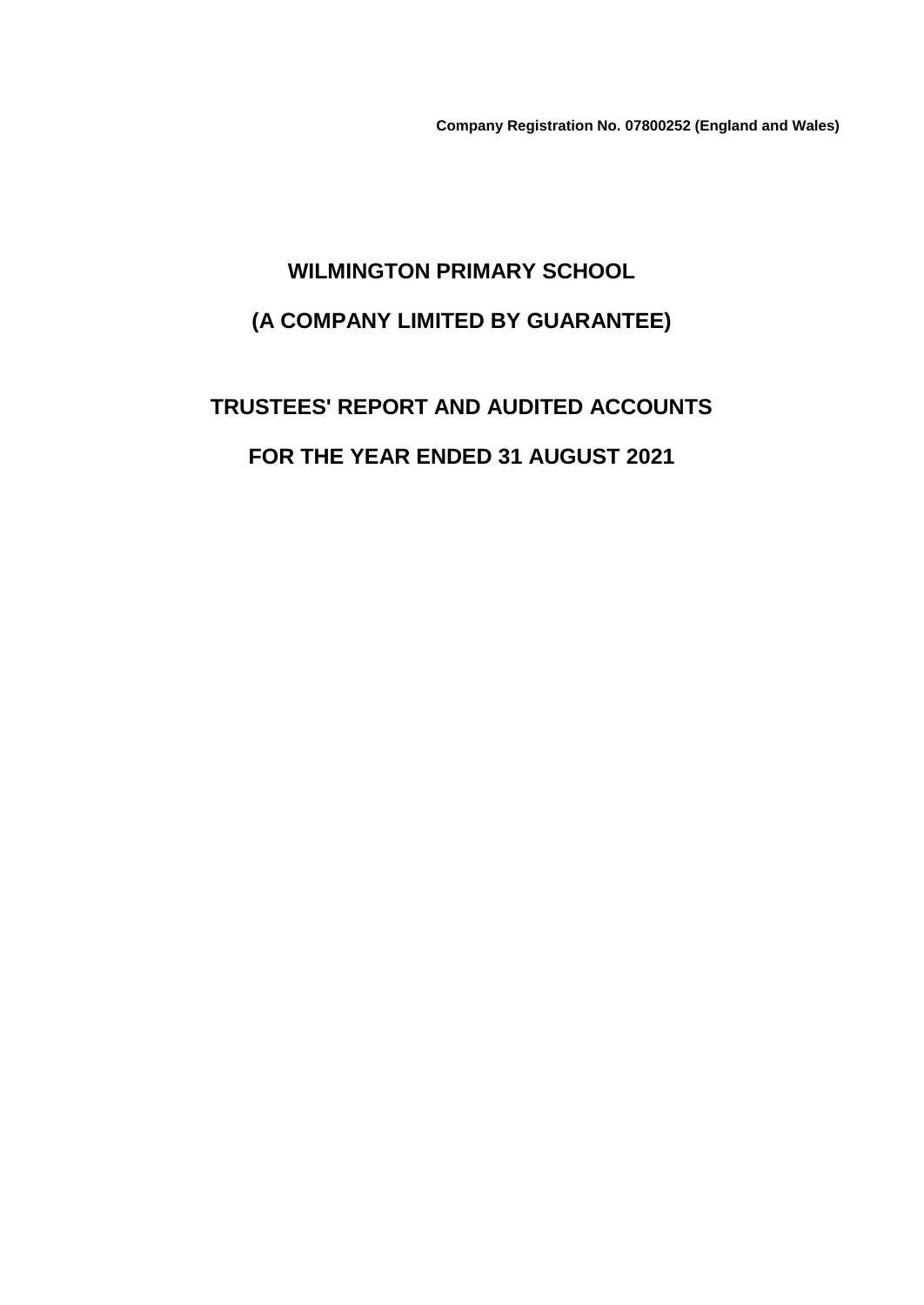# **CONTENTS**

|                                                         | Page      |
|---------------------------------------------------------|-----------|
| Reference and administrative details                    | 1         |
| Trustees' report                                        | $2 - 9$   |
| Governance statement                                    | $10 - 12$ |
| Statement on regularity, propriety and compliance       | 13        |
| Statement of Trustees' responsibilities                 | 14        |
| Independent auditor's report on the accounts            | $15 - 17$ |
| Independent reporting accountant's report on regularity | $18 - 19$ |
| Statement of financial activities                       | $20 - 21$ |
| <b>Balance sheet</b>                                    | 22        |
| Cash flow statement                                     | 23        |
| Notes to the accounts                                   | $24 - 42$ |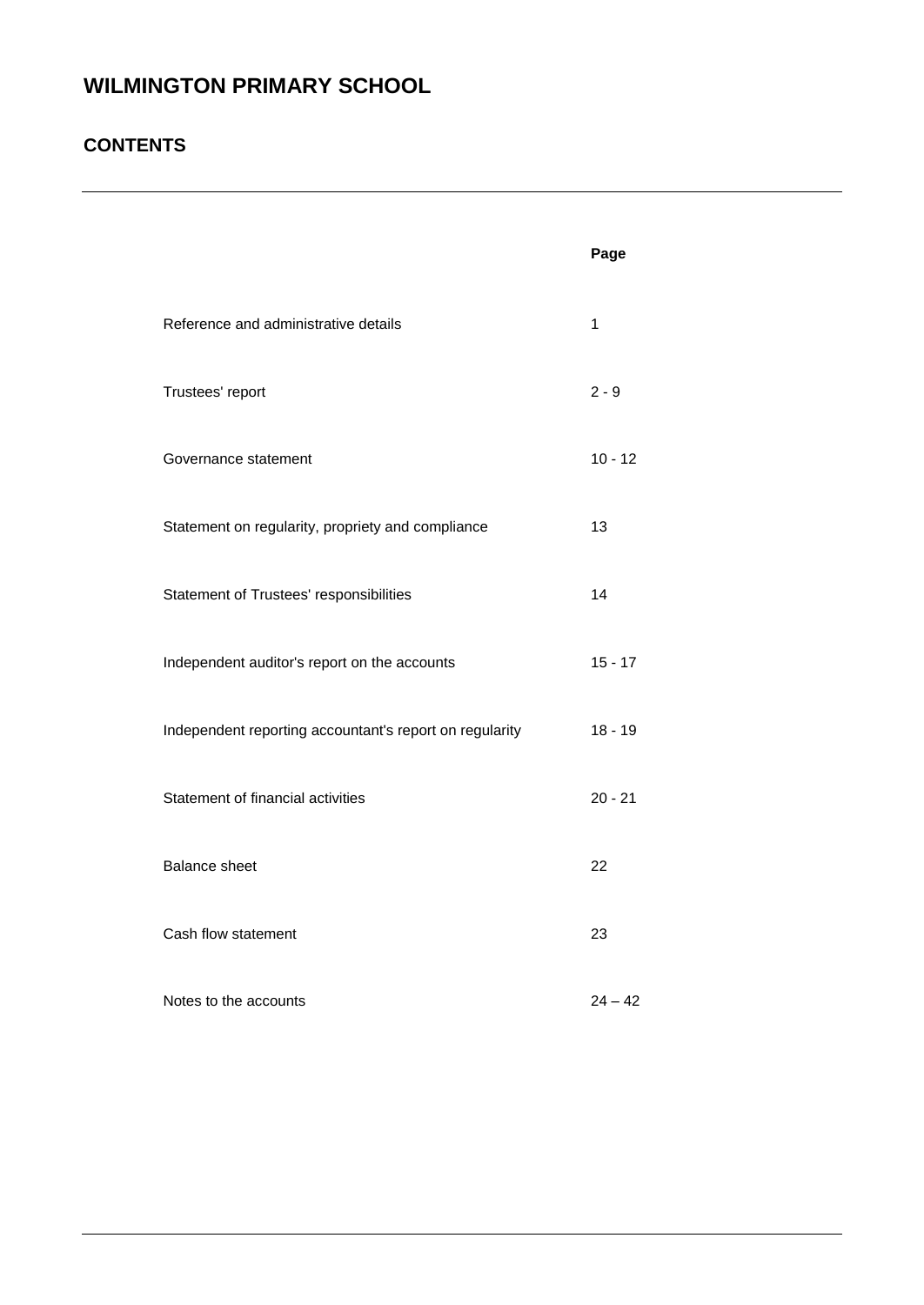# **REFERENCE AND ADMINISTRATIVE DETAILS**

| <b>Members</b>                                                    | <b>Karin Clements</b><br><b>Antony Harris</b><br>Carl Chambers - appointed 27-01-2021<br>Steve Hannen - leaving date 31-01-2021<br>Kerry Ridley - leaving date 31-01-2021<br>Stephanie Beckley - leaving date 23-09-20                                                                                                     |
|-------------------------------------------------------------------|----------------------------------------------------------------------------------------------------------------------------------------------------------------------------------------------------------------------------------------------------------------------------------------------------------------------------|
| <b>Trustees (Directors)</b>                                       | Daniel DeBuc<br><b>Charlotte Scott</b><br>Narinder Badesha - appointed 27-01-2021<br>Chris Billington<br>Lisa Greenleaf<br>Gordon Raggett<br>Anna Winter<br><b>Karin Clements</b><br>Rebecca Bennett - leaving date 14-10-2020<br>Charlotte Edwards - leaving date 10-11-2020<br>Karen Morrissey - leaving date 05-05-2021 |
| <b>Finance and Audit Committee</b>                                | Chris Billington<br>Daniel DeBuc<br><b>Charlotte Scott</b><br>Narinder Badesha<br>Anna Winter                                                                                                                                                                                                                              |
| <b>Trust Leadership Team</b><br>Headteacher<br>Deputy Headteacher | <b>Charlotte Scott</b><br>Laura Bell                                                                                                                                                                                                                                                                                       |
| <b>Company registration number</b>                                | 07800252 (England and Wales)                                                                                                                                                                                                                                                                                               |
| <b>Registered office</b>                                          | <b>Wilmington Primary School</b><br>Common Lane<br>Wilmington<br>Dartford<br>DA2 7DF                                                                                                                                                                                                                                       |
| Independent auditor                                               | Baxter & Co<br>Lynwood House<br>Crofton Road<br>Orpington<br>Kent<br>BR68QE                                                                                                                                                                                                                                                |
| <b>Bankers</b>                                                    | Lloyds Bank plc (4-6 High Street, Dartford)<br>Reg. Office:<br>25 Gresham Street<br>London<br>EC2V 7HN                                                                                                                                                                                                                     |
| <b>Solicitors</b>                                                 | <b>Medlicott &amp; Benson Solicitors</b><br>5 Curates Walk<br>Wilmington<br>Kent<br>DA2 7BJ                                                                                                                                                                                                                                |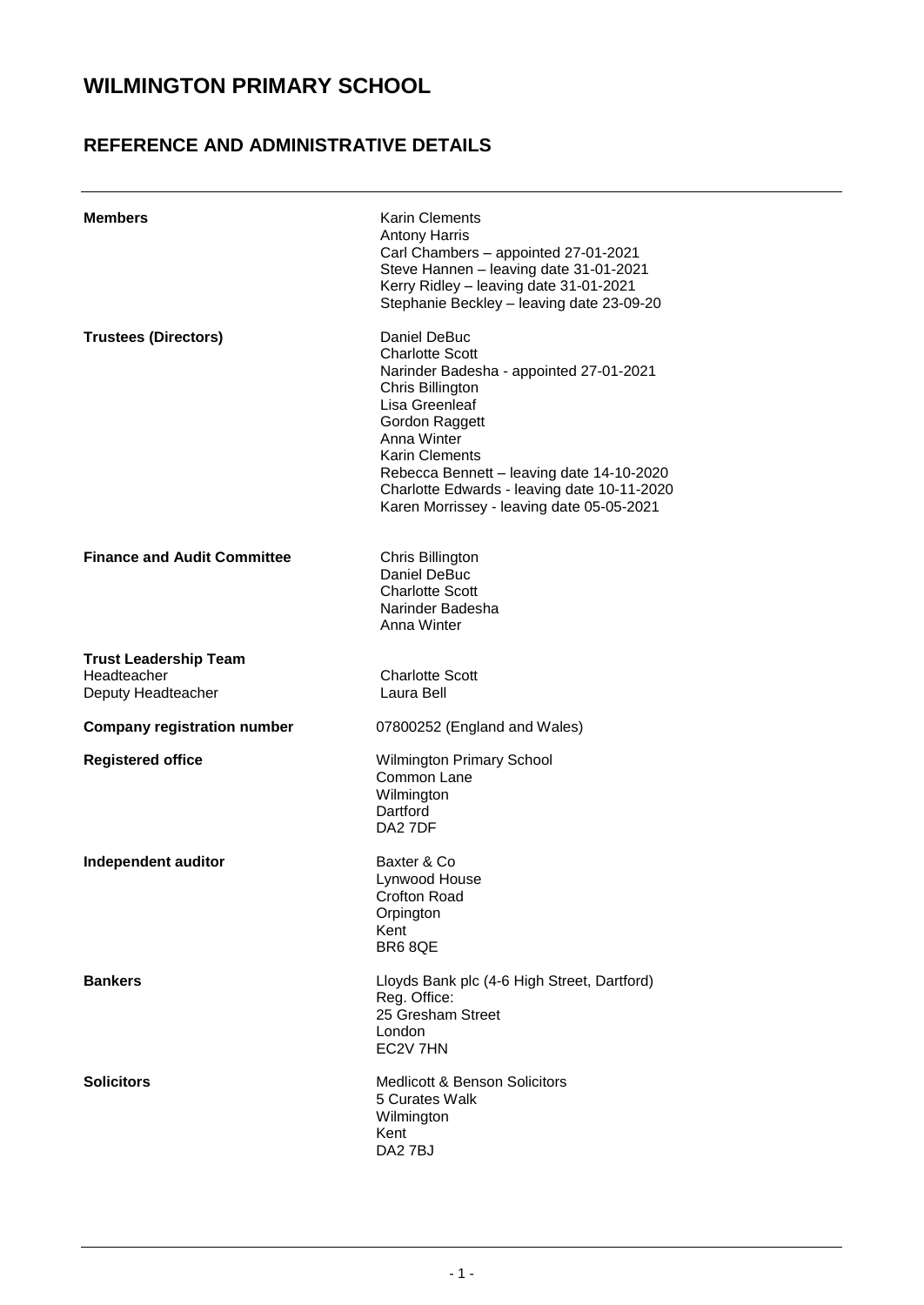# **TRUSTEES REPORT**

# *FOR THE YEAR ENDED 31 AUGUST 2021*

The Trustees present their annual report together with the financial statements and auditor's report of the charitable company for the year ended 31 August 2021. The annual report serves the purposes of both a Trustees' report, and a directors' report under company law.

The accounts have been prepared in accordance with the accounting policies set out in note 1 to the accounts and comply with the charitable company's Memorandum and Articles of Association, the Companies Act 2006, the Statement of Recommended Practice 2015, "Accounting and Reporting by Charities", and the Academies' Accounts Direction 2020/2021 issued by the ESFA.

The trust operates an academy for pupils aged 4 to 11 serving a catchment area in Dartford. The academy has a pupil capacity of 210 and had an actual number on roll of 212 as at the date of the school census in October 2021.

### **Structure, governance and management**

### **Constitution**

The academy trust is a company limited by guarantee and an exempt charity. The charitable company's memorandum and articles of association are the primary governing documents of the academy trust.

The Trustees of Wilmington Primary School are also the directors of the charitable company for the purpose of company law.

Details of the Trustees who served during the year are included in the Reference and Administrative Details on page 1.

### Members' liability

Each member of the charitable company undertakes to contribute to the assets of the charitable company in the event of it being wound up while they are a member, or within one year after they cease to be a member, such amount as may be required, not exceeding £10, for the debts and liabilities contracted before they ceased to be a member.

### Trustees' indemnities

The Trustees are indemnified in respect of their duties to the extent that they are covered within the specific provisions contained within the ESFA Risk Protection Arrangement.

### Method of recruitment and appointment or election of Trustees

The management of the Academy Trust is the responsibility of the Trustees who are elected and co-opted under the terms of the Articles of Association.

The Articles of Association stipulate that the number of Trustees shall not be less than three but (unless otherwise determined by ordinary resolution) shall not be more than twelve.

Subject to section 48 and 49 of the articles the Academy shall have the following Trustees:

- a) Up to 8 Trustees, appointed under Article 50
- b) A minimum of two Parent Trustees appointed under Articles 53-58
- c) The Head Teacher

The Academy may also have any Co-opted Governor appointed under Article 59.The Members may appoint Staff Trustees through such process as they may determine.

The total number of Trustees (including the Head Teacher) who are employees of the Academy shall not exceed one third of the total Trustees.

The term of office for any Governor shall be four years. Subject to remaining eligible to be a particular type of Governor, any Governor may be reappointed or re-elected.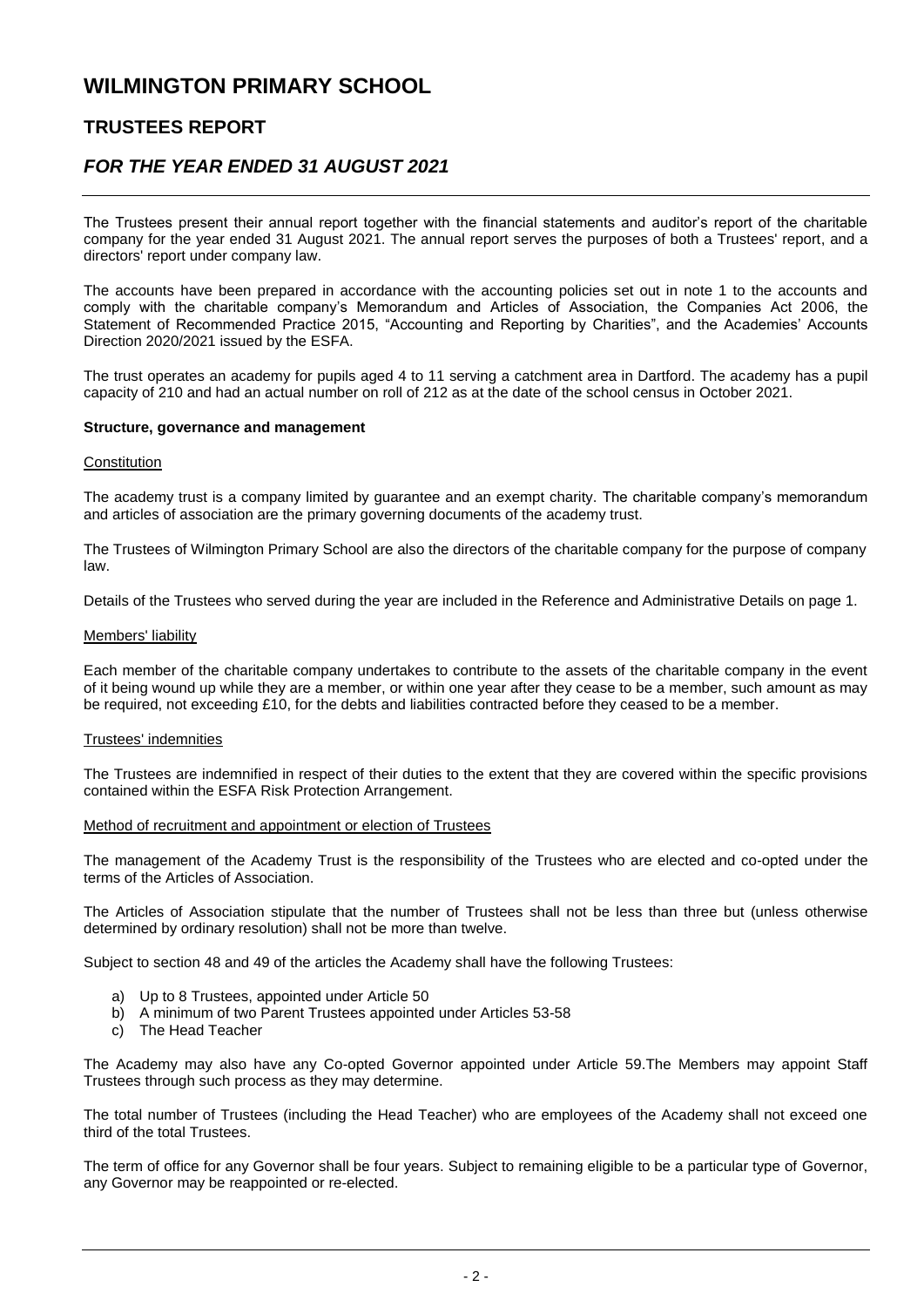# **TRUSTEES REPORT**

# *FOR THE YEAR ENDED 31 AUGUST 2021*

### Policies and procedures adopted for the induction and training of Trustees

Following their appointment/election all new Trustees receive an introduction to their role from the Head Teacher. This introduction includes a tour of the school and the opportunity to meet the School's Leadership Team.

The Governing Body is committed to providing adequate opportunities for Trustees to undertake and receive suitable training so as to enable them to undertake their role more effectively. To this end regular training is offered to the Governing Body through a maintained service level agreement with KCC Governor Service Department. This agreement allows for any or all members of the Governing Body to attend any of the training courses provided by KCC. All new Trustees are actively encouraged to take advantage of this agreement so as to gain a better understanding of the role and responsibilities of being an Academy Governor. Additionally Trustees with specific roles within the Governing Body are strongly encouraged to undertake specific training.

#### Organisational structure

The management structure of the Academy consists of the following:

- 1) The Governing Body
- 2) The Senior Leadership Team
- 3) The Middle leadership Team

The aim of the management structure is to devolve responsibility and encourage involvement in decision making at all levels. The Governing Body is responsible for setting general policy, adopting an annual plan and budget, monitoring the Academy by reviewing the use of budgets and making major decisions about the direction of the Academy, capital expenditure and senior staff appointments. The Head Teacher is the Accounting Officer.

The Senior Leadership Team consists of the Head Teacher and Deputy Head Teacher. These leaders control the Academy at executive level implementing the policies laid down by the Trustees, regularly reporting back to them. The Head Teacher is the Accounting Officer and is responsible for the authorisation of spending within agreed budgets and the appointment of staff, although the appointment of senior leader posts is referred to Trustees.

Curriculum co-ordinators are responsible for learning areas within the curriculum, in particular organising and reviewing the essential knowledge, understanding and skills that primary age children need in order to make progress and fulfil their potential.

#### **Arrangements for setting pay and remuneration of key management personnel**

The Pay Policy is reviewed annually by school Trustees looking at the SPS pay policy that is adopted by KCC. The Pay Committee meets annually at the beginning of the autumn term to make decisions on all members of staff who are entitled to be considered for discretionary pay awards. A separate Head Teacher Review Committee is supported by an external consultant, the committee includes the Chair of trustees and another trustee to set targets for the Head Teacher and make final decisions on pay following the completion of the Head Teacher's performance review.

### **Trade Union Facility Time**

#### **Relevant union officials**

| Number of employees who were relevant union officials<br>during the relevant period | Full-time equivalent employee number |
|-------------------------------------------------------------------------------------|--------------------------------------|
| Zero                                                                                | ∠ero                                 |

#### **Percentage of time spent on facility time**

| Percentage of time | Number of Employees |
|--------------------|---------------------|
| 0%                 | Zero                |
| 1% - 50%           | Zero                |
| 51% - 99%          | Zero                |
| 100%               | Zero                |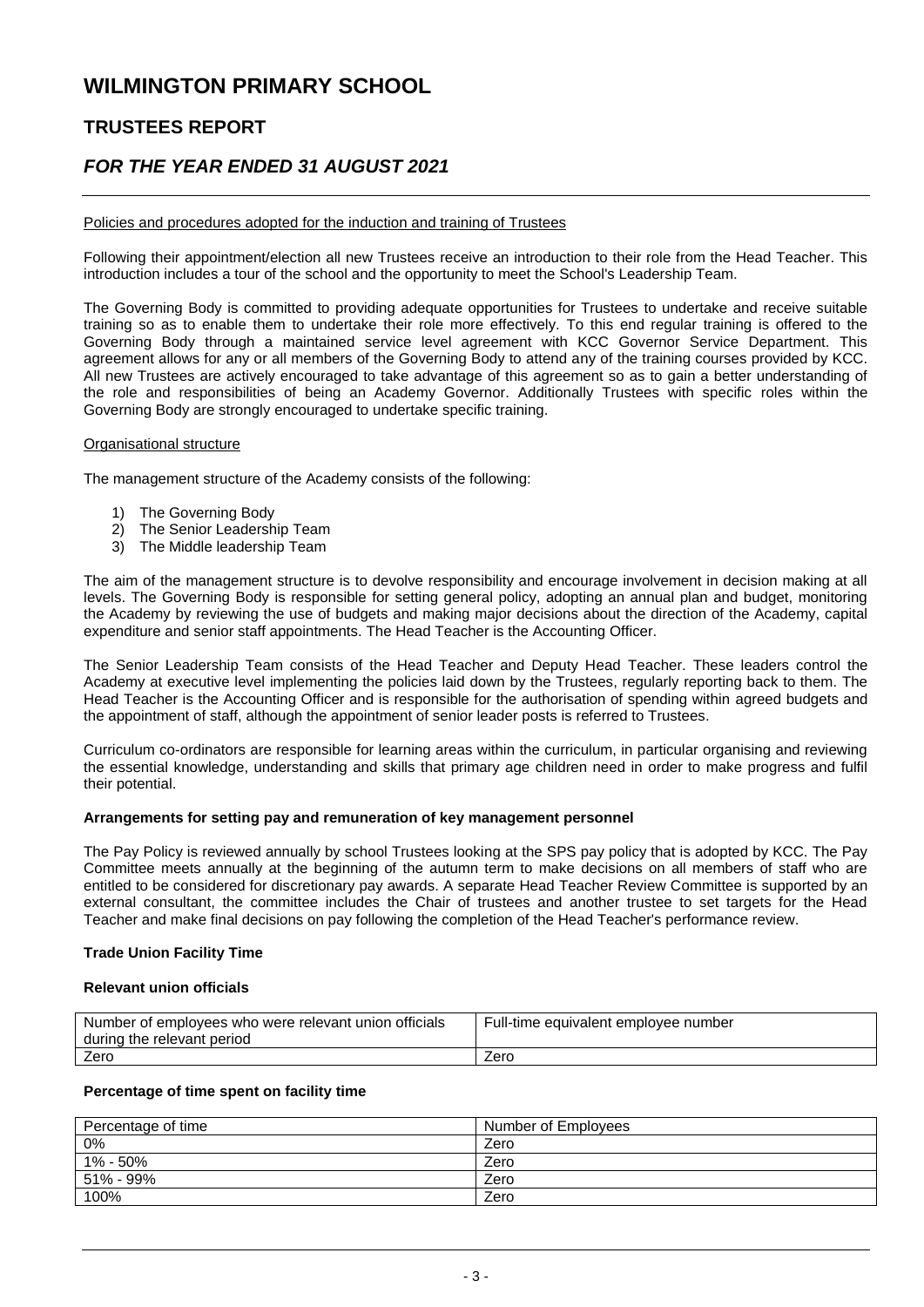# **TRUSTEES REPORT**

# *FOR THE YEAR ENDED 31 AUGUST 2021*

### **Percentage of pay bill spent on facility time**

| Total Cost of facility time                             | £0.00 |
|---------------------------------------------------------|-------|
| Total Pav bill                                          | £784k |
| Percentage of the total pay bill spent on facility time | $0\%$ |

### **Paid trade union activities**

| Time spent on paid trade union activities as a percentage<br>of total paid facility time hours. | 0% |
|-------------------------------------------------------------------------------------------------|----|
|-------------------------------------------------------------------------------------------------|----|

### **Related Parties and other Connected Charities and Organisations**

Wilmington Primary is part of DASCO Dartford Area Schools Consortium, Charlotte Scott is a member of this group – the group provides school to school support

### **Objectives and activities**

#### Objects and Aims

Wilmington Primary School is a mixed school providing education for children between 4 and 11. Our vision is to provide a happy, caring and stimulating environment where children will be helped to achieve their maximum potential while learning to respect others so that all will make their best contribution to society.

The underlying objective of the Academy is to provide children with the opportunities to develop academically, physically and creatively into well rounded individuals, possessing the relevant skills and confidence to enter the next stage of their educational development, all within a safe and caring environment.

The Academy's inclusive ethos ensures all children have the opportunity to develop in a caring and supportive learning environment.

### Objectives, strategies and activities

Our objectives for the year ended 31 August 2021 were as follows:

- To provide an excellent education that meets the needs of all pupils
- Ensure that pupils' progress continues to accelerate and outcomes are above national, and that children's progress is accurately tracked in all subjects.
- All children make good progress and children starting from low starting points make outstanding progress.
- Classroom Monitor is used effectively to track progress and identify next steps.
- Boys, girls and vulnerable groups make equally good progress no gaps
- Teaching is consistent across all year groups, and is in line with our school ethos
- Reading, writing and maths are taught and tracked with rigour and forensic analysis (teachers also track combined scores).
- Children's progress is regularly tracked, monitored, analysed and targeted to ensure there are no gaps in learning.
- Children know what they need to do to improve and have ownership of their learning.

### **Improve the quality of teaching and learning by:**

- Ensuring that all teaching is at least good.
- Taking steps to improve pupils speaking and listening skills.
- Raising teachers' expectations of what pupils can achieve.
- Ensuring basic skills are taught well and pupils are given enough opportunities to practise and consolidate the things they have learnt in English, mathematics, and science in other subjects.
- Ensuring that assessment is targeted, rigorous and used to move learning on.
- Ensuring that provision is rich and has breadth and depth, and that children are engaged, involved and active participants in their learning.
- Continuous improvement in the quality of oral and written formative feedback to pupils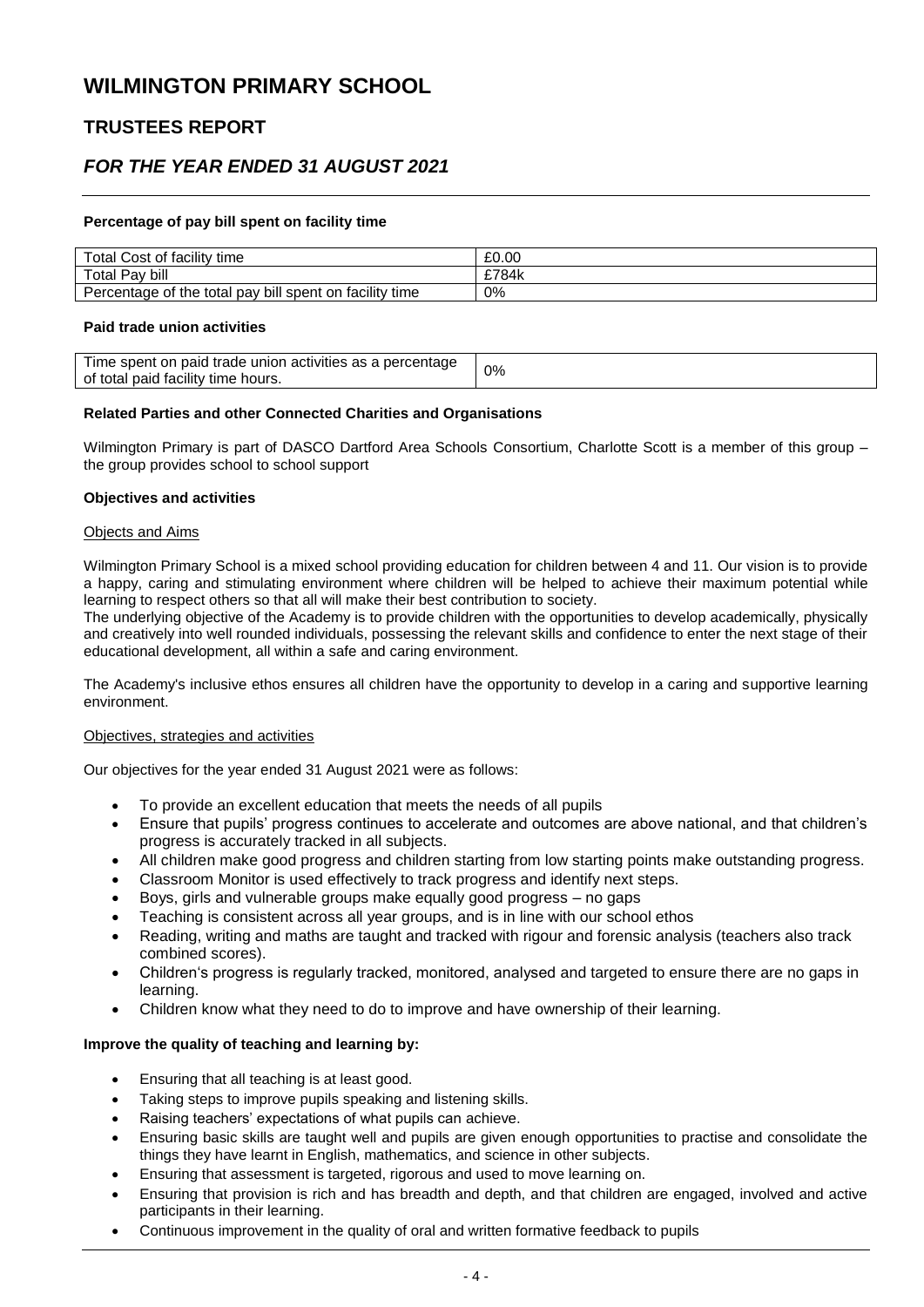# **TRUSTEES REPORT**

# *FOR THE YEAR ENDED 31 AUGUST 2021*

- Pupils to take more responsibility for their development of independent learning skills.
- Ensuring that all children make expected progress and many make accelerated progress (narrowing the gap for vulnerable groups).
- More able children are challenged to ensure that they make progress.

### **Improve aspects of leadership, management and governance by:**

- To continue to develop the programme of shared leadership
- Ensuring that Trustees have a clear, strategic understanding of the strengths and areas for development in the school
- Developing a detailed cycle of monitoring and self-evaluation.
- Ensuring senior staff and co-ordinators work together so that clear systems are in place to check up on standards and teaching
- Ensuring the results of lesson observations are used effectively to raise the level of teaching to improve standards.
- Ensuring that performance management arrangements are fulfilled according to legislation.
- Ensuring the school complies with financial systems and procedures laid down by the ESFA.

### **Improve the use of assessment information, target setting and marking so that pupils know what they have to do to improve by:**

- Ensuring there is an effective target setting process in place.
- Using tracking data to set targets for children that they know and understand and are shared with parents.
- Ensuring teachers are consistent in their practice of marking pupils' work so that they know how to improve.
- Ensuring senior teachers are rigorous in checking standards of work across the school

### **Continue to embed involvement and engagement in learning and develop the characteristics of an effective learner by:**

- Developing positive attitudes to learning by embedding the characteristics if effective learning.
- Ensuring that all staff have consistently high expectations of pupils behaviour for learning
- Ensuring that teachers improve the quality of learning by systematically checking pupils understanding and engagement and making appropriate interventions
- Creating a positive environment for learning in which all pupils are interested and engaged

### Public benefit

The Trustees have given consideration to the Charity Commission's general guidance on public benefit and in particular to its supplementary public benefit guidance on advancing education.

In addition to the commitment to achieving the primary objectives of the Academy the Trustees have agreed for the following public benefit support to be provided by the Academy:

- To develop our collaboration with other local primary schools (through the DASCO schools)
- Lend out our buildings and field for a nominal cost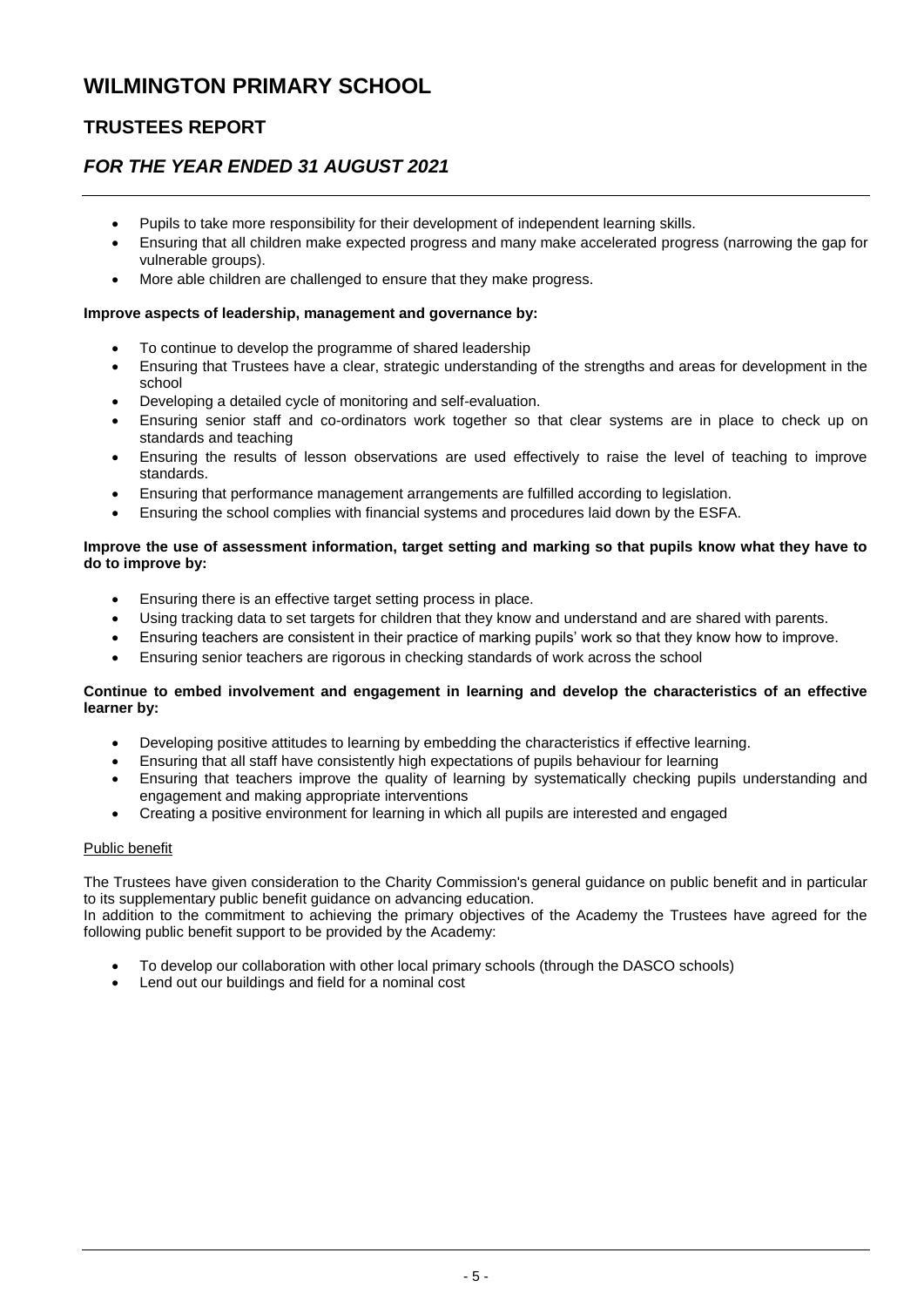# **TRUSTEES REPORT**

# *FOR THE YEAR ENDED 31 AUGUST 2021*

### **Strategic report**

Achievements and performance

### Key Performance Indicators

The Trustees are of the opinion that, given the nature of the financial management of the school, there are limited key performance indicators which require specific monitoring.

These are:

- Pupil number which provides the basis of the funding for the Academy Trust
- Percentage of ESFA income spend on staff costs, both teaching and overall
- Average teaching costs
- Pupil/Teaching Ratio
- Expenditure costs per pupil
- Expenditure on Education supplies and Building Costs compared to overall costs
- Level of Reserves
- Achieving Value for Money from Public Funds.

### Going concern

After making appropriate enquiries, the Board of Trustees has a reasonable expectation that the academy trust has adequate resources to continue in operational existence for the foreseeable future. This view is based on the number of pupils on roll increasing slightly compared to the previous year meaning funding levels should remain consistent. In respect of staffing there are currently no vacancies and all employees are committed to their roles. The financial reserves of the school have increased in the past year. For these reasons it continues to adopt the going concern basis in preparing the financial statements.

### Promoting the Success of the Academy

Our core values, which we promote in school, and to our whole community, are resilience, positivity, team work, compassion and self-belief. Our vision is to provide a happy, caring and stimulating environment where children will be helped to achieve their maximum potential while learning to respect others so that all will make their best contribution to society.

### **Financial review**

### Funding Sources

We receive our income from a number of different sources. The majority of our income comes from central government via the Education and Skills Funding Agency (ESFA) who provide us with funding, based largely on our student numbers to cover our staffing and other general running costs (General Annual Grant - GAG). The ESFA may provide us with additional grants which are earmarked for specific purposes (such as Pupil Premium which must be used to raise the attainment of disadvantaged pupils). These appear in the accounts as DfE/ESFA grants. The Local Authority (Kent County Council) fund us for additional needs in respect of Education and Health Care Plans where these are agreed. One further ESFA grant assists us specifically to provide free meals for all KS1 pupils.

Other income is received from parents (for example as contributions to trip or other costs) and from third parties (for example from our bank for interest on our account balances or from others who are charged for their use of our facilities). Such other income may be restricted or unrestricted, depending on whether it comes to us with conditions as to its use or whether it is available for spending at the discretion of the Trustees.

We hold funds in two broad categories, funds which are available for spending and other funds which are not available for spending. Spendable funds are in turn sub-categorised between those which are available for spending at the discretion of Trustees ("Unrestricted Funds") and those which are subject to condition or restriction, ("Restricted Funds").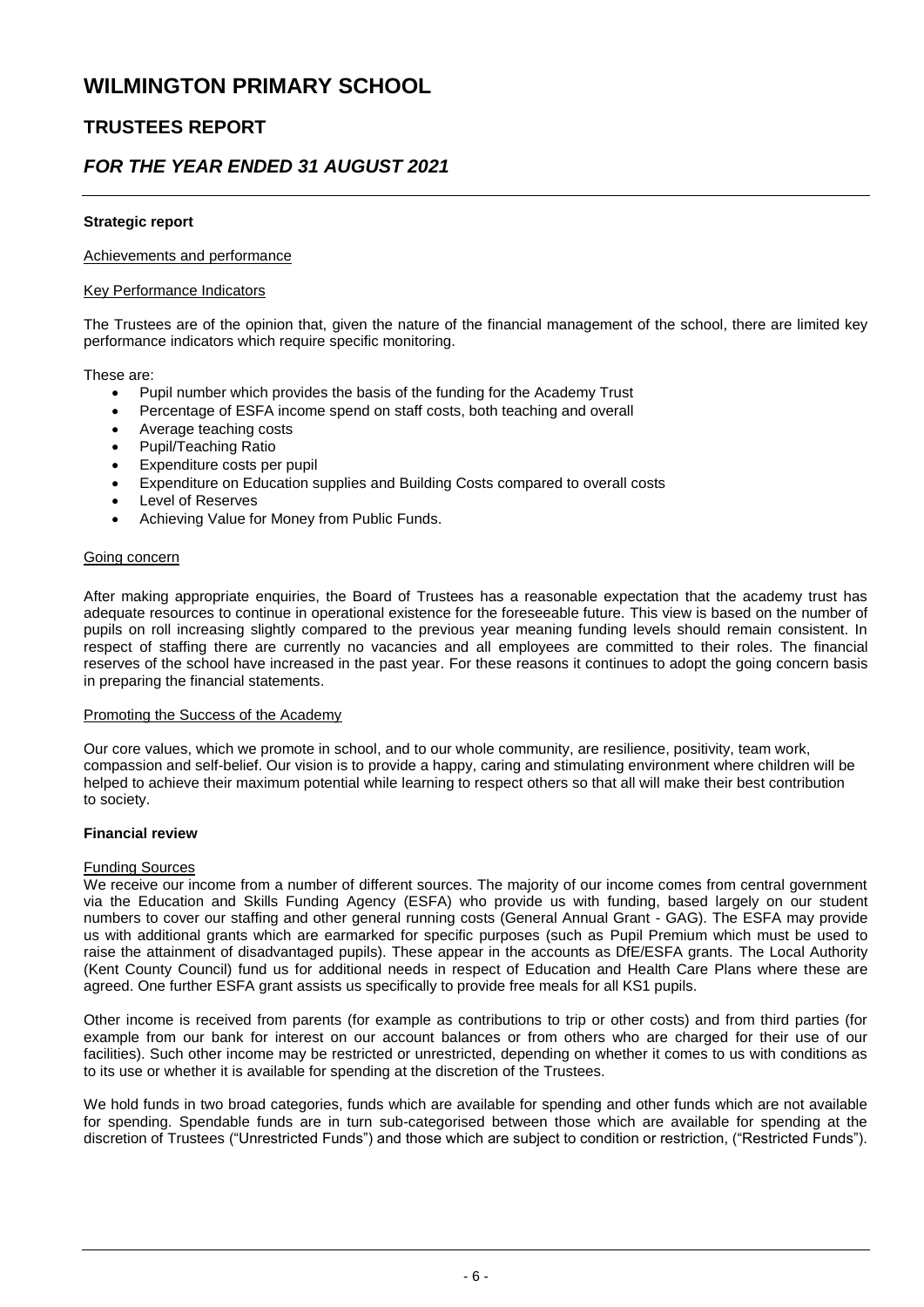# **TRUSTEES REPORT**

# *FOR THE YEAR ENDED 31 AUGUST 2021*

Funds not available for spending include the book value of fixed assets such as land, buildings and equipment. These have a value and are therefore included as assets in the accounts but clearly, we cannot spend this value. In common with all academies and Local Authorities, our share of the Local Government Pension Scheme deficit must also be reflected in our accounts and as this is not a conventional liability, it does not need to be deducted from spendable funds. We meet our obligations in respect of the LGPS by paying over pension contributions due as calculated by the scheme's actuaries.

The following balances held were held at 31 August:

| <b>Fund</b>                    | Category                                    | 2021<br>£'000 | 2020<br>£'000 |
|--------------------------------|---------------------------------------------|---------------|---------------|
| GAG                            | <b>Restricted General Funds</b>             | 31            |               |
| Other DfE/ESFA Grants          | <b>Restricted General Funds</b>             |               | 18            |
| Other Income                   | <b>Restricted General Funds</b>             |               | 1             |
|                                | <b>Sub-total - General Restricted Funds</b> | 31            | 19            |
| <b>Unspent Capital Grants</b>  | <b>Restricted Fixed Asset Fund</b>          |               | 41            |
| Other Income                   | <b>Unrestricted General Fund</b>            | 46            | 35            |
|                                | Sub-Total - Spendable Funds                 | 77            | 95            |
| Net Book Value of Fixed Assets | <b>Restricted Fixed Asset Fund</b>          | 3,189         | 3,169         |
| Share of LGPS Deficit          | <b>Restricted Pension Reserve</b>           | (483)         | (389)         |
|                                | Total – All Funds                           | 2,783         | 2,875         |

During the year under review, there was an increase of £12k (2020: increase of £19k) on general restricted funds, an increase of £11k (2020: decrease of £29k) on unrestricted funds and after LGPS valuation adjustments, depreciation and capital income and expenditure, an overall decrease of £92k (2020: decrease of £33k).

This is confirmation that no financial notice to improve has been served on the trust in 2020/21.

### Significant Events and Financial Performance

Significant events such as managing education during the Covid 19 lockdown in January 2021, and subsequent reopening, alongside the recruitment of key staff in 2020-21, have not had a major financial impact on the school. In respect of Covid 19 extra administration, cleaning and health and safety checks resulted in additional work but not necessarily much extra cost, although additional cleaning and safety materials were purchased.

There was additional funding allocated this year by the ESFA for 'Covid Catch Up' activities. During lockdown this money could not be spent to the same level as when pupils were in school resulting in some of this grant being carried forward. One notable area where expenditure was reduced because of Covid lockdown was the provision of school meals. Lettings income was also reduced because of Covid lockdown.

### Principal Risks and Uncertainties

The principal financial risk the trust has to manage currently is the implementation of fire safety recommendations, and more generally the condition of the building which is now fifty years old. We have applied for Condition Improvement Funding to upgrade our premises to make them safer but were turned down by the ESFA. We will re-apply in the next round of funding. The School has a Strategic Estate Management plan which is periodically updated and used to inform and guide budget allocations in premises maintenance areas. It may be necessary to fund major projects from school reserves should funding bids be refused in future.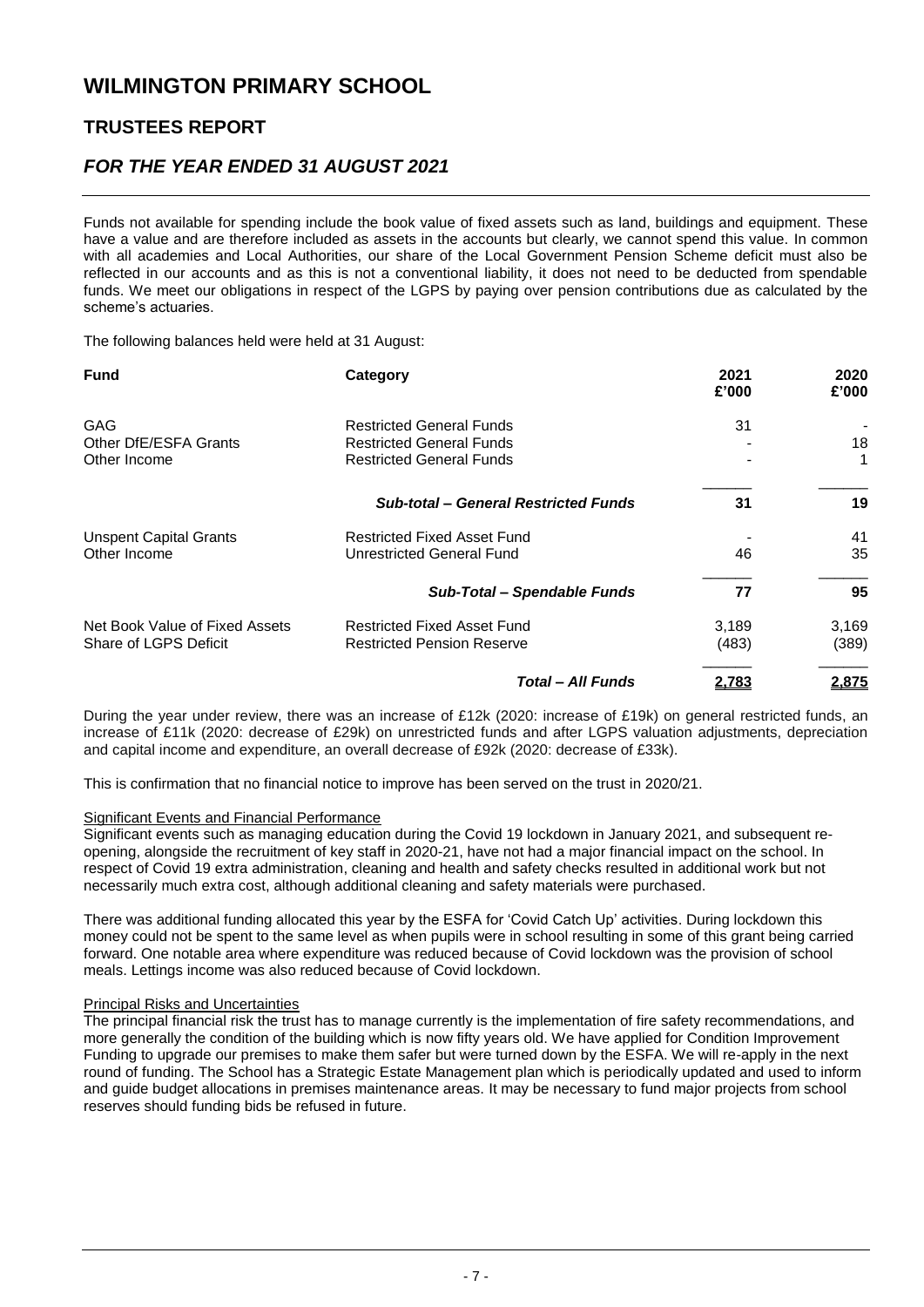# **TRUSTEES REPORT**

# *FOR THE YEAR ENDED 31 AUGUST 2021*

Managing the impact of Covid has not, up to now, caused problems financially but this could potentially change as we are dealing with the impact of a constantly changing situation. The uncertainty of staff and pupil absence because of the illness, or isolating as a precaution, has been managed by; the Headteacher conducting weekly pupil attendance meetings; implementation of Public Health England advice and the use of HLTA staff to cover class teachers should the need arise. The changing nature of official guidance is something that has had to be considered regularly as is decision making about whether to put classes in to 'bubbles'.

A potential drop in the number of pupils on roll is always a potential risk as this will result in a reduction in funding. Maintaining the good reputation of the school by ensuring all employees are motivated, competent and performing to a high standard is one way the trust can influence a consistent number on roll, although it is recognised that occasionally a falling roll may occur as from time to time, there simply aren't the required number of children in the local community.

The Trust is a converter academy and therefore operates as a single school at present. Consideration will be given to joining a Multi Academy Trust which should provide the school with a more secure footing as part of a larger organisation. Given the difficulties faced by schools as a result of Covid, and potential future changes in policy, this would provide greater support and flexibility for the school.

### Financial Position going Forward

Long term impacts on financial performance include building maintenance works that the Trustees may decide need to be completed from school reserves. Two major projects are Fire Safety Improvements and Refurbishment of Pupil Toilets. These works may need to be completed as part of a rolling programme thereby spreading the costs over a number of years and making the works achievable. The possibility of joining a Multi Academy Trust should provide more financial security, with economies of scale when purchasing goods and services, giving potential for long term savings.

### **Overall Financial Position and Performance**

The financial position of the school remains stable. The Trust has an effective system of internal financial controls and this is explained in more detail in the Governance Statement. This gives Trustees confidence in the monthly management accounts and reports being produced are accurate and subject to scrutiny. The reports provided to trustees now give a monthly breakdown of income and expenditure leading to more transparency in the figures. The main item of note this year is an increased cost in the HLTA and TA cost centre during the summer term. Factors behind this increase include class teaching cover and fixed term contracts due to increased need. Part of this increase in costs was externally funded.

Increased reserves this year are mostly due to ESFA grants for Covid Catch Up and Infant Free Meals not able to be spent fully because of lockdown in the Spring Term of 2021 (which was in place for just over 67% of the term). These two items amount to £14k. Other areas of the budget were mainly neutral but there was an in year reserve of £10k when setting the budget and these two figures can be added to the previous year reserves.

### Funds Materially in Deficit

There is no fund or subsidiary undertaking that is materially in deficit.

### Reserves policy

The Academy Trust Board reviews the level of reserves annually. The review encompasses the nature of income and expenditure streams, the need to match income with commitments and the nature of the reserves. It is the trustees' policy to maintain a surplus of unrestricted reserves which can be used to assist in the funding of the Academy's development plan. The trustees will ensure that the reserves policy continues to conform to the requirements laid down in the Academies Financial Handbook produced by the Education and Skills Funding Agency.

### Investments

The Academy does not hold any investments at the current time. The accounting policy will be determined when the need arises in accordance with the Memorandum and Articles and the Funding Agreement.

### **Our fundraising practices**

The Academy engages in fundraising activities for other charities and recognises the provisions of the Charities (Protection and Social Investment) Act 2016. There is a rigorous process for the collection of funds raised, which ensures the process for collection conforms to the necessary standards.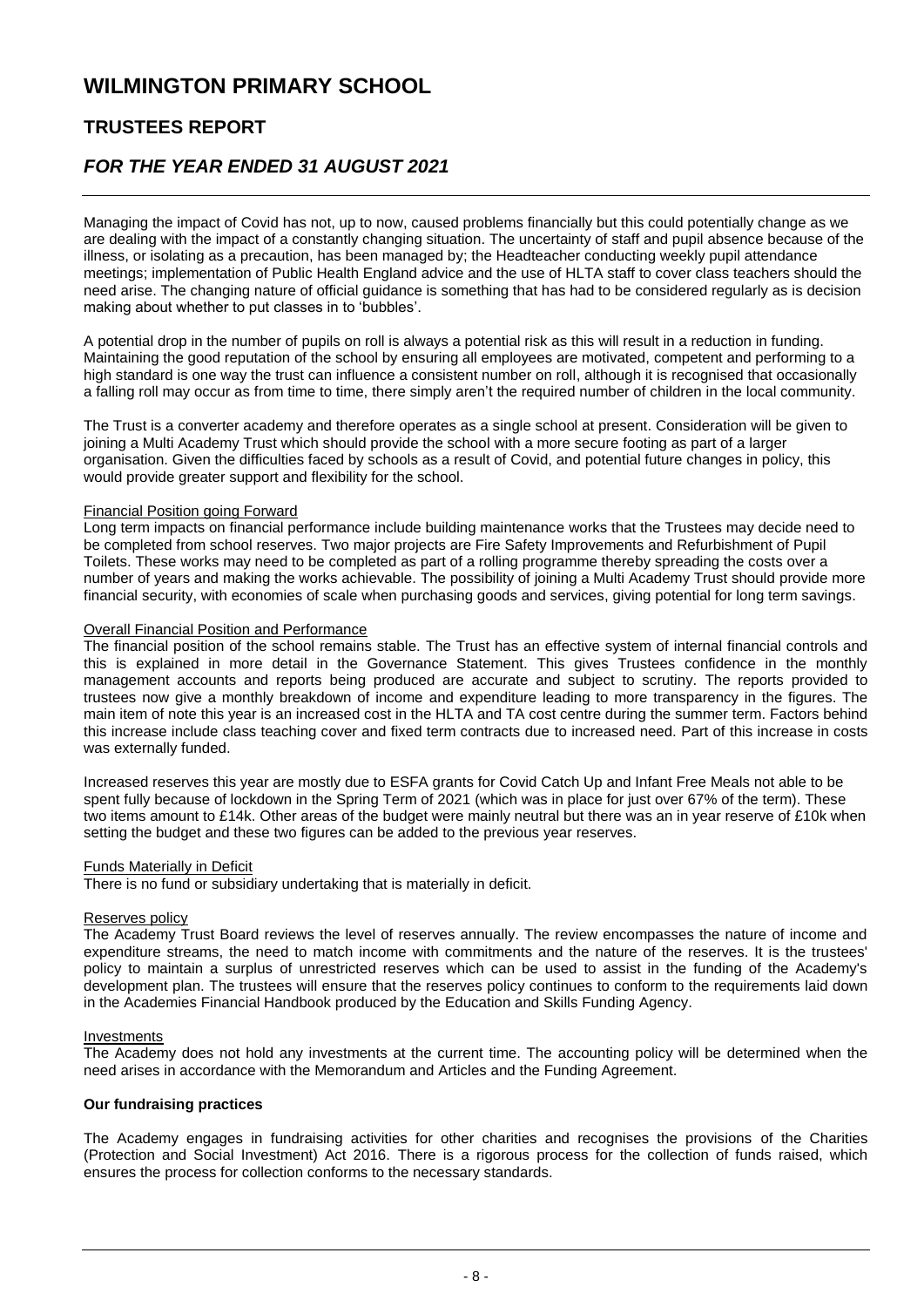# **TRUSTEES REPORT**

# *FOR THE YEAR ENDED 31 AUGUST 2021*

The Academy welcomes feedback on its fundraising approach and seeks to make improvements wherever it can. Any complaints received in respect of our fundraising activities are taken very seriously and are acted upon immediately. We are pleased to report that during the year no complaints were received in respect of our fundraising activity.

### **Plans for future periods**

- To ensure that children have a smooth transition into year 1 and the rate of progress continues
- To ensure that the targeted approach to teaching writing challenges all children so they make at least expected progress, particularly in upper Key Stage Two
- To ensure that children who have fallen behind are supported to continue to make good progress
- To utilise the Class Dojo to celebrate children's achievements
- To develop the role of a class MMS in promoting the children's well being
- To promote the wellbeing of children by reintroducing Forest School, the School House System and the School Council
- To develop subject leaders to secure their effectiveness in improving teaching.
- To develop subject leaders to secure their effectiveness in further improving the curriculum
- To develop the role of the SENCo to support Wave 1 provision

### **Funds held as custodian trustee on behalf of others**

The Academy does not hold funds as custodian trustee on behalf of others.

### **Auditor**

In so far as the Trustees are aware:

- there is no relevant audit information of which the charitable company's auditor is unaware; and
- the Trustees have taken all steps that they ought to have taken to make themselves aware of any relevant audit information and to establish that the auditor is aware of that information.

The Trustees' Report, incorporating a strategic report, was approved by order of the Board of Trustees, as the company directors, on 13 December 2021 and signed on its behalf by.

…………………………

D Debuc **Chair of Trustees Scope of responsibility**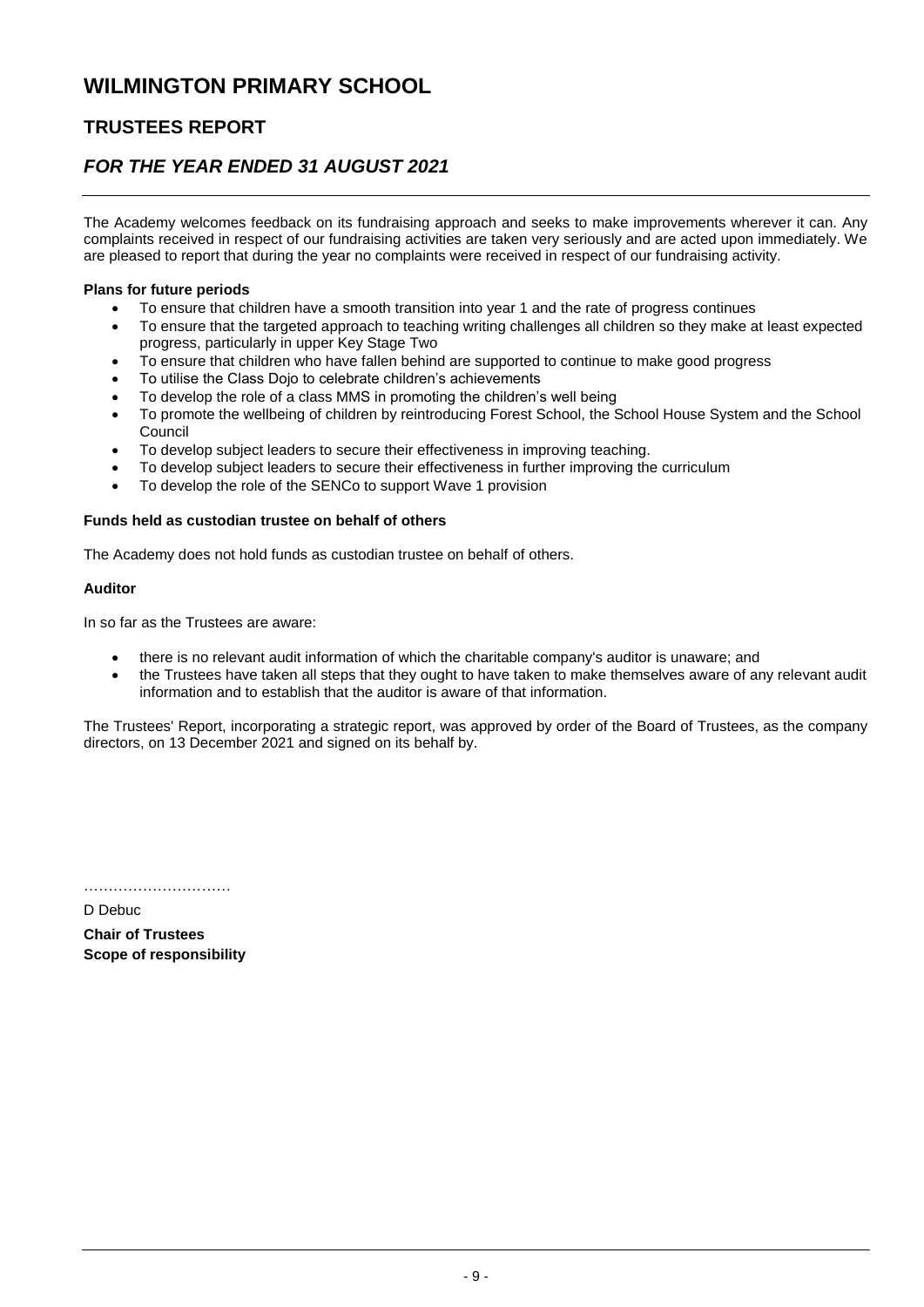# **GOVERNANCE STATEMENT**

# *FOR THE YEAR ENDED 31 AUGUST 2021*

As Trustees we acknowledge we have overall responsibility for ensuring that Wilmington Primary School has an effective and appropriate system of control, financial and otherwise. However, such a system is designed to manage rather than eliminate the risk of failure to achieve business objectives, and can provide only reasonable and not absolute assurance against material misstatement or loss.

The Board of Trustees has delegated the day-to-day responsibility to the Head Teacher, as accounting officer, for ensuring financial controls conform with the requirements of both propriety and good financial management and in accordance with the requirements and responsibilities assigned to it in the funding agreement between Wilmington Primary School and the Secretary of State for Education. The Accounting Officer is also responsible for reporting to the Board of Trustees any material weaknesses or breakdowns in internal control.

### **Governance**

The information on governance included here supplements that described in the Trustees' Report and in the Statement of Trustees' Responsibilities. The Board of Trustees has formally met four times during the year. Attendance during the year at meetings of the Board of Trustees was as follows:

| <b>Trustees</b>        | <b>Meetings attended</b> | Out of possible |  |
|------------------------|--------------------------|-----------------|--|
| <b>Charlotte Scott</b> |                          |                 |  |
| Dan DeBuc              |                          |                 |  |
| Anna Winter            |                          |                 |  |
| Chris Billington       |                          |                 |  |
| <b>Karin Clements</b>  |                          |                 |  |
| Narinder Badesha       |                          |                 |  |
| Rebecca Bennett        |                          |                 |  |
| Gordon Raggett         |                          |                 |  |
| Karen Morrissey        |                          |                 |  |
| Lisa Greenleaf         |                          |                 |  |

Karin Clements appointed on 27<sup>th</sup> January 2021 Narinder Badesha appointed on 27<sup>th</sup> January 2021 Lisa Greenleaf appointed 27<sup>th</sup> January 2021 Rebecca Bennett resigned effective from 14<sup>th</sup> October 2020. Karen Morrissey resigned effective from 5<sup>th</sup> May 2021.

Governance reviews:

The Board of Trustees completed a governance review during the year which comprised a skills audit.

The Finance and Audit Committee is a committee to which the main Board of Trustees has delegated responsibility. Its purpose is:

- Regular monitoring of actual income and expenditure
- Review and recommendation of the annual budget
- Review the reports of the auditors on the effectiveness of the financial procedures and controls
- Fulfil the role of an Audit Committee

Attendance during the year at meetings of the Resources Committee was as follows:

| <b>Trustees</b>        | <b>Meetings attended</b> | Out of possible |
|------------------------|--------------------------|-----------------|
| <b>Charlotte Scott</b> |                          | 4               |
| Narinder Badesha       | 2                        | 2               |
| Dan DeBuc              | 3                        | 4               |
| Chris Billington       |                          | 4               |
| Anna Winter            |                          | 4               |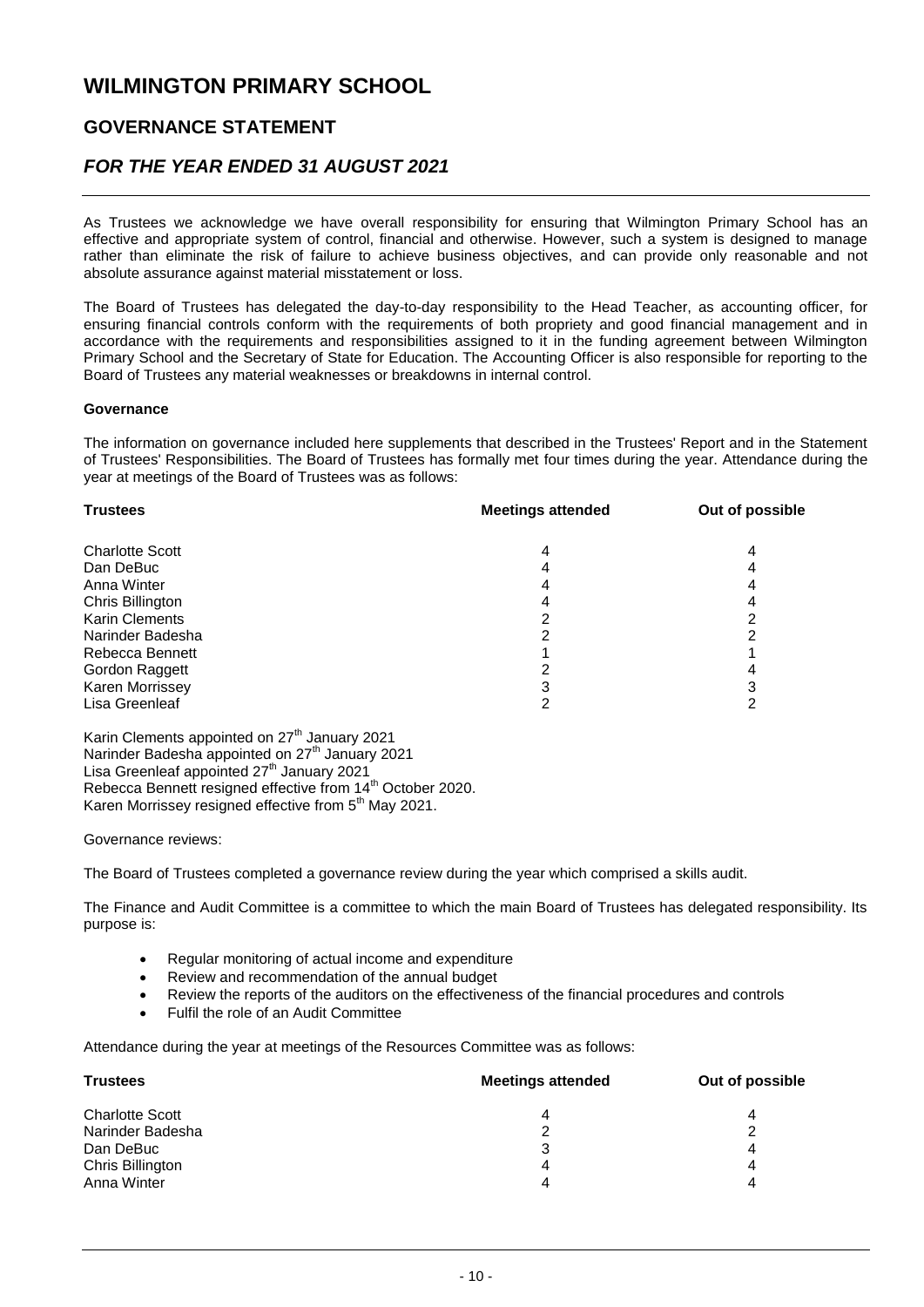# **GOVERNANCE STATEMENT**

# *FOR THE YEAR ENDED 31 AUGUST 2021*

### **Review of Value for Money**

As accounting officer, the Head Teacher, has responsibility for ensuring that the academy trust delivers good value in the use of public resources. The accounting officer understands that value for money refers to the educational and wider societal outcomes achieved in return for the taxpayer resources received.

The Accounting Officer considers how the trust's use of its resources has provided good value for money during each academic year, and reports to the Board of Trustees where value for money can be improved, including the use of benchmarking data where available. The accounting officer for the academy trust has delivered improved value for money during the year by:

- Annual review of effective performance management with clear staff roles and responsibilities
- Streamlining teacher and TA resources to maintain effective support to each class
- To look at current contracts and tender those contracts to ensure best value for money and service
- To closely monitor the budget and act on variances when they occur to enable changes to be implemented to reduce overspending

### **The purpose of the system of internal control**

The system of internal control is designed to manage risk to a reasonable level rather than to eliminate all risk of failure to achieve policies, aims and objectives. It can therefore only provide reasonable and not absolute assurance of effectiveness. The system of internal control is based on an on-going process designed to identify and prioritise the risks to the achievement of Academy Trust policies, aims and objectives, to evaluate the likelihood of those risks being realised and the impact should they be realised, and to manage them efficiently, effectively and economically. The system of internal control has been in place in Trust for the year ended 31 August 2021 and up to the date of approval of the annual report and financial statements.

### **Capacity to handle risk**

The Board of Trustees has reviewed the key risks to which the Academy Trust is exposed together with the operating, financial and compliance controls that have been implemented to mitigate those risks. The Board of Trustees is of the view that there is a formal ongoing process for identifying, evaluating and managing the Academy Trust's significant risks that has been in place for the year ended 31 August 2021 and up to the date of approval of the annual report and accounts. This process is regularly reviewed by the Board of Trustees.

### **The risk and control framework**

The Academy Trust's system of internal financial control is based on a framework of regular management information and administrative procedures including the segregation of duties and a system of delegation and accountability.

In particular it includes:

- comprehensive budgeting and monitoring systems with an annual budget and periodic financial reports which are reviewed and agreed by the Board of Trustees;
- regular reviews by the Finance and Audit Committee of reports which indicate financial performance against the forecasts and of major purchase plans, capital works and expenditure programmes;
- setting targets to measure financial and other performance;
- clearly defined purchasing (asset purchase or capital investment) guidelines;
- delegation of authority and segregation of duties;
- Identification and management of risks.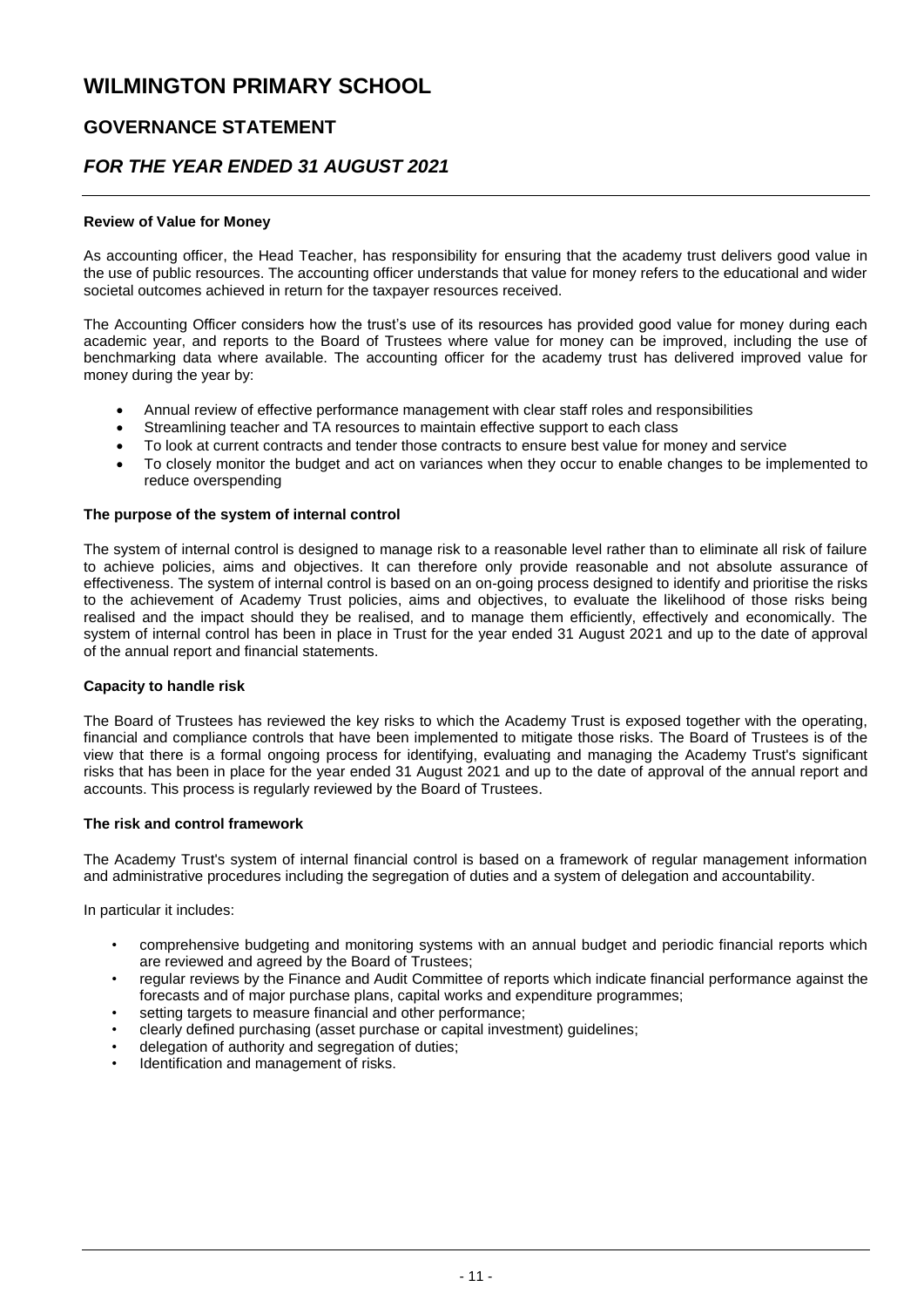# **GOVERNANCE STATEMENT**

# *FOR THE YEAR ENDED 31 AUGUST 2021*

The board of trustees has considered the need for a specific internal audit function and has decided:

The Finance and Audit committee decided to appoint Williams Giles to carrying out the internal audit for the 2020/21 financial year. They will cover the following:

Core Financial Areas

- Fixed Asset/Inventory
- Banking & Cash Handling
- Income and Expenditure
- Payroll & recruitment
- Contracts and Procurement
- Lettings and Income Generation
- Budgeting & Management Accounting procedures

Governance Arrangements

- Governance & Procedures
- Government Regulation Compliance with HMRC re: self-employed status
- Governance within an Academy
- Safeguarding
- Related Party transactions

On an annual basis, Williams Giles the internal auditor reports to the board of trustees, through the Finance and Audit committee/ on the operation of the systems of control and on the discharge of the board of trustees' financial responsibilities.

No material concerns were noted by the internal auditors. Trustees are satisfied that the internal auditors have delivered their schedule of work as planned.

### **Review of effectiveness**

As accounting officer the Head Teacher has responsibility for reviewing the effectiveness of the system of internal control. During the year in question the review has been informed by:

- the work of the external auditor;
- the work of the internal auditor
- the financial management and governance self-assessment process
- the work of the executive managers within the Academy who have responsibility for the development and maintenance of the internal control framework.

The accounting officer has been advised of the implications of the result of their review of the system of internal control by the Finance and Audit Committee and a plan to address weaknesses and ensure continuous improvement of the system is in place.

Approved by order of the Board of Trustees 13 December 2021 and signed on its behalf by:

………………………… …………………………

D Debuc C Scott **Chair of Trustees Accounting Officer Accounting Officer Accounting Officer Accounting Officer**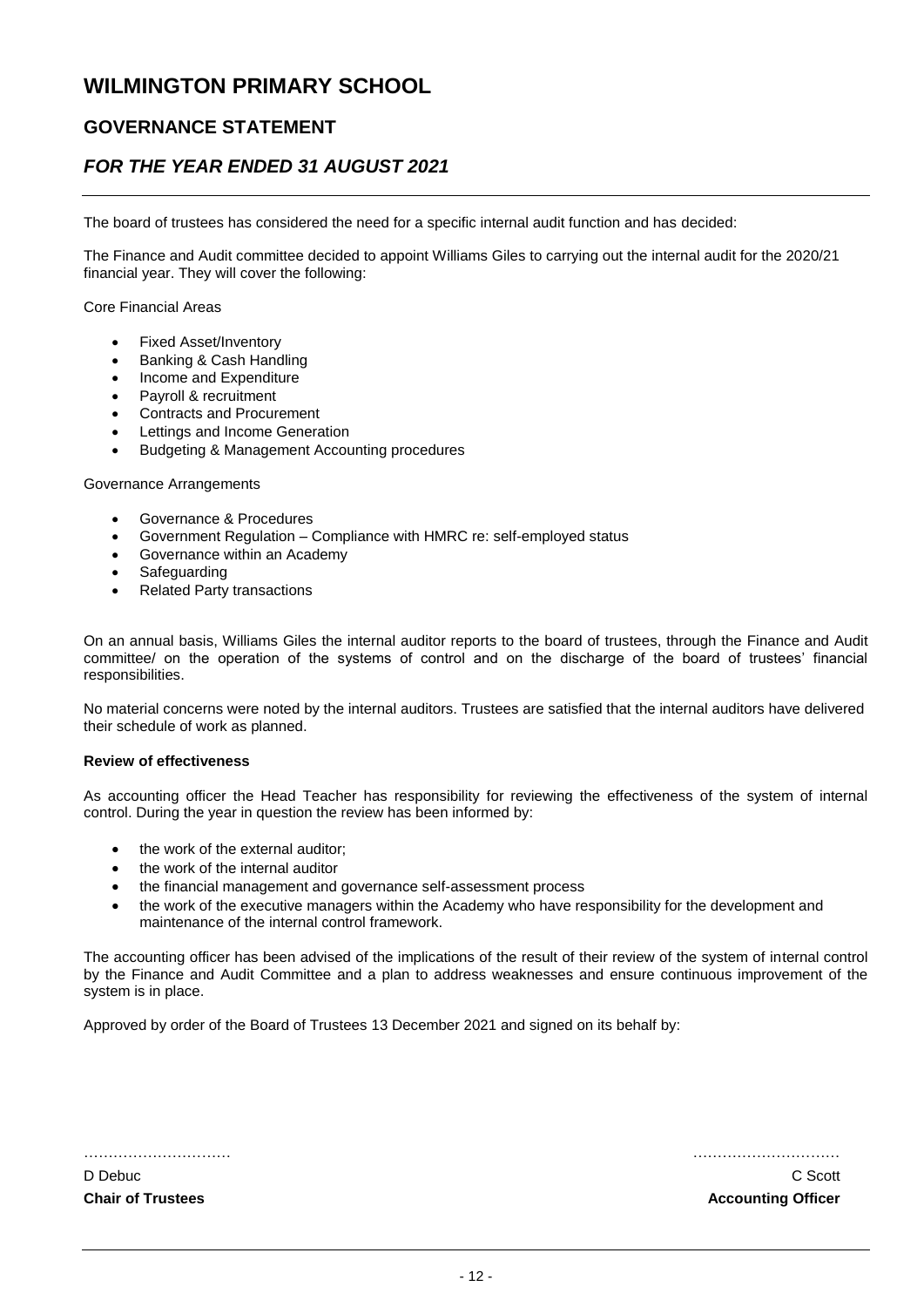# **STATEMENT OF REGULARITY, PROPRIETY AND COMPLIANCE**

# *FOR THE YEAR ENDED 31 AUGUST 2021*

As accounting officer of Wilmington Primary School, I have considered my responsibility to notify the academy trust board of trustees and the Education and Skills Funding Agency (ESFA) of material irregularity, impropriety and noncompliance with terms and conditions of all funding received by the academy trust, under the funding agreement in place between the academy trust and the Secretary of State for Education. As part of my consideration I have had due regard to the requirements of the Academies Financial Handbook 2020.

I confirm that I and the academy trust's board of trustees are able to identify any material irregular or improper use of funds by the academy trust, or material non-compliance with the terms and conditions of funding under the academy trust's funding agreement and the Academies Financial Handbook 2020.

I confirm that no instances of material irregularity, impropriety or funding non-compliance have been discovered to date. If any instances are identified after the date of this statement, these will be notified to the board of trustees and ESFA.

C Scott **Accounting Officer**

13 December 2021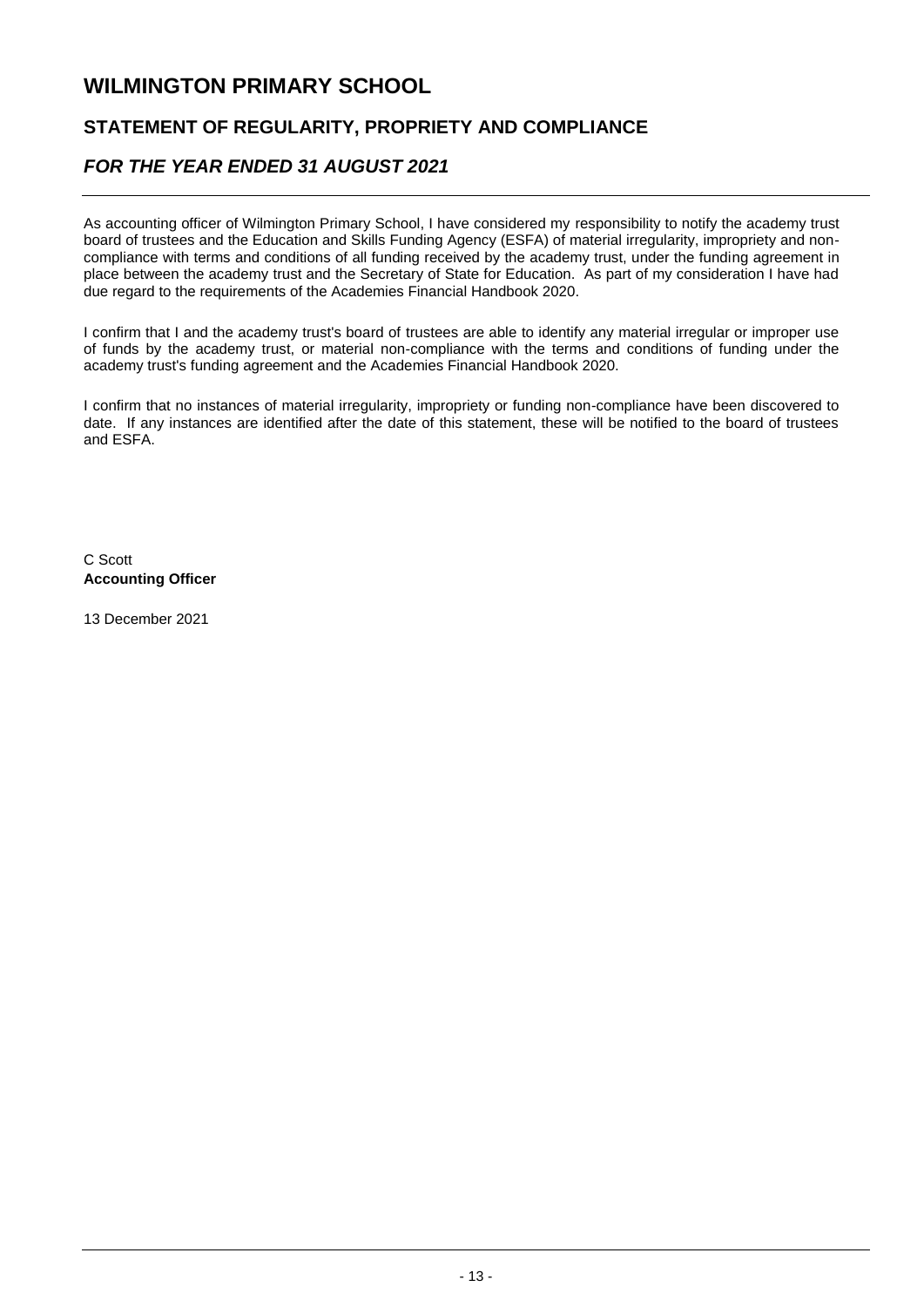# **STATEMENT OF TRUSTEES' RESPONSIBILITIES**

# *FOR THE YEAR ENDED 31 AUGUST 2021*

The trustees (who are also the directors of Wilmington Primary School for the purposes of company law) are responsible for preparing the trustees' report and the Financial Statements in accordance with the Academies Accounts Direction 2020 to 2021 published by the Education and Skills Funding Agency, United Kingdom Accounting Standards (United Kingdom Generally Accepted Accounting Practice) and applicable law and regulations.

Company law requires the trustees to prepare Financial Statements for each financial year. Under company law, the trustees must not approve the Financial Statements unless they are satisfied that they give a true and fair view of the state of affairs of the charitable company and of its incoming resources and application of resources, including its income and expenditure, for that period.

In preparing these Financial Statements, the trustees are required to:

- select suitable accounting policies and then apply them consistently;
- observe the methods and principles in the Charities SORP 2019 and the Academies Accounts Direction 2020 to 2021;
- make judgements and accounting estimates that are reasonable and prudent;
- state whether applicable UK Accounting Standards have been followed, subject to any material departures disclosed and explained in the Financial Statements; and
- prepare the Financial Statements on the going concern basis unless it is inappropriate to presume that the charitable company will continue in business.

The trustees are responsible for keeping adequate accounting records that are sufficient to show and explain the charitable company's transactions and disclose with reasonable accuracy at any time the financial position of the charitable company and enable them to ensure that the Financial Statements comply with the Companies Act 2006. They are also responsible for safeguarding the assets of the charitable company and hence for taking reasonable steps for the prevention and detection of fraud and other irregularities.

The trustees are responsible for ensuring that in its conduct and operation the charitable company applies financial and other controls, which conform with the requirements both of propriety and of good financial management. They are also responsible for ensuring that grants received from ESFA/DfE have been applied for the purposes intended.

The trustees are responsible for the maintenance and integrity of the corporate and financial information included on the charitable company's website. Legislation in the United Kingdom governing the preparation and dissemination of Financial Statements may differ from legislation in other jurisdictions.

Approved by order of the members of the board of trustees on 13 December 2021 and signed on its behalf by:

D DeBuc **Chair of Trustees**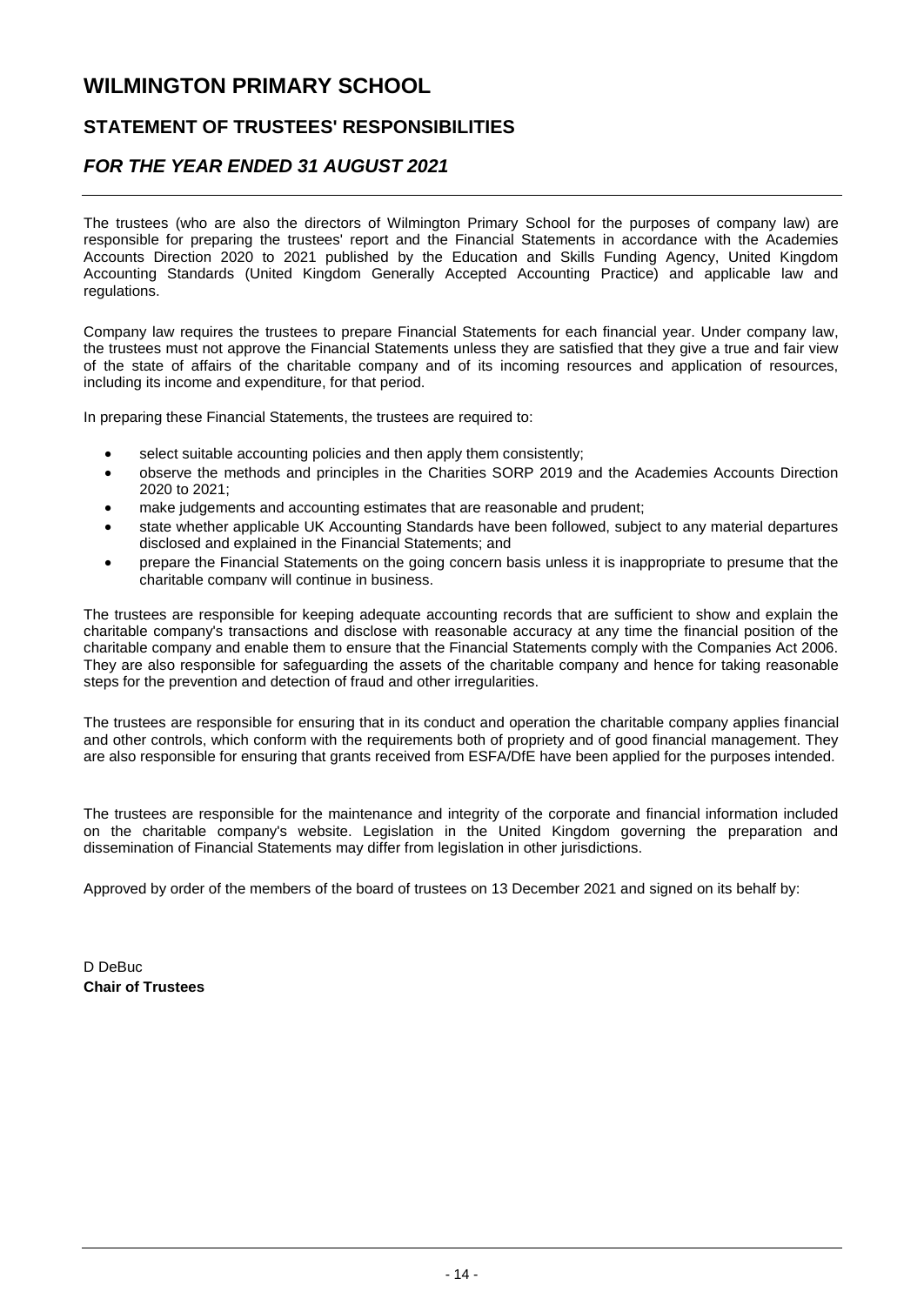### **INDEPENDENT AUDITOR'S REPORT TO THE MEMBERS OF WILMINGTON PRIMARY SCHOOL**

# *FOR THE YEAR ENDED 31 AUGUST 2021*

### **Opinion**

We have audited the Financial Statements of Wilmington Primary School for the year ended 31 August 2021 which comprise the statement of financial activities, the balance sheet, the statement of cash flows and the notes to the Financial Statements, including a summary of significant accounting policies. The financial reporting framework that has been applied in their preparation is applicable law and United Kingdom Accounting Standards, including Financial Reporting Standard 102 'The Financial Reporting Standard applicable in the UK and Republic of Ireland' (United Kingdom Generally Accepted Accounting Practice), the Charities SORP 2019 and the Academies Accounts Direction 2020 to 2021 issued by the Education and Skills Funding Agency.

In our opinion the Financial Statements:

- give a true and fair view of the state of the charitable company's affairs as at 31 August 2021 and of its incoming resources and application of resources, including its income and expenditure, for the year then ended;
- have been properly prepared in accordance with United Kingdom Generally Accepted Accounting Practice;
- have been prepared in accordance with the requirements of the Companies Act 2006; and
- have been prepared in accordance with the Charities SORP 2019 and the Academies Accounts Direction 2020 to 2021.

### **Basis for opinion**

We conducted our audit in accordance with International Standards on Auditing (UK) (ISAs (UK)) and applicable law. Our responsibilities under those standards are further described in the 'Auditor's responsibilities for the audit of the Financial Statements' section of our report. We are independent of the academy trust in accordance with the ethical requirements that are relevant to our audit of the Financial Statements in the UK, including the FRC's Ethical Standard, and we have fulfilled our other ethical responsibilities in accordance with these requirements. We believe that the audit evidence we have obtained is sufficient and appropriate to provide a basis for our opinion.

### **Material uncertainty relating to going concern**

In auditing the financial statements, we have concluded that the Governors' use of the going concern basis of accounting in the preparation of the financial statements is appropriate.

Attention is drawn to the disclosure within note 24 regarding the company's cessation of operations during the academic year 2021/22 and transfer of operations, activities, assets and liabilities to Endeavour MAT, a multiacademy trust. Otherwise based on the work we have performed, we have not identified any other material uncertainties relating to events or conditions that, individually or collectively, may cast significant doubt on the Academy Trust's ability to continue as a going concern for a period of at least twelve months from when the financial statements are authorised for issue. Our opinion is not modified in respect of this matter.

Our responsibilities and the responsibilities of the Governors with respect to going concern are described in the relevant sections of this report.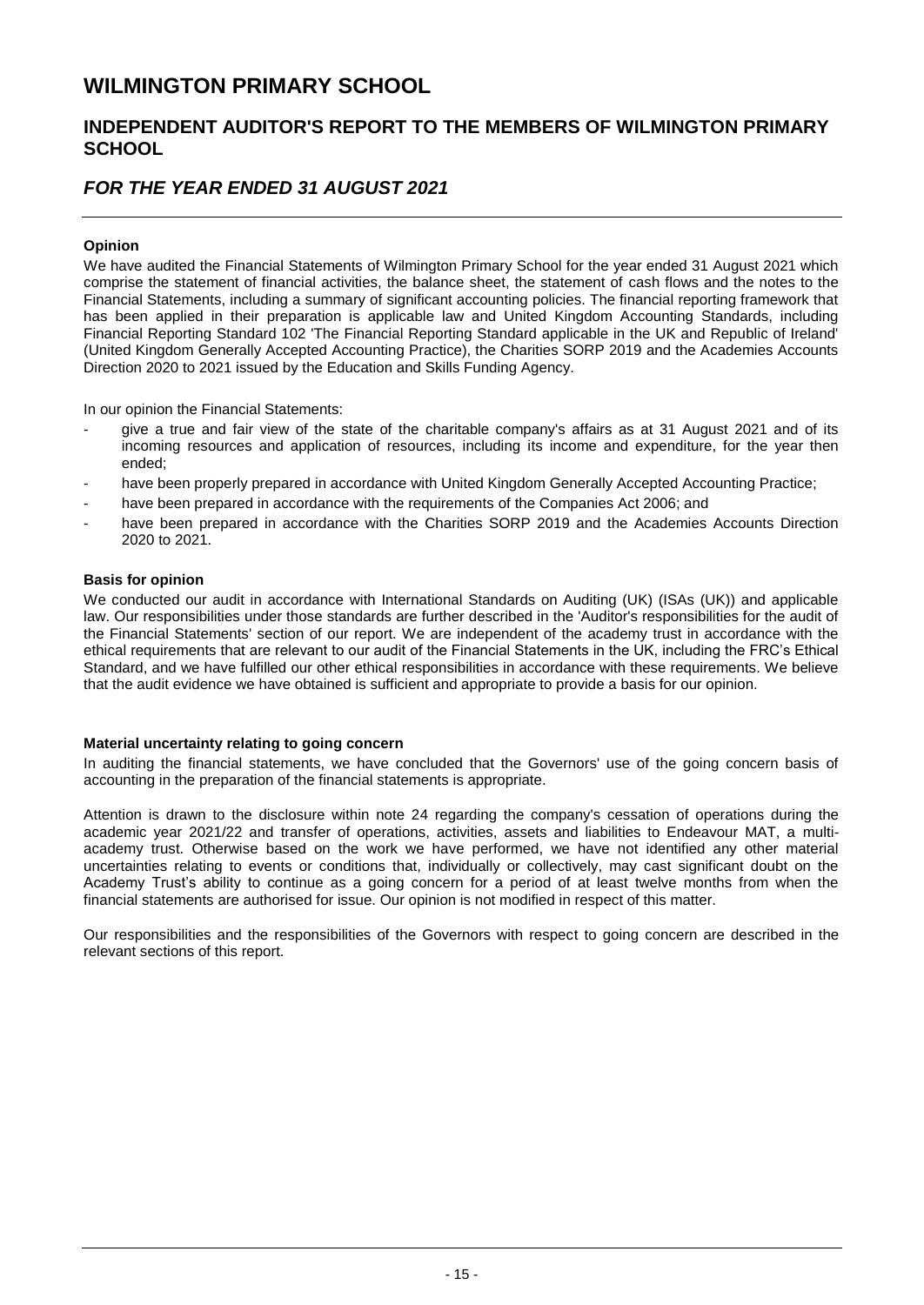### **INDEPENDENT AUDITOR'S REPORT TO THE MEMBERS OF WILMINGTON PRIMARY SCHOOL (CONTINUED)**

# *FOR THE YEAR ENDED 31 AUGUST 2021*

### **Other information**

The trustees are responsible for the other information, which comprises the information included in the annual report other than the Financial Statements and our auditor's report thereon. Our opinion on the Financial Statements does not cover the other information and, except to the extent otherwise explicitly stated in our report, we do not express any form of assurance conclusion thereon.

In connection with our audit of the Financial Statements, our responsibility is to read the other information and, in doing so, consider whether the other information is materially inconsistent with the Financial Statements or our knowledge obtained in the audit or otherwise appears to be materially misstated. If we identify such material inconsistencies or apparent material misstatements, we are required to determine whether there is a material misstatement in the Financial Statements or a material misstatement of the other information. If, based on the work we have performed, we conclude that there is a material misstatement of this other information, we are required to report that fact.

We have nothing to report in this regard.

### **Opinions on other matters prescribed by the Companies Act 2006**

In our opinion, based on the work undertaken in the course of the audit:

- the information given in the trustees' Report including the incorporated Strategic Report for the financial year for which the Financial Statements are prepared is consistent with the Financial Statements; and
- the trustees' report including the incorporated strategic report has been prepared in accordance with applicable legal requirements.

### **Matters on which we are required to report by exception**

In the light of the knowledge and understanding of the academy trust and its environment obtained in the course of the audit, we have not identified material misstatements in the trustees' Report, including the incorporated Strategic Report.

We have nothing to report in respect of the following matters in relation to which the Companies Act 2006 requires us to report to you if, in our opinion:

- adequate accounting records have not been kept, or returns adequate for our audit have not been received from branches not visited by us; or
- the Financial Statements are not in agreement with the accounting records and returns; or
- certain disclosures of trustees' remuneration specified by law are not made; or
- we have not received all the information and explanations we require for our audit.

### **Responsibilities of trustees**

As explained more fully in the statement of trustees' responsibilities, the trustees are responsible for the preparation of the Financial Statements and for being satisfied that they give a true and fair view, and for such internal control as the trustees determine is necessary to enable the preparation of Financial Statements that are free from material misstatement, whether due to fraud or error.

In preparing the Financial Statements, the trustees are responsible for assessing the academy trust's ability to continue as a going concern, disclosing, as applicable, matters related to going concern and using the going concern basis of accounting unless the trustees either intend to liquidate the charitable company, or have no realistic alternative but to do so.

### **Auditor's responsibilities for the audit of the Financial Statements**

Our objectives are to obtain reasonable assurance about whether the Financial Statements as a whole are free from material misstatement, whether due to fraud or error, and to issue an auditor's report that includes our opinion. Reasonable assurance is a high level of assurance, but is not a guarantee that an audit conducted in accordance with ISAs (UK) will always detect a material misstatement when it exists. Misstatements can arise from fraud or error and are considered material if, individually or in the aggregate, they could reasonably be expected to influence the economic decisions of users taken on the basis of these Financial Statements.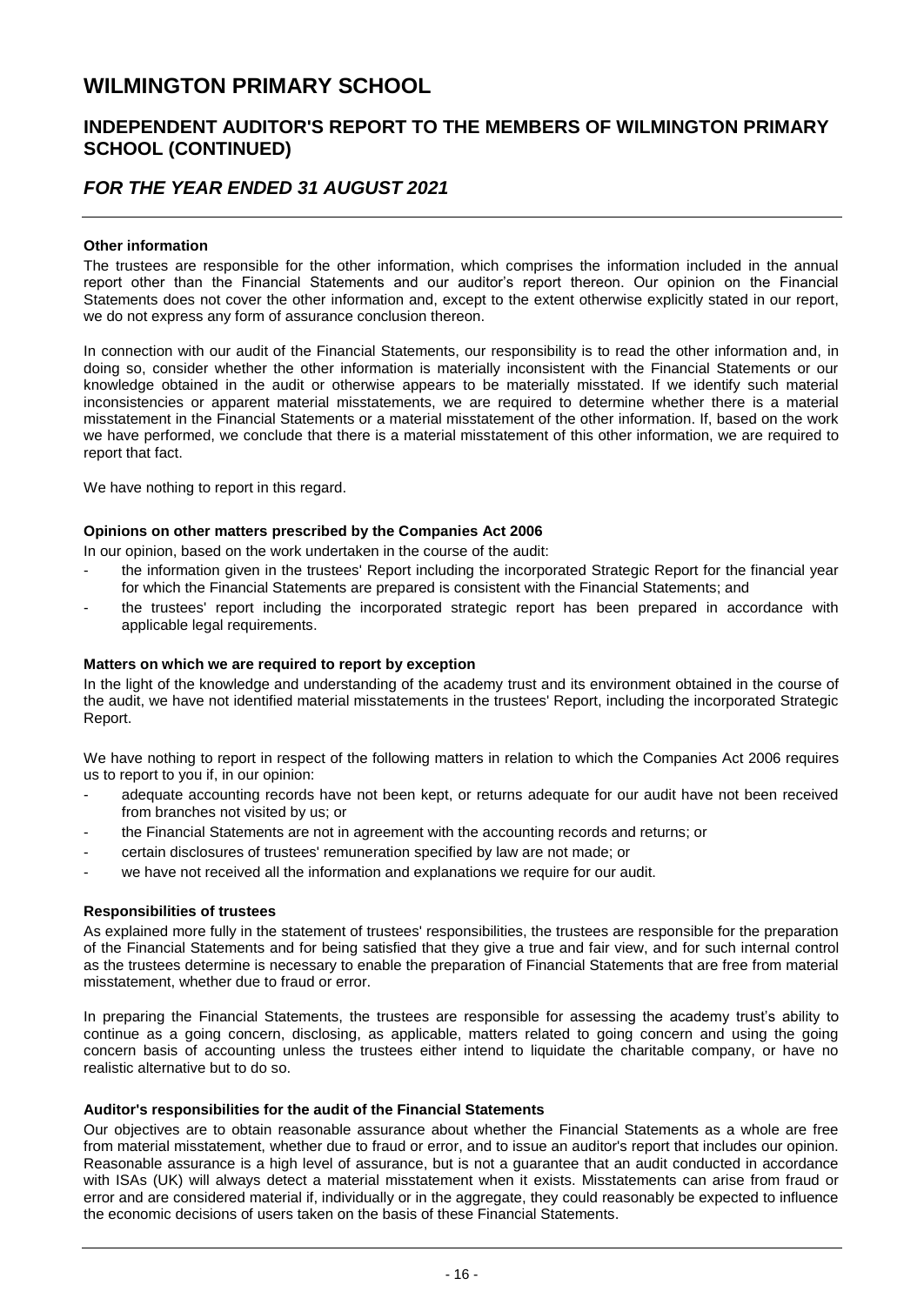### **INDEPENDENT AUDITOR'S REPORT TO THE MEMBERS OF WILMINGTON PRIMARY SCHOOL (CONTINUED)**

# *FOR THE YEAR ENDED 31 AUGUST 2021*

Irregularities, including fraud, are instances of non-compliance with laws and regulations. We design procedures in line with our responsibilities, outlined above, to detect material misstatements in respect of irregularities, including fraud. The extent to which our procedures are capable of detecting irregularities, including fraud, is detailed below.

- Enquiry of management and those charged with governance around actual and potential litigation and claims.

- Enquiry of management to identify any instances of non-compliance with laws and regulations.

- Reviewing minutes of meetings of those charged with governance.

- Reviewing internal assurance reports.

- Reviewing financial statement disclosures and testing to supporting documentation to assess compliance with applicable laws and regulations.

- Auditing the risk of management override of controls, including through testing journal entries and other adjustments for appropriateness, and evaluating the business rationale of significant transactions outside the normal course of business.

A further description of our responsibilities for the audit of the Financial Statements is located on the Financial Reporting Council's website at: http://www.frc.org.uk/auditorsresponsibilities. This description forms part of our auditor's report.

### **Use of our report**

This report is made solely to the charitable company's Members, as a body, in accordance with Chapter 3 of Part 16 of the Companies Act 2006. Our audit work has been undertaken so that we might state to the charitable company's Members those matters we are required to state to them in an auditor's report and for no other purpose. To the fullest extent permitted by law, we do not accept or assume responsibility to anyone other than the charitable company and the charitable company's Members as a body, for our audit work, for this report, or for the opinions we have formed.

**for and on behalf of** .........................

**Chartered Certified Accountants Statutory Auditor**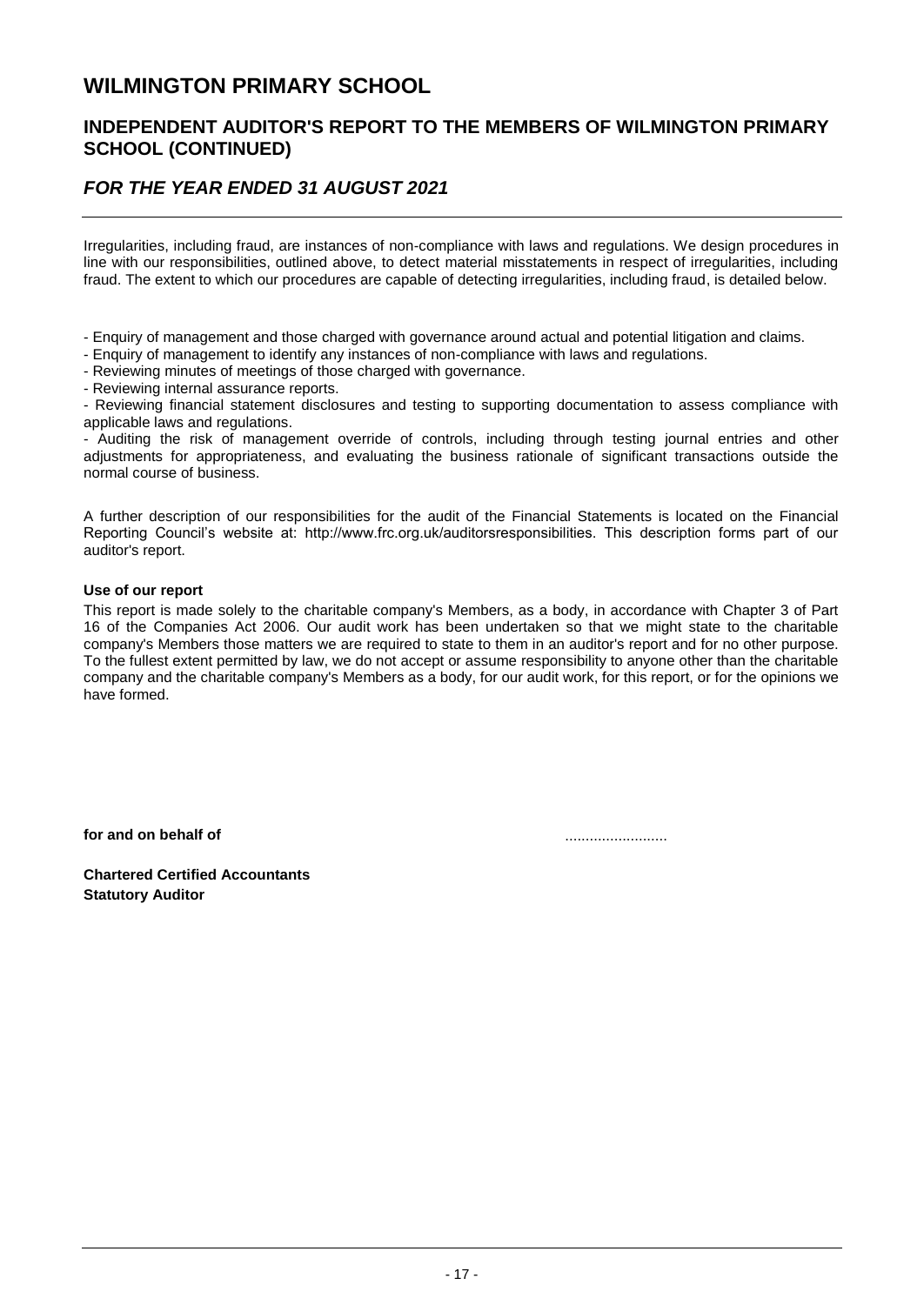### **INDEPENDENT REPORTING ACCOUNTANT'S ASSURANCE REPORT ON REGULARITY TO WILMINGTON PRIMARY SCHOOL AND THE EDUCATION AND SKILLS FUNDING AGENCY (CONTINUED)**

# *FOR THE YEAR ENDED 31 AUGUST 2021*

In accordance with the terms of our engagement letter dated 6 May 2020 and further to the requirements of the Education and Skills Funding Agency (ESFA) as included in the Academies Accounts Direction 2020 to 2021, we have carried out an engagement to obtain limited assurance about whether the expenditure disbursed and income received by Wilmington Primary School during the period 1 September 2020 to 31 August 2021 have been applied to the purposes identified by Parliament and the financial transactions conform to the authorities which govern them.

This report is made solely to Wilmington Primary School and ESFA in accordance with the terms of our engagement letter. Our work has been undertaken so that we might state to the Wilmington Primary School and ESFA those matters we are required to state in a report and for no other purpose. To the fullest extent permitted by law, we do not accept or assume responsibility to anyone other than Wilmington Primary School and ESFA, for our work, for this report, or for the conclusion we have formed.

### **Respective responsibilities of Wilmington Primary School's accounting officer and the reporting accountant**

The accounting officer is responsible, under the requirements of Wilmington Primary School's funding agreement with the Secretary of State for Education dated 1 November 2011 and the Academies Financial Handbook, extant from 1 September 2020, for ensuring that expenditure disbursed and income received is applied for the purposes intended by Parliament and the financial transactions conform to the authorities which govern them.

Our responsibilities for this engagement are established in the United Kingdom by our profession's ethical guidance, and are to obtain limited assurance and report in accordance with our engagement letter and the requirements of the Academies Accounts Direction 2020 to 2021. We report to you whether anything has come to our attention in carrying out our work which suggests that in all material respects, expenditure disbursed and income received during the period 1 September 2020 to 31 August 2021 have not been applied to purposes intended by Parliament or that the financial transactions do not conform to the authorities which govern them.

### **Approach**

We conducted our engagement in accordance with the Framework and Guide for External Auditors and Reporting Accountant of Academy Trusts issued by ESFA. We performed a limited assurance engagement as defined in our engagement letter.

The objective of a limited assurance engagement is to perform such procedures as to obtain information and explanations in order to provide us with sufficient appropriate evidence to express a negative conclusion on regularity.

A limited assurance engagement is more limited in scope than a reasonable assurance engagement and consequently does not enable us to obtain assurance that we would become aware of all significant matters that might be identified in a reasonable assurance engagement. Accordingly, we do not express a positive opinion.

Our engagement includes examination, on a test basis, of evidence relevant to the regularity and propriety of the academy trust's income and expenditure.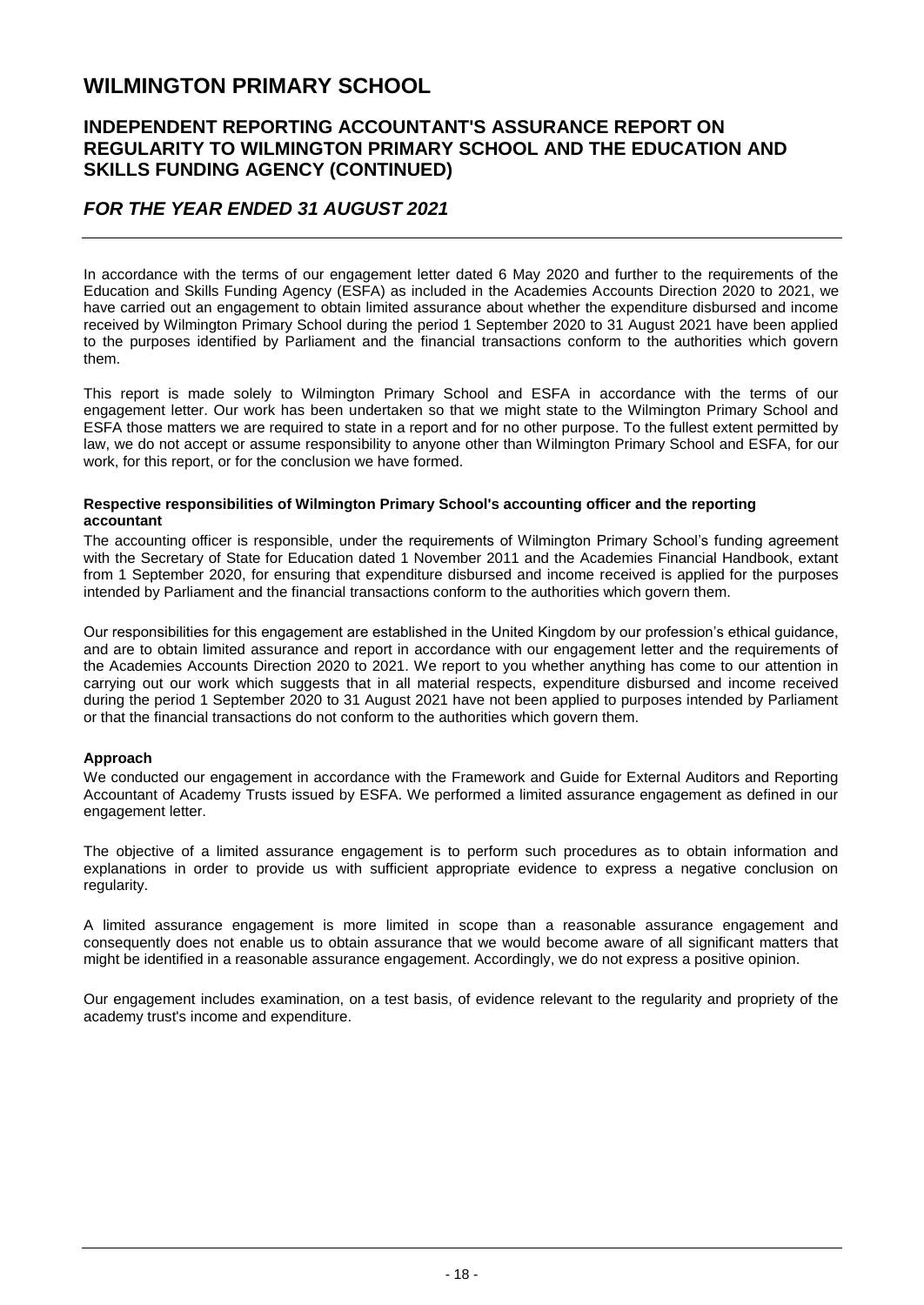# **INDEPENDENT REPORTING ACCOUNTANT'S ASSURANCE REPORT ON REGULARITY TO WILMINGTON PRIMARY SCHOOL AND THE EDUCATION AND SKILLS FUNDING AGENCY (CONTINUED)**

# *FOR THE YEAR ENDED 31 AUGUST 2021*

The work undertaken to draw to our conclusion includes:

- Review of payments to staff;
- Review of payments to suppliers and other third parties;
- Review of grant and other income streams;
- Review of some key financial control procedures;
- Discussions with finance staff;
- Consideration of the record maintained by the Accounting Officer of the oversight they have exercised;
- Consideration of the programme of internal scrutiny implemented by the Academy Trust in order to comply with its obligations under 3.1 of the Academies Financial Handbook 2020, issued by the ESFA.
- Consideration of compliance with the 'musts' in the Academies Financial Handbook.

### **Conclusion**

In the course of our work, nothing has come to our attention which suggests that in all material respects the expenditure disbursed and income received during the period 1 September 2020 to 31 August 2021 has not been applied to purposes intended by Parliament and the financial transactions do not conform to the authorities which govern them.

### **Reporting Accountant**

Dated: ..........................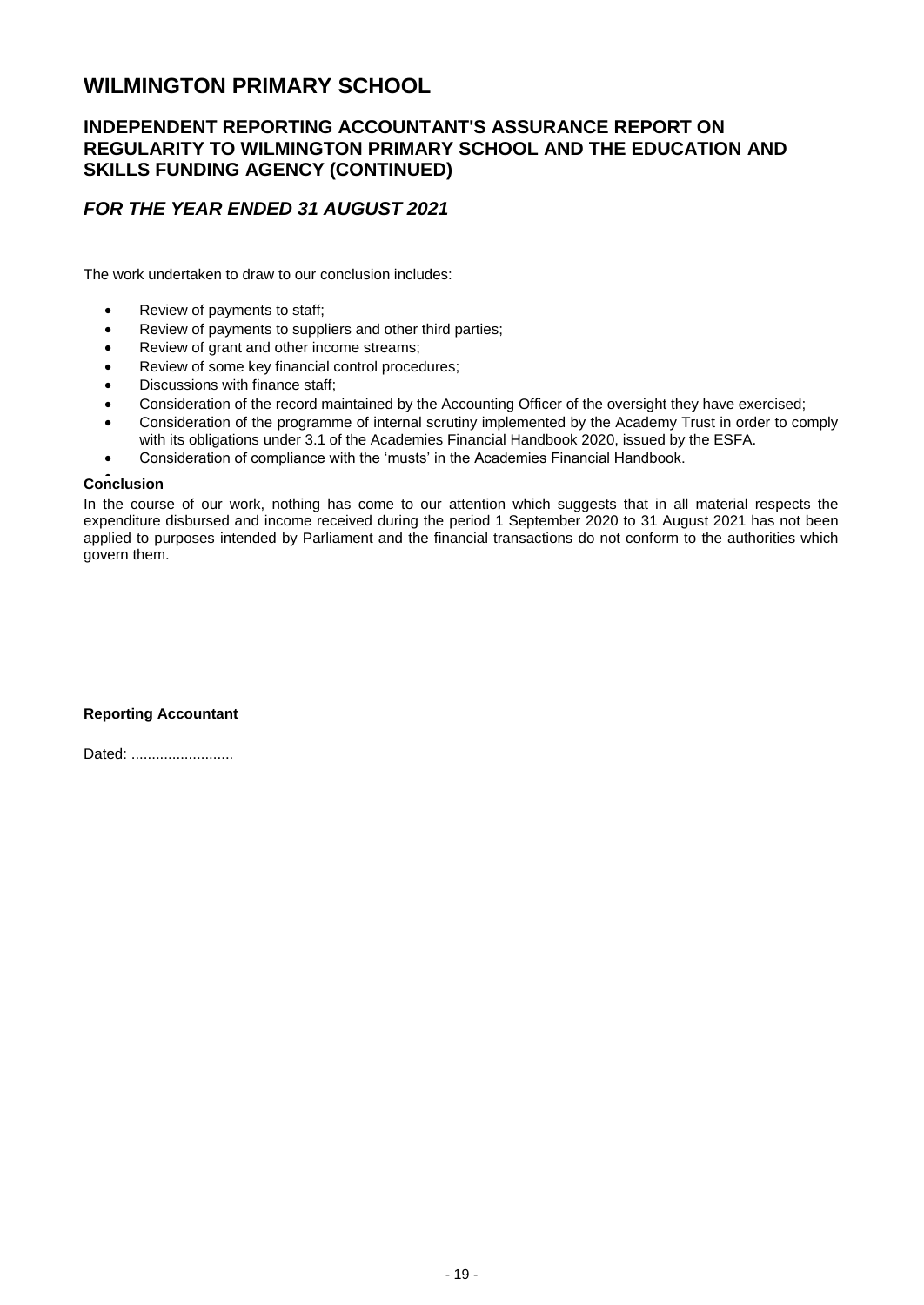# **STATEMENT OF FINANCIAL ACTIVITIES INCLUDING INCOME AND EXPENDITURE ACCOUNT**

# *FOR THE YEAR ENDED 31 AUGUST 2021*

|                                                                        | <b>Notes</b>   | <b>Unrestricted</b><br>funds<br>£000 | £000  | <b>Restricted funds:</b><br><b>General Fixed asset</b><br>£000 | <b>Total</b><br>2021<br>£000 | <b>Restated</b><br><b>Total</b><br>2020<br>£000 |
|------------------------------------------------------------------------|----------------|--------------------------------------|-------|----------------------------------------------------------------|------------------------------|-------------------------------------------------|
| Income and endowments from:                                            |                |                                      |       |                                                                |                              |                                                 |
| Donations and capital grants<br>Charitable activities:                 | 3              |                                      | 1     |                                                                | 1                            | 179                                             |
| - Funding for educational operations                                   | 4              |                                      | 957   |                                                                | 957                          | 902                                             |
| Other trading activities                                               | 5              | 11                                   |       |                                                                | 11                           | 6                                               |
| <b>Total</b>                                                           |                | 11                                   | 958   | $\overline{\phantom{a}}$                                       | 969                          | 1,087                                           |
| <b>Expenditure on:</b><br>Charitable activities:                       |                |                                      |       |                                                                |                              |                                                 |
| - Educational operations                                               | $\overline{7}$ |                                      | 975   | 61                                                             | 1,036                        | 975                                             |
| <b>Total</b>                                                           | 6              |                                      | 975   | 61                                                             | 1,036                        | 975                                             |
| Net income/(expenditure)                                               |                | 11                                   | (17)  | (61)                                                           | (67)                         | 112                                             |
| Transfers between funds                                                | 16             |                                      | (40)  | 40                                                             |                              |                                                 |
| Other recognised gains/(losses)<br>Actuarial losses on defined benefit |                |                                      |       |                                                                |                              |                                                 |
| pension schemes                                                        | 18             |                                      | (25)  |                                                                | (25)                         | (145)                                           |
| Net movement in funds                                                  |                | 11                                   | (82)  | (21)                                                           | (92)                         | (33)                                            |
| <b>Reconciliation of funds</b>                                         |                |                                      |       |                                                                |                              |                                                 |
| Total funds brought forward                                            |                | 35                                   | (370) | 3,210                                                          | 2,875                        | 2,908                                           |
| Total funds carried forward                                            |                | 46                                   | (452) | 3,189                                                          | 2,783                        | 2,875                                           |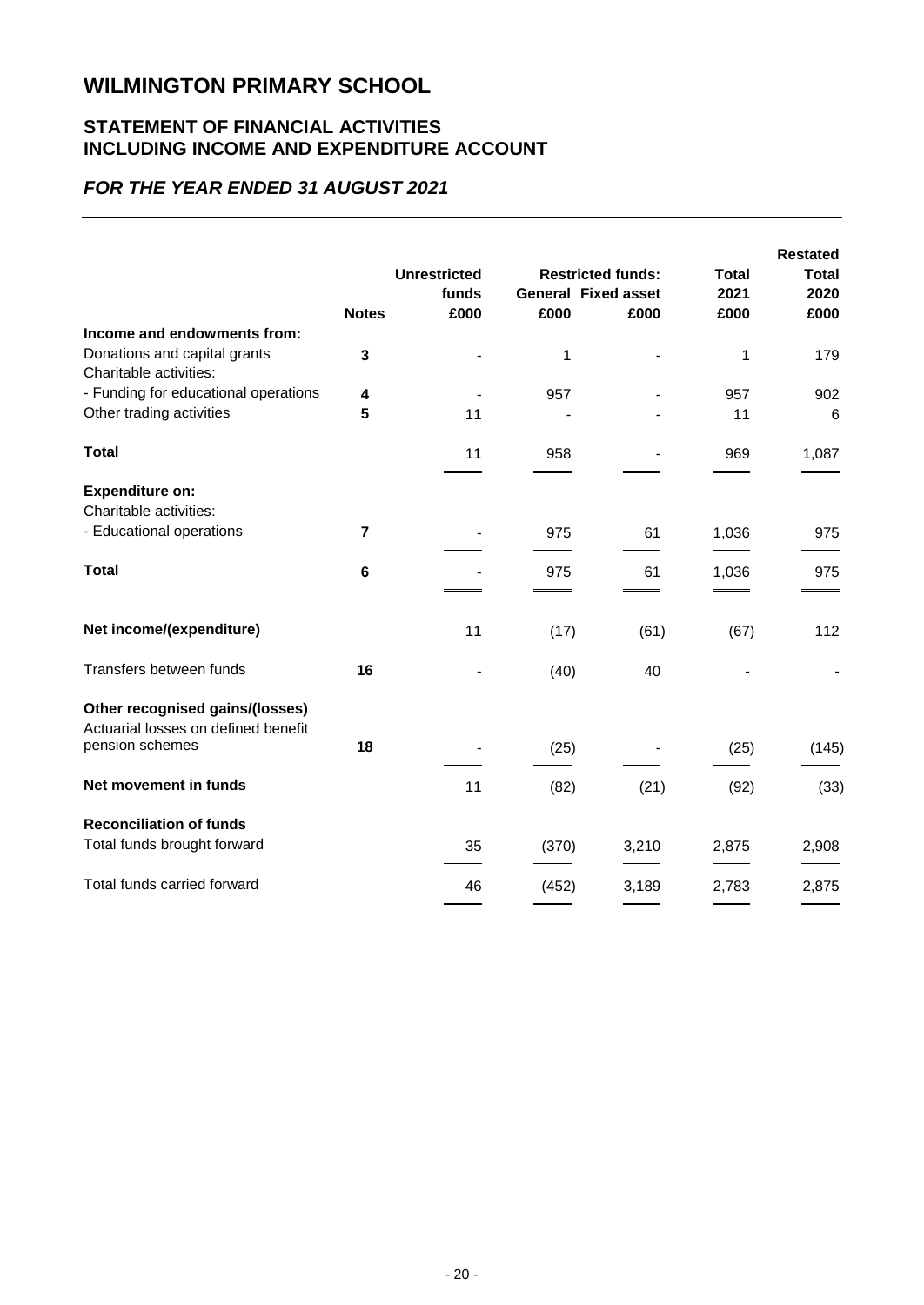### **STATEMENT OF FINANCIAL ACTIVITIES (CONTINUED) INCLUDING INCOME AND EXPENDITURE ACCOUNT**

# *FOR THE YEAR ENDED 31 AUGUST 2021*

| <b>Comparative year information</b><br>Year ended 31 August 2020               |                | <b>Unrestricted</b><br>funds |                | <b>Restricted funds:</b><br><b>General Fixed asset</b> | <b>Total</b><br>2020 |
|--------------------------------------------------------------------------------|----------------|------------------------------|----------------|--------------------------------------------------------|----------------------|
|                                                                                | <b>Notes</b>   | £000                         | £000           | £000                                                   | £000                 |
| Income and endowments from:                                                    |                |                              |                |                                                        |                      |
| Donations and capital grants<br>Charitable activities:                         | 3              |                              | 8              | 171                                                    | 179                  |
| - Funding for educational operations                                           | 4              | 3                            | 899            |                                                        | 902                  |
| Other trading activities                                                       | 5              | 4                            | $\overline{2}$ |                                                        | 6                    |
| <b>Total</b>                                                                   |                | $\overline{7}$               | 909            | 171                                                    | 1,087                |
| <b>Expenditure on:</b><br>Charitable activities:                               |                |                              |                |                                                        |                      |
| - Educational operations                                                       | $\overline{7}$ | 36                           | 890            | 49                                                     | 975                  |
| <b>Total</b>                                                                   | 6              | 36                           | 890            | 49                                                     | 975                  |
| Net income/(expenditure)                                                       |                | (29)                         | 19             | 122                                                    | 112                  |
| Transfers between funds                                                        | 16             |                              | (45)           | 45                                                     |                      |
| Other recognised gains/(losses)<br>Actuarial losses on defined benefit pension |                |                              |                |                                                        |                      |
| schemes                                                                        | 18             |                              | (145)          |                                                        | (145)                |
| Net movement in funds                                                          |                | (29)                         | (171)          | 167                                                    | (33)                 |
| <b>Reconciliation of funds</b>                                                 |                |                              |                |                                                        |                      |
| Total funds brought forward                                                    |                | 64                           | (199)          | 3,043                                                  | 2,908                |
| Total funds carried forward                                                    |                | 35                           | (370)          | 3,210                                                  | 2,875                |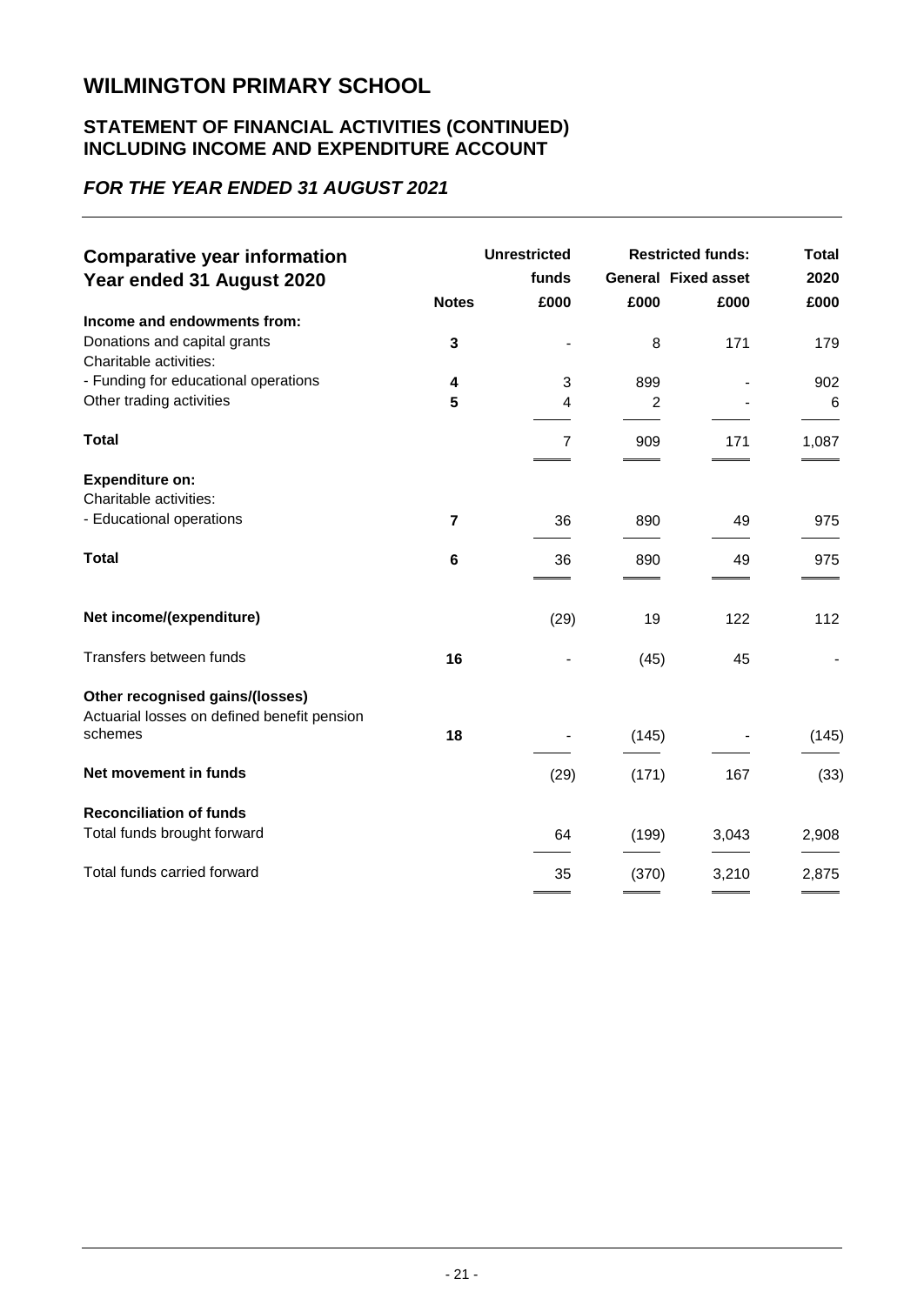# **BALANCE SHEET**

# *AS AT 31 AUGUST 2021*

|                                              |              | 2021 |       | 2020  |       |
|----------------------------------------------|--------------|------|-------|-------|-------|
|                                              | <b>Notes</b> | £000 | £000  | £000  | £000  |
| <b>Fixed assets</b><br>Tangible assets       | 11           |      |       |       |       |
|                                              |              |      | 3,189 |       | 3,169 |
| <b>Current assets</b>                        |              |      |       |       |       |
| <b>Debtors</b>                               | 12           | 24   |       | 150   |       |
| Cash at bank and in hand                     |              | 168  |       | 122   |       |
|                                              |              |      |       |       |       |
|                                              |              | 192  |       | 272   |       |
| <b>Current liabilities</b>                   |              |      |       |       |       |
| Creditors: amounts falling due within one    |              |      |       |       |       |
| year                                         | 13           | (68) |       | (155) |       |
| <b>Net current assets</b>                    |              |      | 124   |       | 117   |
|                                              |              |      |       |       |       |
| <b>Total assets less current liabilities</b> |              |      | 3,313 |       | 3,286 |
| Creditors: amounts falling due after more    |              |      |       |       |       |
| than one year                                | 14           |      | (47)  |       | (22)  |
|                                              |              |      |       |       |       |
| Net assets before defined benefit pension    |              |      |       |       |       |
| scheme liability                             |              |      | 3,266 |       | 3,264 |
|                                              |              |      |       |       |       |
| Defined benefit pension scheme liability     | 18           |      | (483) |       | (389) |
| <b>Total net assets</b>                      |              |      |       |       |       |
|                                              |              |      | 2,783 |       | 2,875 |
| Funds of the academy trust:                  |              |      |       |       |       |
| <b>Restricted funds</b>                      | 16           |      |       |       |       |
| - Fixed asset funds                          |              |      | 3,189 |       | 3,210 |
| - Restricted income funds                    |              |      | 31    |       | 19    |
| - Pension reserve                            |              |      | (483) |       | (389) |
|                                              |              |      |       |       |       |
| <b>Total restricted funds</b>                |              |      | 2,737 |       | 2,840 |
| <b>Unrestricted income funds</b>             | 16           |      | 46    |       | 35    |
| <b>Total funds</b>                           |              |      | 2,783 |       | 2,875 |
|                                              |              |      |       |       |       |

The Financial Statements on pages 20 to 42 were approved by the trustees and authorised for issue on 13 December 2021 and are signed on their behalf by:

D DeBuc **Chair of Trustees**

Company Number 07800252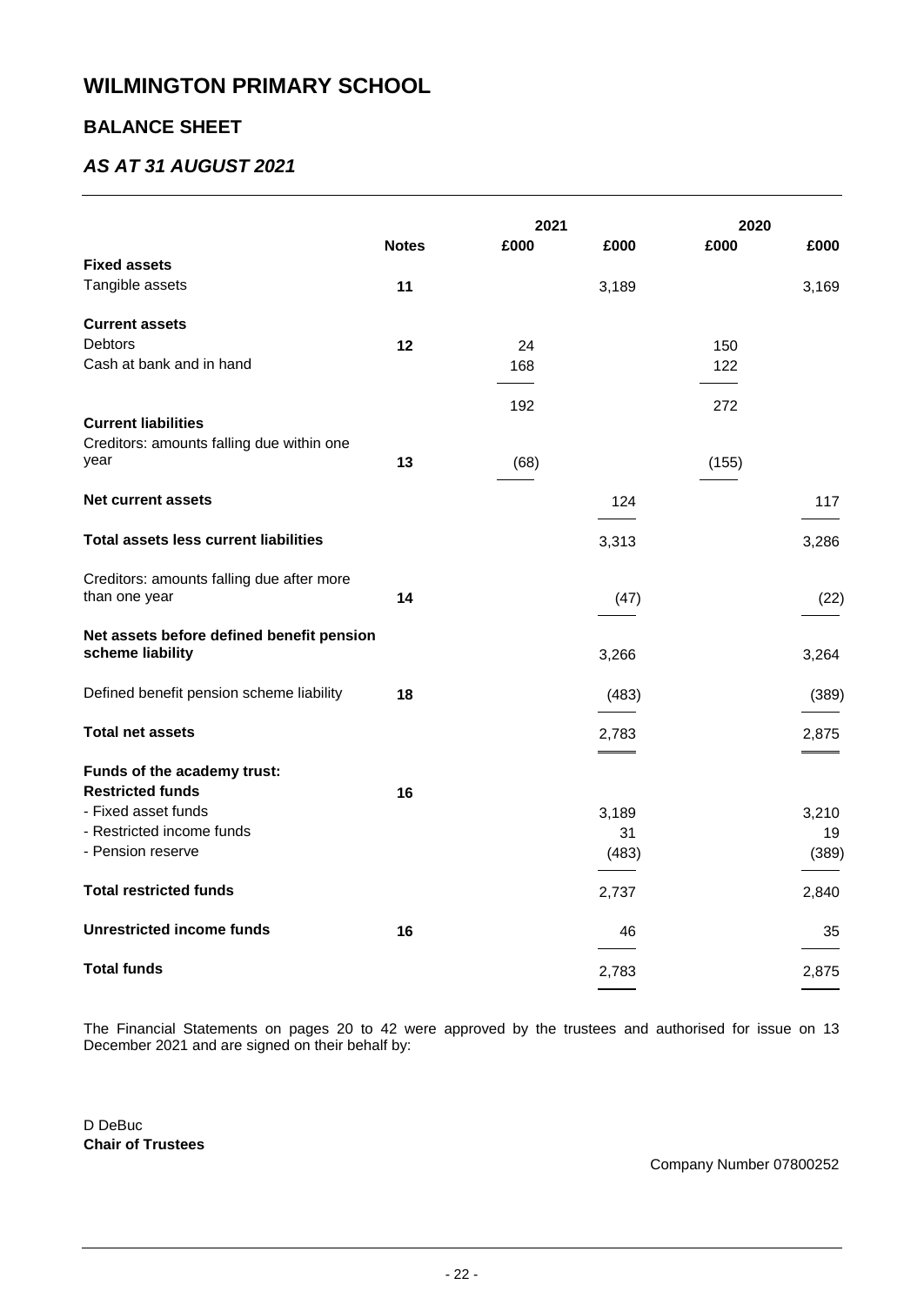# **STATEMENT OF CASH FLOWS**

# *FOR THE YEAR ENDED 31 AUGUST 2021*

|                                                     |              | 2021 |      | 2020  |      |
|-----------------------------------------------------|--------------|------|------|-------|------|
|                                                     | <b>Notes</b> | £000 | £000 | £000  | £000 |
| Cash flows from operating activities                |              |      |      |       |      |
| Net cash provided by operating activities           | 19           |      | 102  |       | 19   |
| Cash flows from investing activities                |              |      |      |       |      |
| Capital grants from DfE Group                       |              |      |      | 171   |      |
| Purchase of tangible fixed assets                   |              | (81) |      | (175) |      |
|                                                     |              |      |      |       |      |
| Net cash used in investing activities               |              |      | (81) |       | (4)  |
|                                                     |              |      |      |       |      |
| Cash flows from financing activities                |              |      |      |       |      |
| Repayment of long term loan                         |              | 25   |      | (1)   |      |
|                                                     |              |      |      |       |      |
| Net cash provided by/(used in) financing activities |              |      | 25   |       | (1)  |
|                                                     |              |      |      |       |      |
| Net increase in cash and cash equivalents in the    |              |      |      |       |      |
| reporting period                                    |              |      | 46   |       | 14   |
|                                                     |              |      |      |       |      |
| Cash and cash equivalents at beginning of the year  |              |      | 122  |       | 108  |
|                                                     |              |      |      |       |      |
| Cash and cash equivalents at end of the year        |              |      | 168  |       | 122  |
|                                                     |              |      |      |       |      |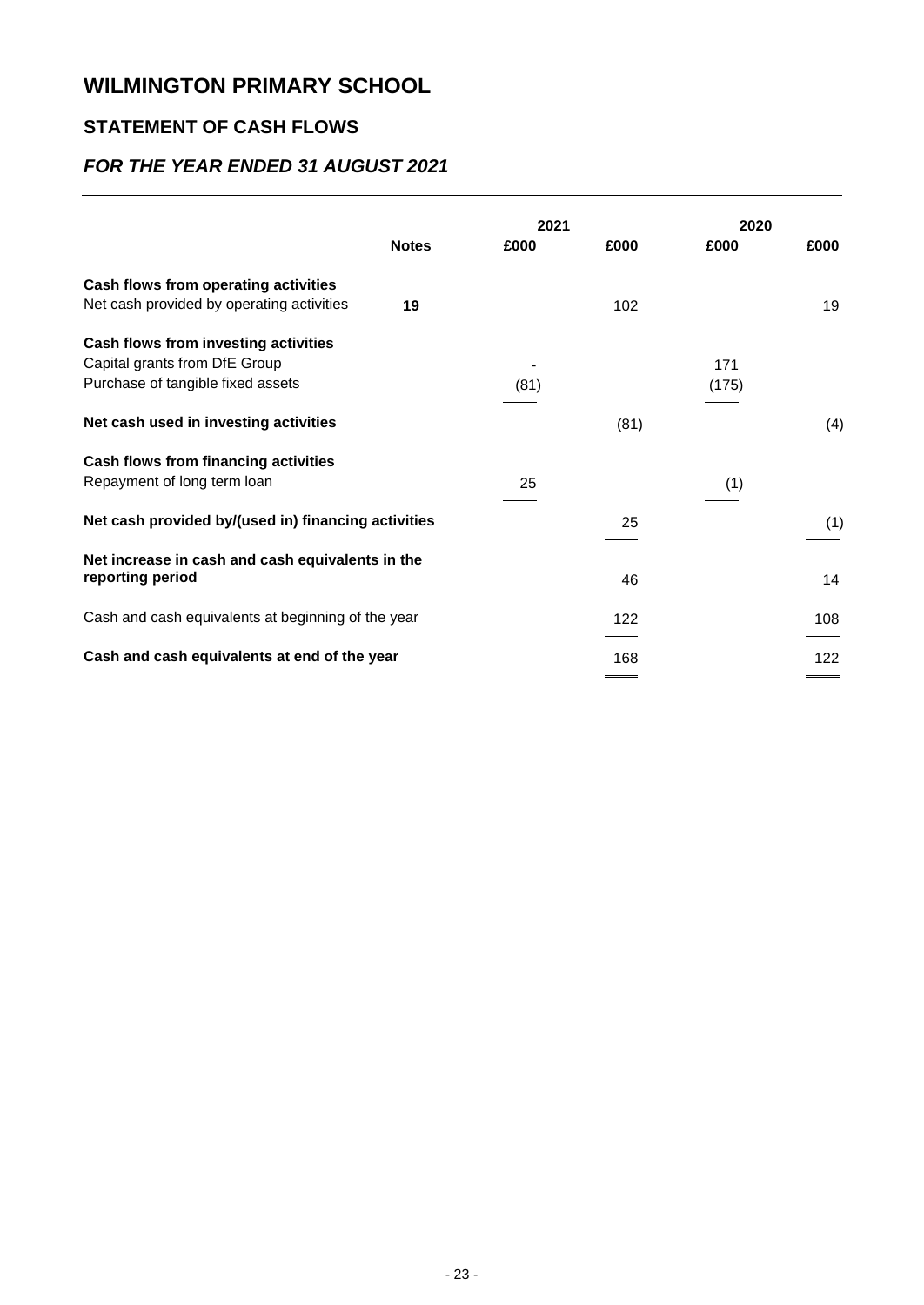# **NOTES TO THE FINANCIAL STATEMENTS**

### *FOR THE YEAR ENDED 31 AUGUST 2021*

### **1 Accounting policies**

A summary of the principal accounting policies adopted (which have been applied consistently, except where noted), judgements and key sources of estimation uncertainty, is set out below.

#### **1.1 Basis of preparation**

The Financial Statements of the academy trust, which is a public benefit entity under FRS 102, have been prepared under the historical cost convention in accordance with the Financial Reporting Standard Applicable in the UK and Republic of Ireland (FRS 102), the Accounting and Reporting by Charities: Statement of Recommended Practice applicable to charities preparing their Financial Statements in accordance with the Financial Reporting Standard applicable in the UK and Republic of Ireland (FRS 102) (Charities SORP (FRS 102)), the Academies Accounts Direction 2020 to 2021 issued by ESFA, the Charities Act 2011 and the Companies Act 2006.

### **1.2 Going concern**

The trustees assess whether the use of going concern is appropriate, ie whether there are any material uncertainties related to events or conditions that may cast significant doubt on the ability of the charitable company to continue as a going concern. The trustees make this assessment in respect of a period of at least one year from the date of authorisation for issue of the Financial Statements and have concluded that the academy trust has adequate resources to continue in operational existence for the foreseeable future and there are no material uncertainties about the academy trust's ability to continue as a going concern. Thus they continue to adopt the going concern basis of accounting in preparing the Financial Statements.

#### **1.3 Income**

All incoming resources are recognised when the academy trust has entitlement to the funds, the receipt is probable and the amount can be measured reliably.

#### **Grants**

Grants are included in the Statement of Financial Activities on a receivable basis. The balance of income received for specific purposes but not expended during the period is shown in the relevant funds on the balance sheet. Where income is received in advance of meeting any performance-related conditions there is not unconditional entitlement to the income and its recognition is deferred and included in creditors as deferred income until the performance-related conditions are met. Where entitlement occurs before income is received, the income is accrued.

General Annual Grant is recognised in full in the Statement of Financial Activities in the period for which it is receivable, and any abatement in respect of the period is deducted from income and recognised as a liability.

Capital grants are recognised in full when there is an unconditional entitlement to the grant. Unspent amounts of capital grants are reflected in the Balance Sheet in the restricted fixed asset fund. Capital grants are recognised when there is entitlement and are not deferred over the life of the asset on which they are expended.

#### Sponsorship income

Sponsorship income provided to the academy trust which amounts to a donation is recognised in the Statement of Financial Activities in the period in which it is receivable (where there are no performancerelated conditions), where the receipt is probable and it can be measured reliably.

#### Donations

Donations are recognised on a receivable basis (where there are no performance-related conditions) where the receipt is probable and the amount can be reliably measured.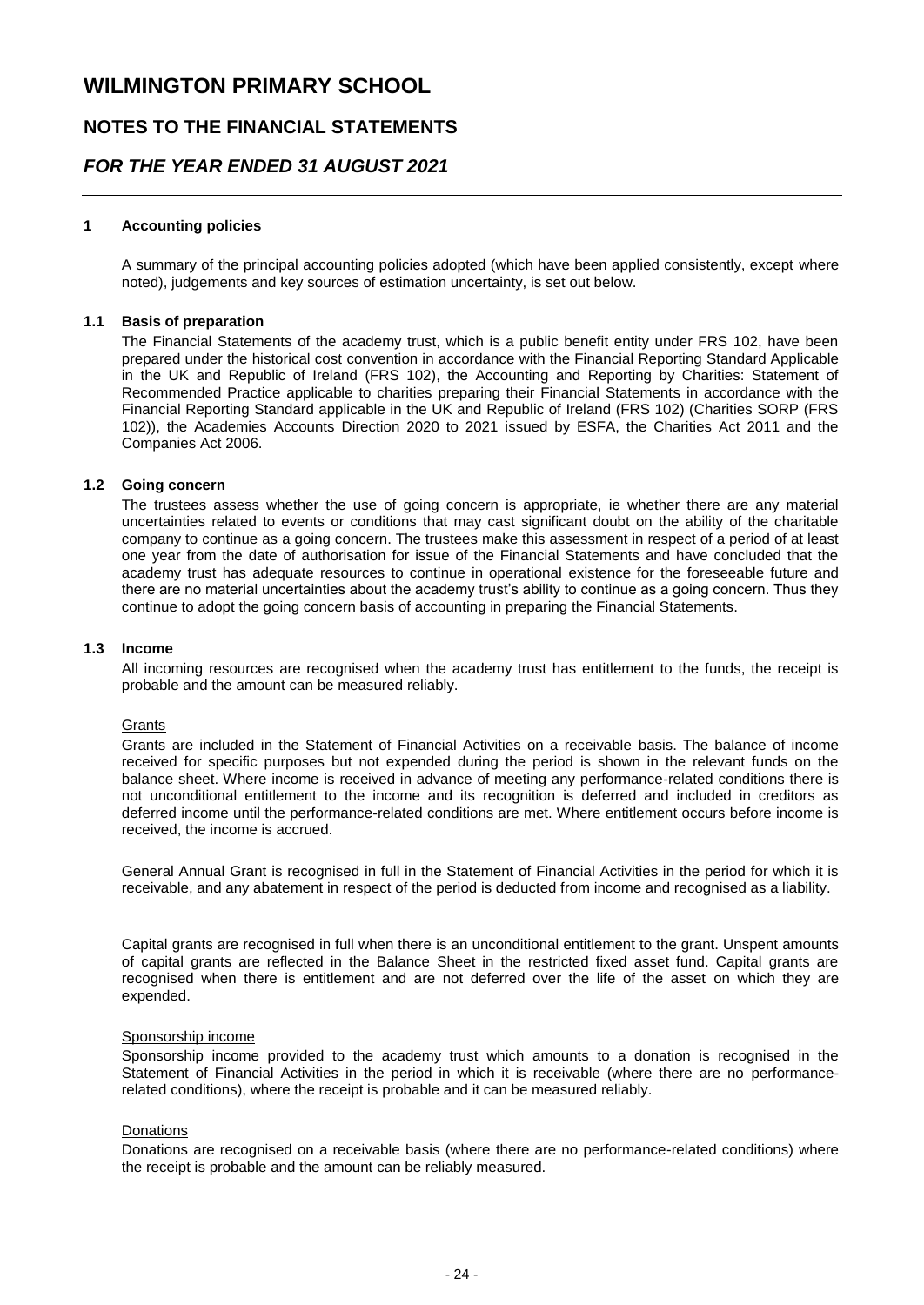# **NOTES TO THE FINANCIAL STATEMENTS (CONTINUED)**

# *FOR THE YEAR ENDED 31 AUGUST 2021*

### **1 Accounting policies**

#### Other income

Other income, including the hire of facilities, is recognised in the period it is receivable and to the extent the academy trust has provided the goods or services.

#### Donated goods, facilities and services

Goods donated for resale are included at fair value, being the expected proceeds from sale less the expected costs of sale. If it is practical to assess the fair value at receipt, it is recognised in stock and 'Income from other trading activities'. Upon sale, the value of the stock is charged against 'Income from other trading activities' and the proceeds are recognised as 'Income from other trading activities'. Where it is impractical to fair value the items due to the volume of low value items they are not recognised in the Financial Statements until they are sold. This income is recognised within 'Income from other trading activities'.

### Donated fixed assets

Donated fixed assets are measured at fair value unless it is impractical to measure this reliably, in which case the cost of the item to the donor is used. The gain is recognised as income from donations and a corresponding amount is included in the appropriate fixed asset category and depreciated over the useful economic life in accordance with the academy trust's accounting policies.

### **1.4 Expenditure**

Expenditure is recognised once there is a legal or constructive obligation to transfer economic benefit to a third party, it is probable that a transfer of economic benefits will be required in settlement, and the amount of the obligation can be measured reliably.

Expenditure is classified by activity. The costs of each activity are made up of the total of direct costs and shared costs, including support costs involved in undertaking each activity. Direct costs attributable to a single activity are allocated directly to that activity. Shared costs which contribute to more than one activity and support costs which are not attributable to a single activity are apportioned between those activities on a basis consistent with the use of resources. Central staff costs are allocated on the basis of time spent, and depreciation charges are allocated on the portion of the asset's use.

All resources expended are inclusive of irrecoverable VAT.

### Expenditure on raising funds

This includes all expenditure incurred by the academy trust to raise funds for its charitable purposes and includes costs of all fundraising activities events and non-charitable trading.

### Charitable activities

These are costs incurred on the academy trust's educational operations, including support costs and costs relating to the governance of the academy trust apportioned to charitable activities.

### **1.5 Tangible fixed assets and depreciation**

Assets costing £1,000 or more per item are capitalised as tangible fixed assets and are carried at cost, net of depreciation and any provision for impairment.

Where tangible fixed assets have been acquired with the aid of specific grants, either from the government or from the private sector, they are included in the Balance Sheet at cost and depreciated over their expected useful economic life. Where there are specific conditions attached to the funding that require the continued use of the asset, the related grants are credited to a restricted fixed asset fund in the Statement of Financial Activities and carried forward in the Balance Sheet. Where tangible fixed assets have been acquired / funded by other income, the fixed asset fund is also credited. Depreciation on the relevant assets is charged directly to the restricted fixed asset fund in the Statement of Financial Activities.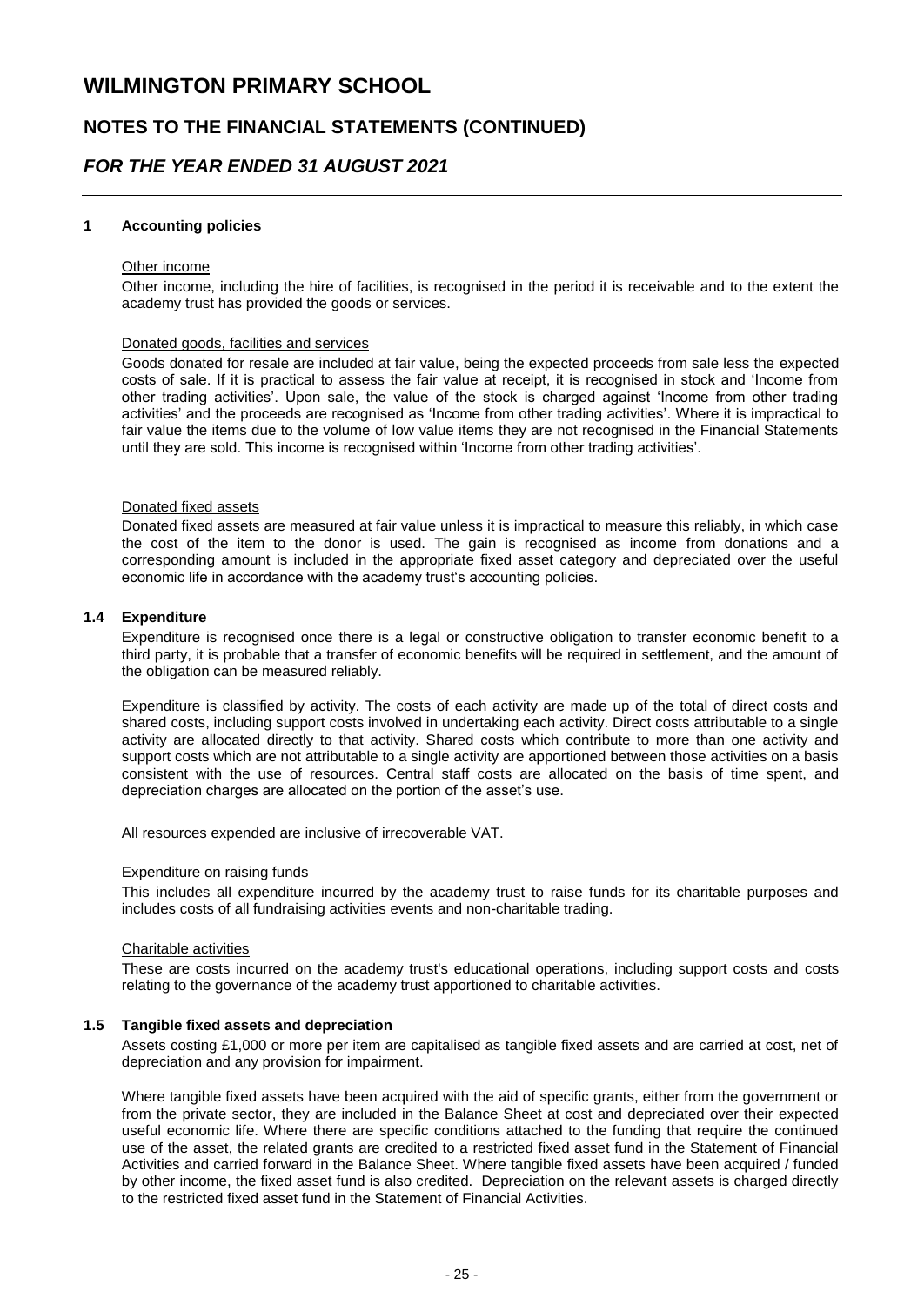# **NOTES TO THE FINANCIAL STATEMENTS (CONTINUED)**

# *FOR THE YEAR ENDED 31 AUGUST 2021*

### **1 Accounting policies**

Depreciation is provided on all tangible fixed assets other than freehold land, at rates calculated to write off the cost of each asset on a straight-line basis over its expected useful life, as follows:

Freehold land and buildings **2%** straight line Computer equipment 33% straight line Fixtures, fittings & equipment 25% straight line

A review for impairment of a fixed asset is carried out if events or changes in circumstances indicate that the carrying value of any fixed asset may not be recoverable. Shortfalls between the carrying value of fixed assets and their recoverable amounts are recognised as impairments. Impairment losses are recognised in the Statement of Financial Activities.

### **1.6 Liabilities**

Liabilities are recognised when there is an obligation at the balance sheet date as a result of a past event, it is probable that a transfer of economic benefit will be required in settlement, and the amount of the settlement can be estimated reliably. Liabilities are recognised at the amount that the academy trust anticipates it will pay to settle the debt or the amount it has received as advanced payments for the goods of services it must provide.

### **1.7 Leased assets**

Rentals under operating leases are charged on a straight-line basis over the lease term.

### **1.8 Financial instruments**

The academy trust only holds basic financial instruments as defined in FRS 102. The financial assets and financial liabilities of the academy trust and their measurement basis are as follows.

### Financial assets

Trade and other debtors are basic financial instruments and are debt instruments measured at amortised cost. Prepayments are not financial instruments.

Cash at bank is classified as a basic financial instrument and is measured at face value.

#### Financial liabilities

Trade creditors, accruals and other creditors are financial instruments, and are measured at amortised cost. Taxation and social security are not included in the financial instruments disclosure definition.

Deferred income is not deemed to be a financial liability, as the cash settlement has already taken place and there is an obligation to deliver services rather than cash or another financial instrument.

### **1.9 Taxation**

The academy trust is considered to pass the tests set out in Paragraph 1 Schedule 6 of the Finance Act 2010 and therefore it meets the definition of a charitable company for UK corporation tax purposes. Accordingly, the academy trust is potentially exempt from taxation in respect of income or capital gains received within categories covered by chapter 3 part 11 of the Corporation Tax Act 2010 or Section 256 of the Taxation of Chargeable Gains Act 1992, to the extent that such income or gains are applied exclusively to charitable purposes.

### **1.10 Pensions benefits**

Retirement benefits to employees of the academy trust are provided by the Teachers' Pension Scheme ('TPS') and the Local Government Pension Scheme ('LGPS'). These are defined benefit schemes and the assets and the liabilities are held separately from those of the academy trust.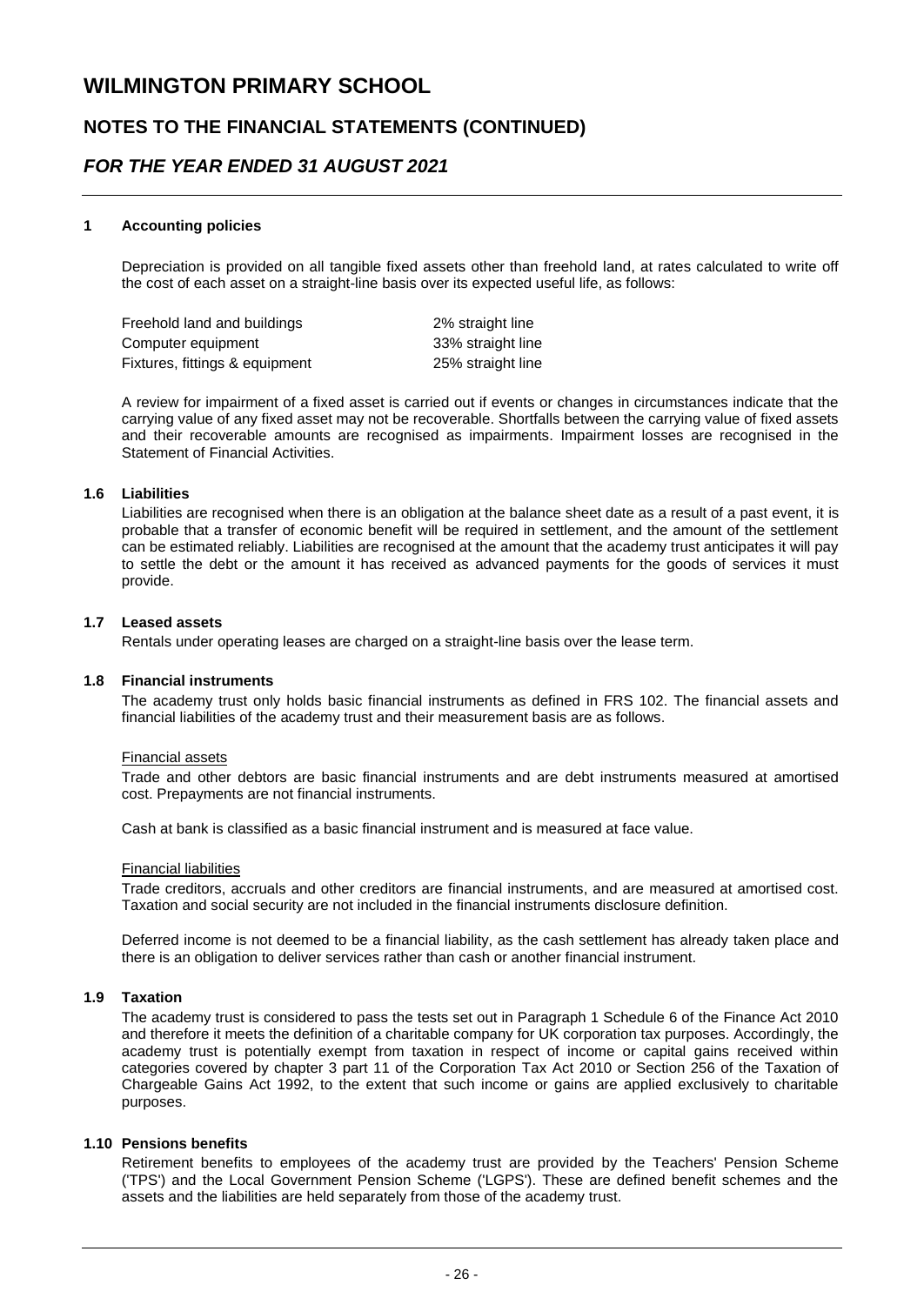# **NOTES TO THE FINANCIAL STATEMENTS (CONTINUED)**

# *FOR THE YEAR ENDED 31 AUGUST 2021*

### **1 Accounting policies**

The TPS is an unfunded scheme and contributions are calculated to spread the cost of pensions over employees' working lives with the academy trust in such a way that the pension cost is a substantially level percentage of current and future pensionable payroll. The contributions are determined by the Government Actuary based on quadrennial valuations using a prospective unit credit method. The TPS is an unfunded multi-employer scheme with no underlying assets to assign between employers. Consequently, the TPS is treated as a defined contribution scheme for accounting purposes and the contributions are recognised in the period to which they relate.

The LGPS is a funded multi-employer scheme and the assets are held separately from those of the academy trust in separate trustee administered funds. Pension scheme assets are measured at fair value and liabilities are measured on an actuarial basis using the projected unit credit method and discounted at a rate equivalent to the current rate of return on a high quality corporate bond of equivalent term and currency to the liabilities. The actuarial valuations are obtained at least triennially and are updated at each balance sheet date. The amounts charged to net income or expenditure are the current service costs and the costs of scheme introductions, benefit changes, settlements and curtailments. They are included as part of staff costs as incurred. Net interest on the net defined benefit liability/asset is also recognised in the statement of financial activities and comprises the interest cost on the defined benefit obligation and interest income on the scheme assets, calculated by multiplying the fair value of the scheme assets at the beginning of the period by the rate used to discount the benefit obligations. The difference between the interest income on the scheme assets and the actual return on the scheme assets is recognised in other recognised gains and losses. Actuarial gains and losses are recognised immediately in other recognised gains and losses.

### **1.11 Fund accounting**

Unrestricted income funds represent those resources which may be used towards meeting any of the charitable objects of the academy trust at the discretion of the trustees.

Restricted fixed asset funds are resources which are to be applied to specific capital purposes imposed by funders where the asset acquired or created is held for a specific purpose.

Restricted general funds comprise all other restricted funds received with restrictions imposed by the funder/donor and include grants from the Department for Education Group.

### **2 Critical accounting estimates and areas of judgement**

Accounting estimates and judgements are continually evaluated and are based on historical experience and other factors, including expectations of future events that are believed to be reasonable under the circumstances.

#### Critical accounting estimates and assumptions

The academy trust makes estimates and assumptions concerning the future. The resulting accounting estimates and assumptions will, by definition, seldom equal the related actual results. The estimates and assumptions that have a significant risk of causing a material adjustment to the carrying amounts of assets and liabilities within the next financial year are discussed below.

The present value of the Local Government Pension Scheme defined benefit liability depends on a number of factors that are determined on an actuarial basis using a variety of assumptions. The assumptions used in determining the net cost or income for pensions include the discount rate. Any changes in these assumptions, which are disclosed in note 18, will impact the carrying amount of the pension liability. Furthermore, a roll forward approach which projects results from the latest full actuarial valuation performed at 31 March 2019 has been used by the actuary in valuing the pensions liability at 31 August 2021. Any differences between the figures derived from the roll forward approach and a full actuarial valuation would impact on the carrying amount of the pension liability.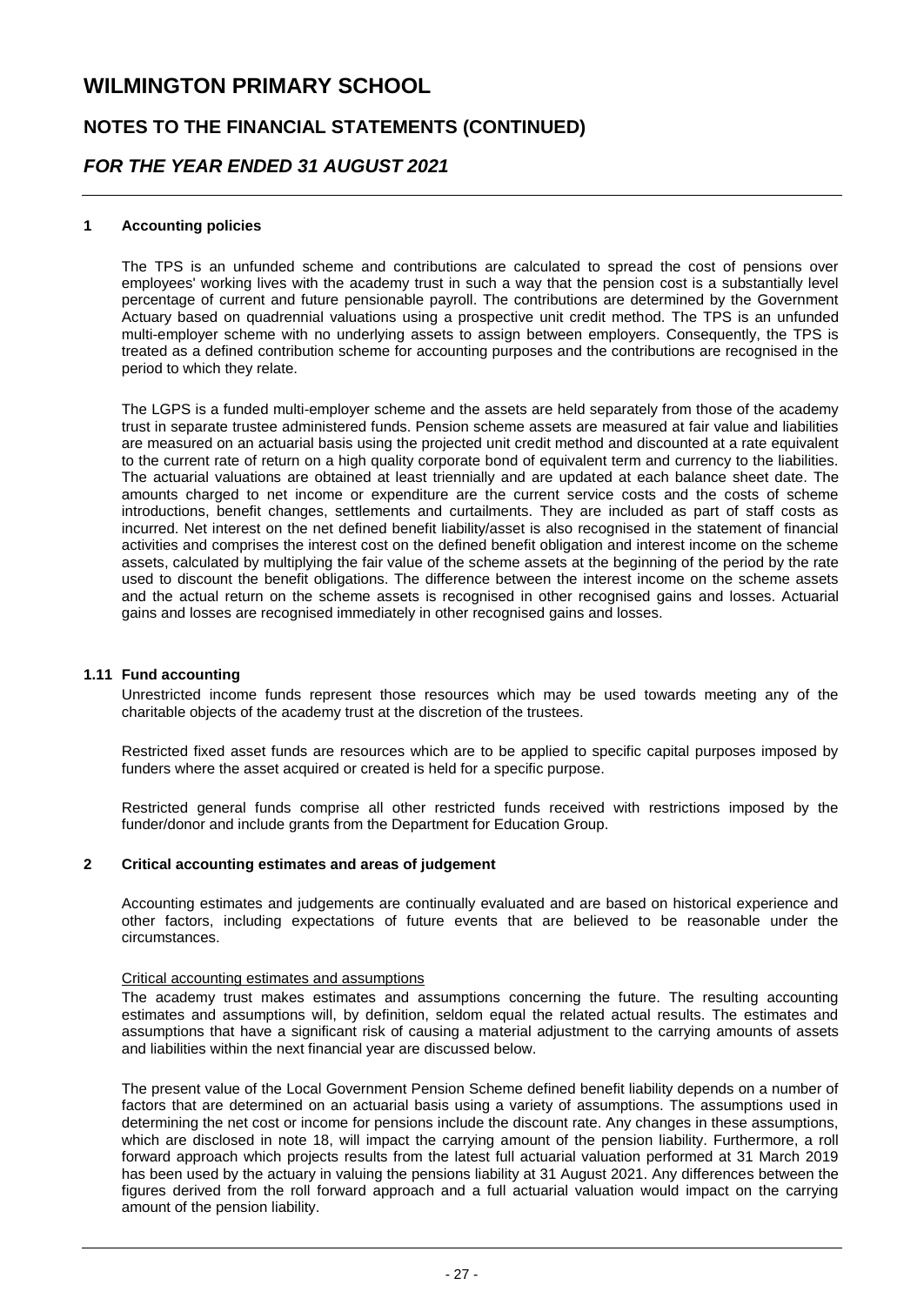# **NOTES TO THE FINANCIAL STATEMENTS (CONTINUED)**

# *FOR THE YEAR ENDED 31 AUGUST 2021*

### **2 Critical accounting estimates and areas of judgement**

### Critical areas of judgement

In preparing these Financial Statements, the trustees have not needed to exercise any subjective judgements that would be critical to the academy trust's Financial Statements.

### **3 Donations and capital grants**

|                 | <b>Unrestricted</b><br>funds<br>£000 | <b>Restricted</b><br>funds<br>£000 | <b>Total</b><br>2021<br>£000 | <b>Total</b><br>2020<br>£000 |
|-----------------|--------------------------------------|------------------------------------|------------------------------|------------------------------|
| Capital grants  | $\blacksquare$                       | $\overline{\phantom{0}}$           | $\blacksquare$               | 171                          |
| Other donations | $\blacksquare$                       | 4                                  |                              | 8                            |
|                 |                                      |                                    |                              |                              |
|                 | $\blacksquare$                       | 4                                  |                              | 179                          |
|                 |                                      |                                    |                              |                              |

### **4 Funding for the academy trust's educational operations**

|                                          |                     |                   |              | <b>Restated</b> |
|------------------------------------------|---------------------|-------------------|--------------|-----------------|
|                                          | <b>Unrestricted</b> | <b>Restricted</b> | <b>Total</b> | <b>Total</b>    |
|                                          | funds               | funds             | 2021         | 2020            |
|                                          | £000                | £000              | £000         | £000            |
| DfE / ESFA grants                        |                     |                   |              |                 |
| General annual grant (GAG)               |                     | 807               | 807          | 780             |
| Other DfE / ESFA grants:                 |                     |                   |              |                 |
| - UIFSM                                  |                     | 33                | 33           | 30              |
| - Pupil premium                          |                     | 24                | 24           | 20              |
| - Others                                 |                     |                   |              |                 |
|                                          |                     | 65                | 65           | 62              |
|                                          |                     | 929               | 929          | 892             |
|                                          |                     |                   |              |                 |
|                                          |                     |                   |              |                 |
| Other government grants                  |                     |                   |              |                 |
| Local authority grants                   |                     | 4                 | 4            | 1               |
|                                          |                     |                   |              |                 |
| COVID-19 additional funding (DfE / ESFA) |                     |                   |              |                 |
| Catch-up premium                         |                     | 17                | 17           |                 |
|                                          |                     |                   |              |                 |
| <b>Other funding</b>                     |                     |                   |              |                 |
| Other incoming resources                 |                     | 7                 | 7            | 9               |
|                                          |                     |                   |              |                 |
|                                          |                     |                   |              |                 |
| <b>Total funding</b>                     |                     | 957               | 957          | 902             |

Following the reclassification in the Academies Accounts Direction 2020/21 of some grants received from the Department for Education and ESFA, the academy trust's funding for Universal Infant Free School Meals and Pupil Premium is no longer reported under the Other DfE group grants heading, but as separate lines under the Other DfE/ESFA grants heading. The prior year numbers have been reclassified.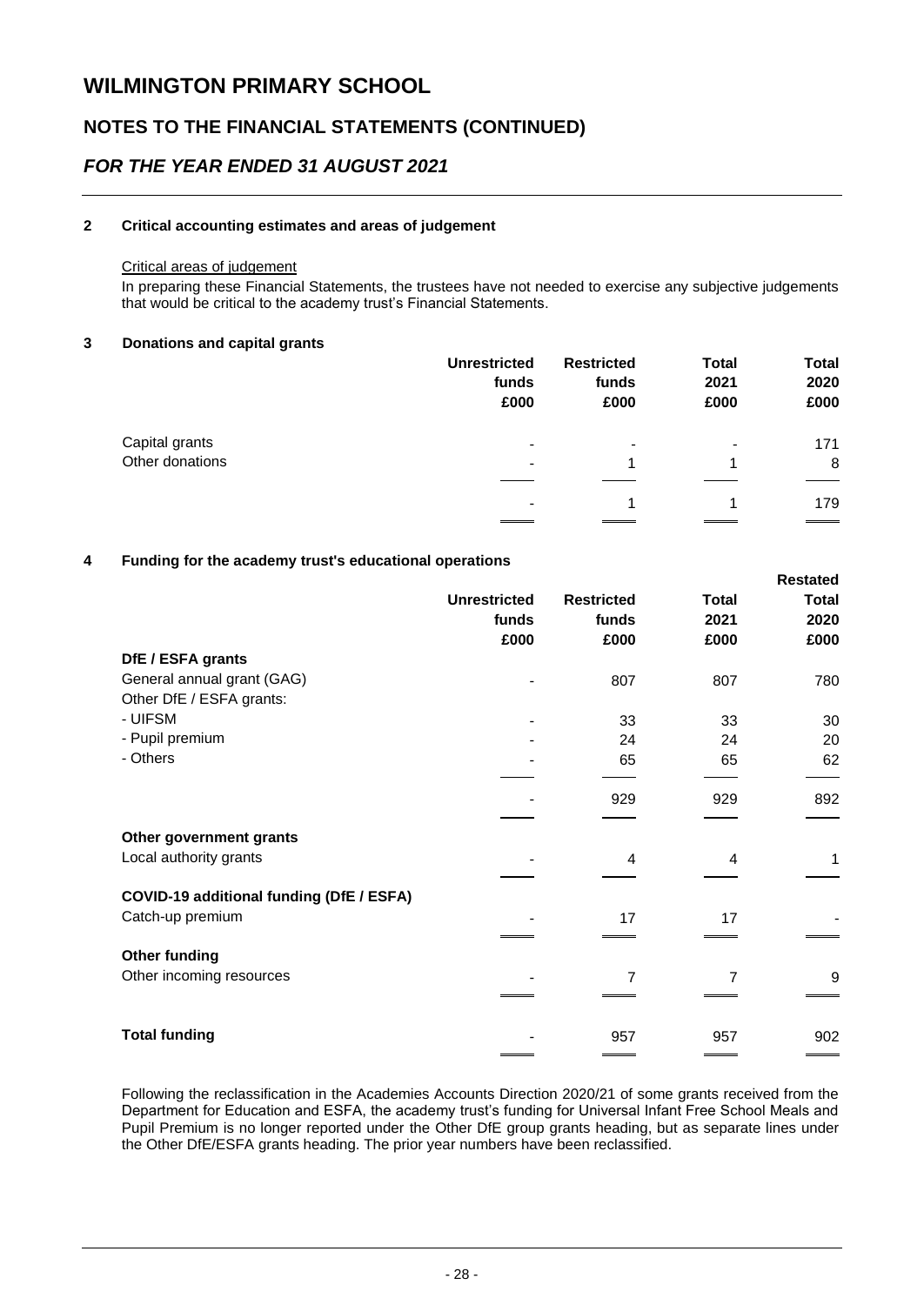# **NOTES TO THE FINANCIAL STATEMENTS (CONTINUED)**

# *FOR THE YEAR ENDED 31 AUGUST 2021*

### **4 Funding for the academy trust's educational operations**

The academy trust has been eligible to claim additional funding in the year from government support schemes in response to the Coronavirus outbreak. The funding received is shown above under "COVID-19 additional funding".

• The funding received for coronavirus exceptional support covers £17k of catch-up premium costs. These costs are included in notes 6 and 7 below as appropriate.

### **5 Other trading activities**

|                    | <b>Unrestricted</b><br>funds<br>£000 | <b>Restricted</b><br>funds<br>£000 | <b>Total</b><br>2021<br>£000 | <b>Total</b><br>2020<br>£000 |
|--------------------|--------------------------------------|------------------------------------|------------------------------|------------------------------|
| Hire of facilities | $\overline{2}$                       | $\,$                               | 2                            | 4                            |
| Music tuition      | $\blacksquare$                       | -                                  | $\blacksquare$               | $\overline{2}$               |
| Other income       | 9                                    |                                    | 9                            |                              |
|                    |                                      |                                    |                              |                              |
|                    | 11                                   | $\,$                               | 11                           | 6                            |
|                    |                                      |                                    |                              |                              |

**Restated**

### **6 Expenditure**

|                                                             |                    |                 |                     |              | nesialeu     |
|-------------------------------------------------------------|--------------------|-----------------|---------------------|--------------|--------------|
|                                                             |                    |                 | Non-pay expenditure | <b>Total</b> | <b>Total</b> |
|                                                             | <b>Staff costs</b> | <b>Premises</b> | Other               | 2021         | 2020         |
|                                                             | £000               | £000            | £000                | £000         | £000         |
|                                                             |                    |                 |                     |              |              |
| Academy's educational operations                            |                    |                 |                     |              |              |
| - Direct costs                                              | 633                | 49              | 38                  | 720          | 677          |
| - Allocated support costs                                   | 178                | 69              | 69                  | 316          | 298          |
|                                                             |                    |                 |                     |              |              |
|                                                             | 811                | 118             | 107                 | 1,036        | 975          |
|                                                             |                    |                 |                     |              |              |
|                                                             |                    |                 |                     |              |              |
| Net income/(expenditure) for the year includes:             |                    |                 |                     | 2021         | 2020         |
|                                                             |                    |                 |                     | £000         | £000         |
| Fees payable to auditor for:                                |                    |                 |                     |              |              |
| - Audit                                                     |                    |                 |                     | 6            | 6            |
| - Other services                                            |                    |                 |                     | 5            | 4            |
| Operating lease rentals                                     |                    |                 |                     | 1            | 3            |
| Depreciation of tangible fixed assets                       |                    |                 |                     | 61           | 49           |
| Net interest on defined benefit pension liability           |                    |                 |                     | 6            | 3            |
|                                                             |                    |                 |                     |              |              |
|                                                             |                    |                 |                     |              |              |
| Included within expenditure are the following transactions: |                    |                 |                     |              |              |
|                                                             |                    |                 |                     | 2021         |              |
|                                                             |                    |                 |                     | £            |              |
|                                                             |                    |                 |                     |              |              |
| Gifts made by the academy trust - total                     |                    |                 |                     | 68           |              |
|                                                             |                    |                 |                     |              |              |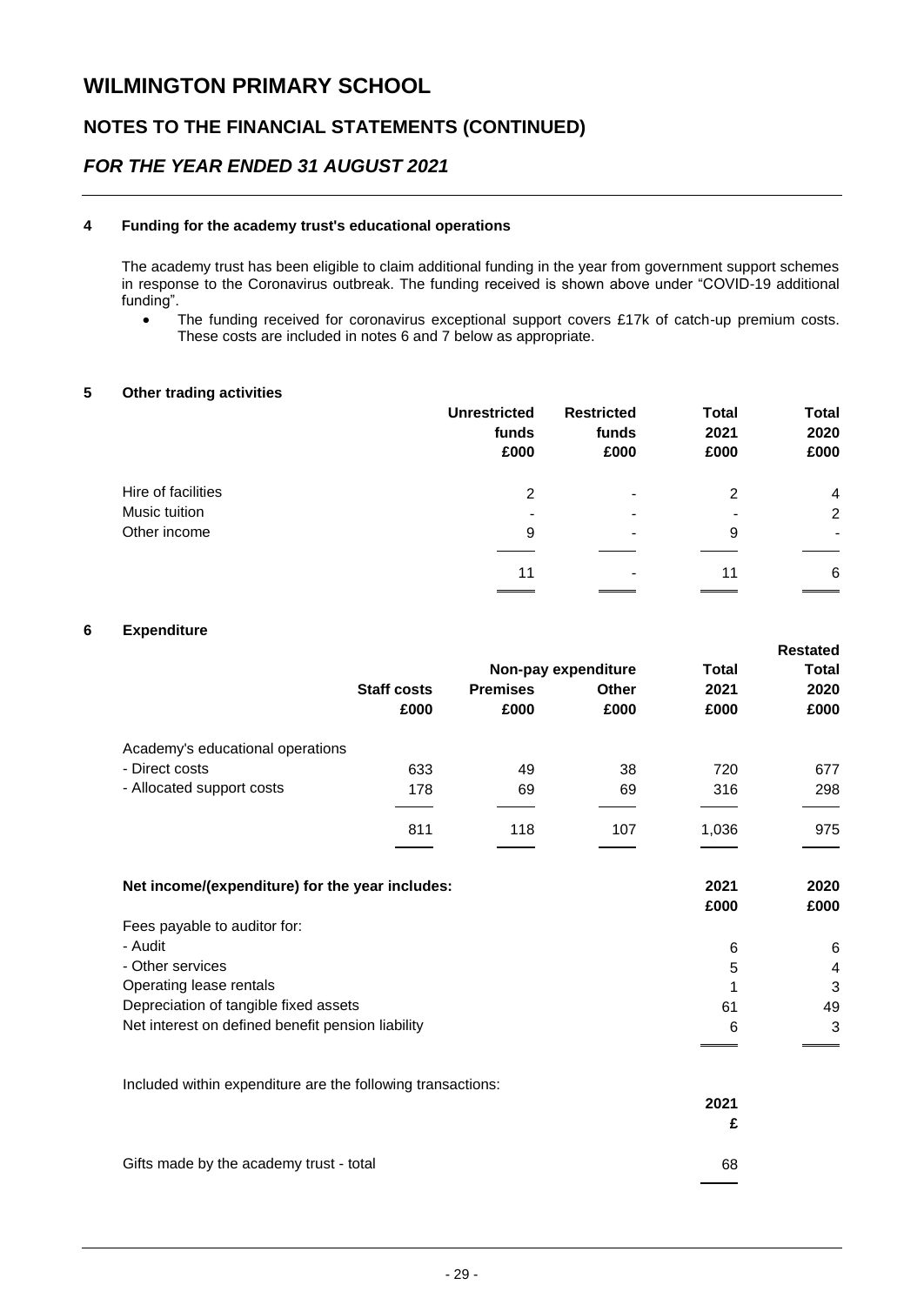# **NOTES TO THE FINANCIAL STATEMENTS (CONTINUED)**

# *FOR THE YEAR ENDED 31 AUGUST 2021*

### **6 Expenditure**

Clarification - While the majority of disclosure in these accounts are rounded to £'000, disclosure of gifts are not. The value of gifts for the year was £68 (and not £68k).

### **7 Charitable activities**

|                                                                    |                | <b>Restated</b> |
|--------------------------------------------------------------------|----------------|-----------------|
|                                                                    | 2021           | 2020            |
| All from restricted funds:                                         | £000           | £000            |
| <b>Direct costs</b>                                                |                |                 |
| <b>Educational operations</b>                                      | 720            | 677             |
| <b>Support costs</b>                                               |                |                 |
| <b>Educational operations</b>                                      | 316            | 298             |
|                                                                    |                |                 |
|                                                                    | 1,036          | 975             |
|                                                                    |                |                 |
|                                                                    |                | <b>Restated</b> |
| Analysis of costs                                                  | 2021           | 2020            |
| <b>Direct costs</b>                                                | £000           | £000            |
|                                                                    |                |                 |
| Teaching and educational support staff costs                       | 633            | 590             |
| Staff development<br>Depreciation                                  | 4              | 8               |
| Educational supplies and services                                  | 49             | 39              |
| <b>Educational consultancy</b>                                     | 24             | 30              |
| Other direct costs                                                 | $\overline{2}$ |                 |
|                                                                    | 8              | 10              |
|                                                                    | 720            | 677             |
| <b>Support costs</b>                                               |                |                 |
| Support staff costs                                                | 115            | 107             |
| Defined benefit pension scheme - staff costs (FRS102 adjustment)   | 63             | 42              |
| Depreciation                                                       | 12             | 10              |
| Technology costs                                                   | 18             | 21              |
| Maintenance of premises and equipment                              | 23             | 33              |
| Cleaning                                                           | 5              | 3               |
| Energy costs                                                       | 12             | 12              |
| Rent, rates and other occupancy costs                              | 13             | 14              |
| Insurance                                                          | 4              | 5               |
| Catering                                                           | 16             | 18              |
| Defined benefit pension scheme - finance costs (FRS102 adjustment) | 6              | 3               |
| Legal costs                                                        | 1              |                 |
| Other support costs                                                | 14             | 16              |
| Governance costs                                                   | 14             | 14              |
|                                                                    | 316            | 298             |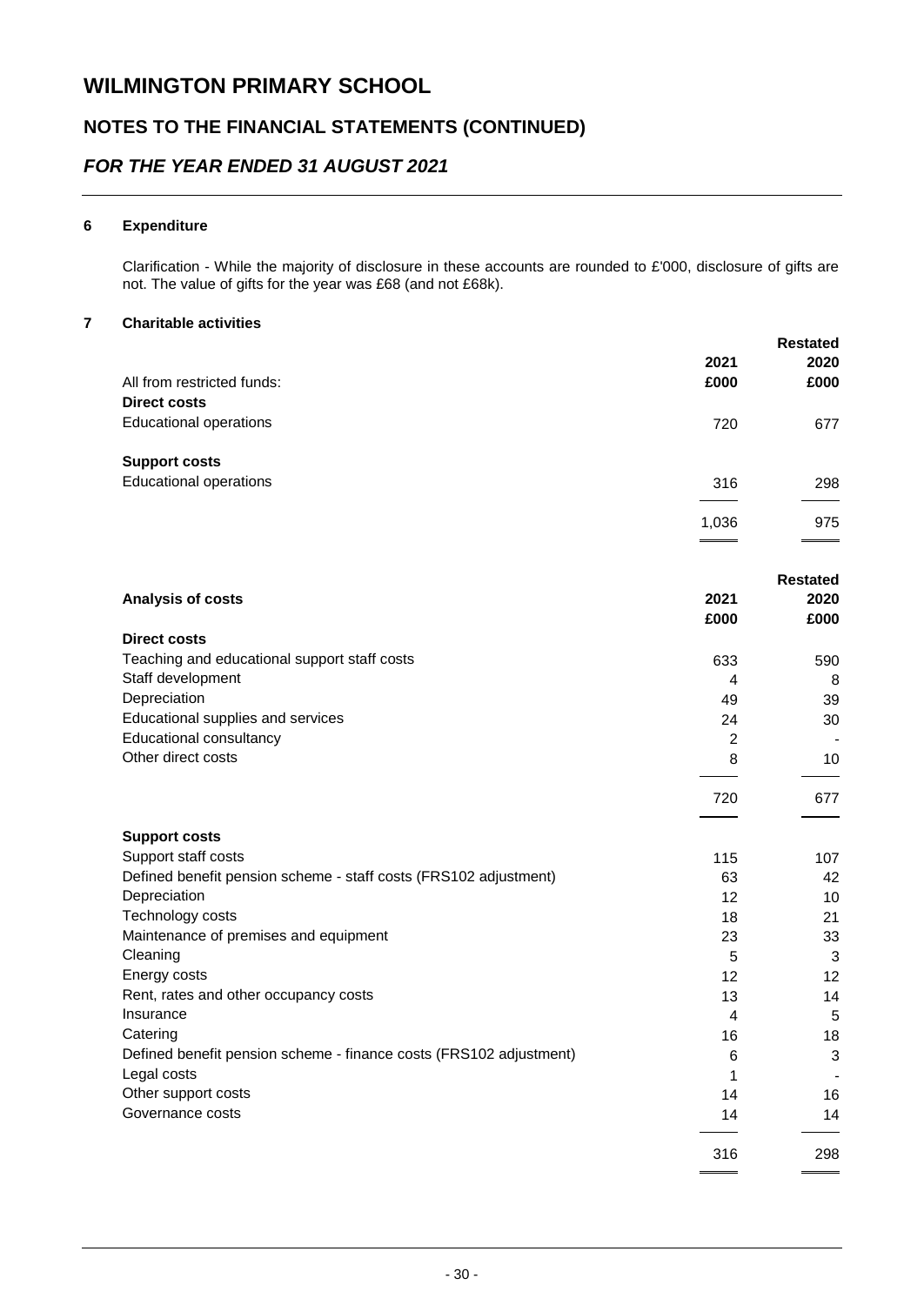# **NOTES TO THE FINANCIAL STATEMENTS (CONTINUED)**

# *FOR THE YEAR ENDED 31 AUGUST 2021*

### **8 Staff**

### **Staff costs**

Staff costs during the year were:

|                                                                  | 2021 | 2020 |
|------------------------------------------------------------------|------|------|
|                                                                  | £000 | £000 |
| Wages and salaries                                               | 581  | 544  |
| Social security costs                                            | 47   | 38   |
| Pension costs                                                    | 120  | 114  |
| Defined benefit pension scheme - staff costs (FRS102 adjustment) | 63   | 42   |
| Staff costs - employees                                          | 811  | 738  |
| Agency staff costs                                               |      |      |
|                                                                  |      |      |
|                                                                  | 811  | 739  |
|                                                                  |      |      |

### **Staff numbers**

| The average number of persons employed by the academy trust during the year was as follows: |               |               |
|---------------------------------------------------------------------------------------------|---------------|---------------|
|                                                                                             | 2021          | 2020          |
|                                                                                             | <b>Number</b> | <b>Number</b> |
| <b>Teachers</b>                                                                             | 9             | 10            |
| Administration and support                                                                  | 21            | 20            |
| Management                                                                                  | 2             | 2             |
|                                                                                             |               |               |
|                                                                                             | 32            | 32            |
| The number of persons employed, expressed as a full time equivalent, was as follows:        |               |               |
|                                                                                             | 2021          | 2020          |
|                                                                                             | <b>Number</b> | <b>Number</b> |
| <b>Teachers</b>                                                                             | 6             | 7             |
| Administration and support                                                                  | 10            | 9             |
| Management                                                                                  | 2             | 2             |
|                                                                                             |               |               |
|                                                                                             |               |               |
|                                                                                             | 18            | 18            |

### **Higher paid staff**

The number of employees whose employee benefits (excluding employer pension costs) exceeded £60,000 was:

|                   | 2021           | 2020                     |
|-------------------|----------------|--------------------------|
|                   | <b>Number</b>  | <b>Number</b>            |
| £60,000 - £70,000 | $\blacksquare$ | 1                        |
| £70,001 - £80,000 |                | $\overline{\phantom{a}}$ |
|                   |                |                          |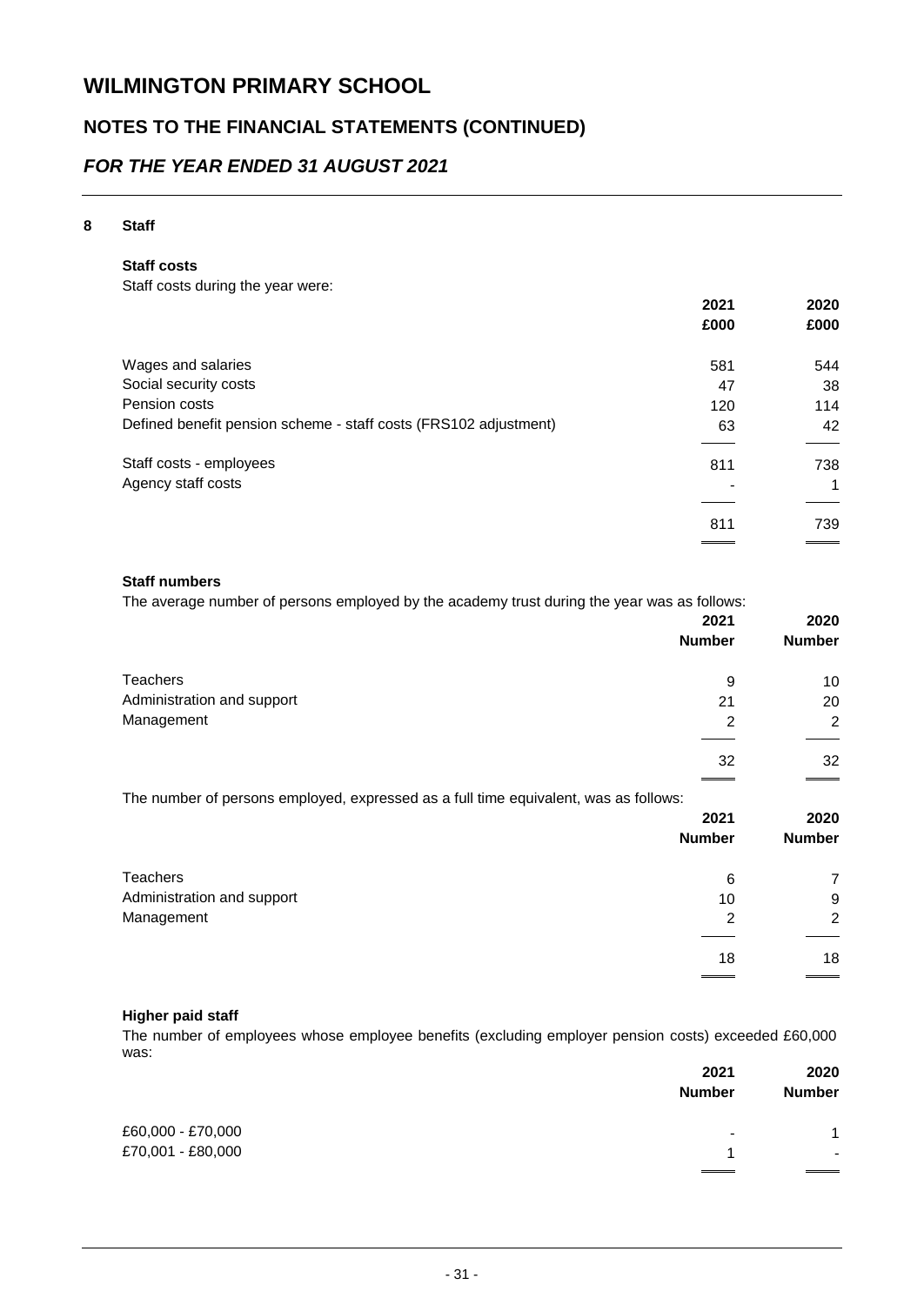# **NOTES TO THE FINANCIAL STATEMENTS (CONTINUED)**

# *FOR THE YEAR ENDED 31 AUGUST 2021*

### **8 Staff**

### **Key management personnel**

The key management personnel of the academy trust comprise the trustees and the senior management team as listed on page 1. The total amount of key management personnel employee benefits (including employer pension contributions and employer national insurance contributions) received by key management personnel for their services to the academy trust was £167,678 (2020: £183,653).

### **9 Trustees' remuneration and expenses**

C Scott (principal and trustee):

- Remuneration £75,000 £80,000 (2020: £65,000 £70,000)
- Employer's pension contributions £15,000 £20,000 (2020: £15,000 £20,000)

M Church (staff trustee - appointed 04/09/2019 and resigned 27/07/2020):

- Remuneration not appointed (2020: £20,000 £25,000)
- Employer's pension contributions not appointed (2020: £5,000 £10,000)

W Stacy (staff trustee - appointed 16/07/2018 and resigned 24/07/2019):

- Remuneration not appointed (2020: £45,000 £50,000)
- Employer's pension contributions not appointed (2020: £5,000 £10,000)

Other related party transactions involving the trustees are set out within the related parties note.

During the period ended 31 August 2021, travel and subsistence expenses totalling £82 were reimbursed or paid directly to 1 trustee (2020: £12 to 1 trustee).

### **10 Trustees' and officers' insurance**

The academy trust has opted into the Department for Education's Risk Protection Arrangement (RPA), an alternative to insurance where UK government funds cover losses that arise. This scheme protects trustees and officers from claims arising from negligent acts, errors or omissions occurring whilst on academy trust business, and provides cover up to £10,000,000. It is not possible to quantify the trustees and officers indemnity element from the overall cost of the RPA scheme.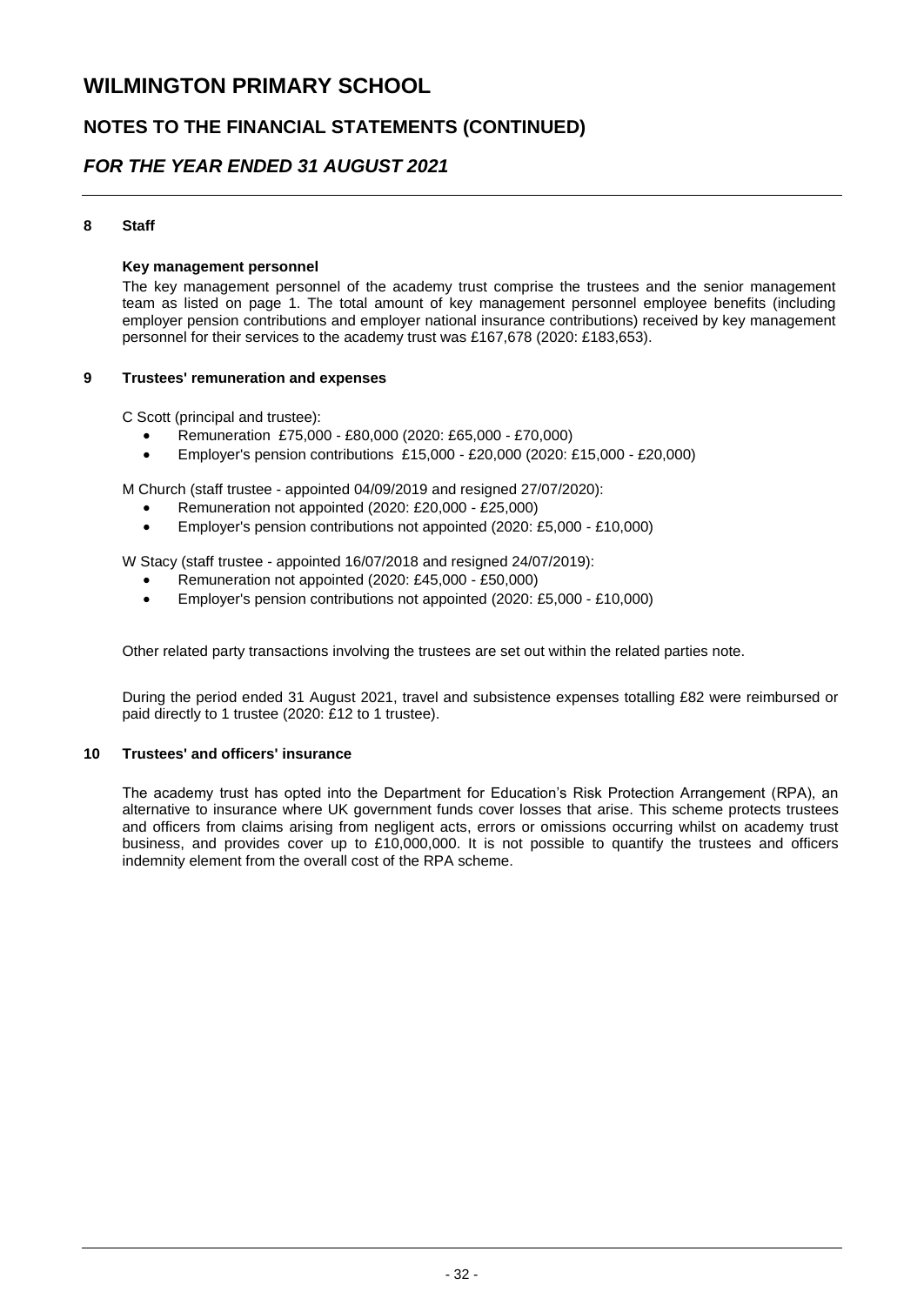# **NOTES TO THE FINANCIAL STATEMENTS (CONTINUED)**

# *FOR THE YEAR ENDED 31 AUGUST 2021*

### **11 Tangible fixed assets**

|                     | <b>Freehold</b><br>land and<br>buildings | <b>Computer</b><br>equipment | Fixtures,<br>fittings &<br>equipment | <b>Total</b> |
|---------------------|------------------------------------------|------------------------------|--------------------------------------|--------------|
|                     | £000                                     | £000                         | £000                                 | £000         |
| Cost                |                                          |                              |                                      |              |
| At 1 September 2020 | 3,416                                    | 52                           | 61                                   | 3,529        |
| Additions           | 71                                       | 10                           |                                      | 81           |
| At 31 August 2021   | 3,487                                    | 62                           | 61                                   | 3,610        |
| <b>Depreciation</b> |                                          |                              |                                      |              |
| At 1 September 2020 | 286                                      | 38                           | 36                                   | 360          |
| Charge for the year | 42                                       | 9                            | 10                                   | 61           |
| At 31 August 2021   | 328                                      | 47                           | 46                                   | 421          |
| Net book value      |                                          |                              |                                      |              |
| At 31 August 2021   | 3,159                                    | 15                           | 15                                   | 3,189        |
| At 31 August 2020   | 3,130                                    | 14                           | 25                                   | 3,169        |
|                     |                                          |                              |                                      |              |

Included in freehold land and buildings is land inherited on conversion of £1,389k which is not depreciated.

### **12 Debtors**

|    |                                                | 2021 | 2020 |
|----|------------------------------------------------|------|------|
|    |                                                | £000 | £000 |
|    | VAT recoverable                                | 5    | 13   |
|    | Prepayments and accrued income                 | 19   | 137  |
|    |                                                | 24   | 150  |
|    |                                                |      |      |
| 13 | Creditors: amounts falling due within one year |      |      |
|    |                                                | 2021 | 2020 |
|    |                                                | £000 | £000 |
|    | Government loans                               | 3    | 3    |
|    | Trade creditors                                | 26   | 13   |
|    | <b>ESFA</b> creditors                          | 2    |      |
|    | Accruals and deferred income                   | 37   | 139  |
|    |                                                | 68   | 155  |
|    |                                                |      |      |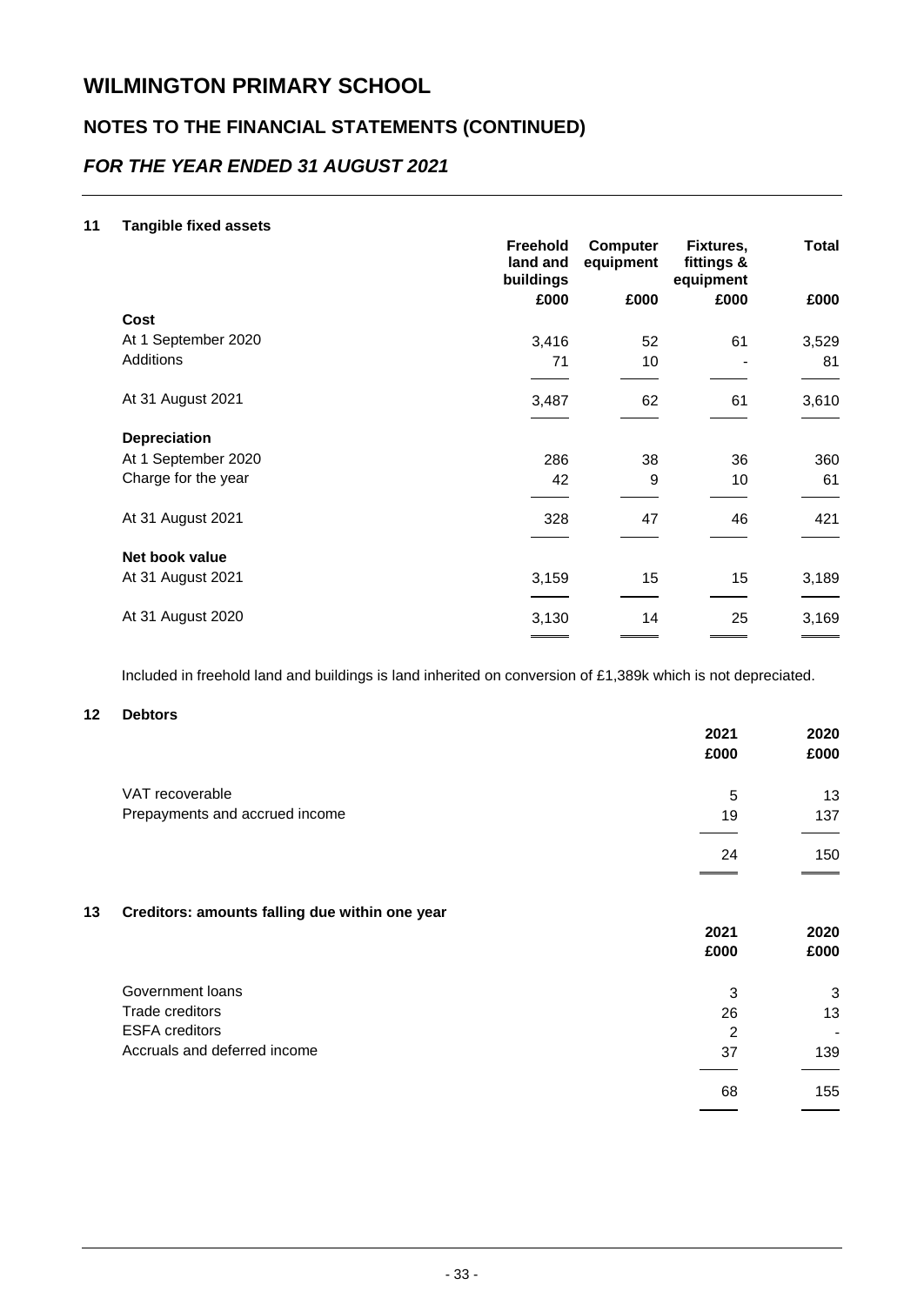# **NOTES TO THE FINANCIAL STATEMENTS (CONTINUED)**

### *FOR THE YEAR ENDED 31 AUGUST 2021*

| 14<br>Creditors: amounts falling due after more than one year                               | 2021<br>£000 | 2020<br>£000 |
|---------------------------------------------------------------------------------------------|--------------|--------------|
| Government loans                                                                            | 47           | 22           |
| <b>Analysis of loans</b>                                                                    | 2021<br>£000 | 2020<br>£000 |
| Not wholly repayable within five years by instalments<br>Wholly repayable within five years | 24<br>26     | 10<br>15     |
| Less: included in current liabilities                                                       | 50<br>(3)    | 25<br>(3)    |
| Amounts included above                                                                      | 47           | 22           |
| Loan maturity                                                                               |              |              |
| Debt due in one year or less                                                                | 3            | 3            |
| Due in more than one year but not more than two years                                       | 4            | 3            |
| Due in more than two years but not more than five years                                     | 17           | 9            |
| Due in more than five years                                                                 | 26           | 10           |
|                                                                                             | 50           | 25           |

There are loans, as follows:

- £20k (2020: £20k) relates to CIF capital loan received from the ESFA, to fund a capital project, repayable over 8 years commencing in 2020/21.
- £4k (2020: £5k) relates to salix loan to fund an energy saving boiler project, repayable over 8 years, commencing in 2016/17.
- £13k (2020: £nil) relates to CIF capital loan received from the ESFA, to fund a capital project, repayable over 10 years commencing in 2021/22.
- £13k (2020: £nil) relates to CIF capital loan received from the ESFA, to fund a capital project, repayable over 10 years commencing in 2021/22.

### **15 Deferred income**

| 2021<br>2020 |
|--------------|
| £000<br>£000 |
|              |
| 18<br>19     |
|              |
| 19<br>17     |
| (19)<br>(17) |
| 19<br>18     |
|              |
| 18<br>19     |
|              |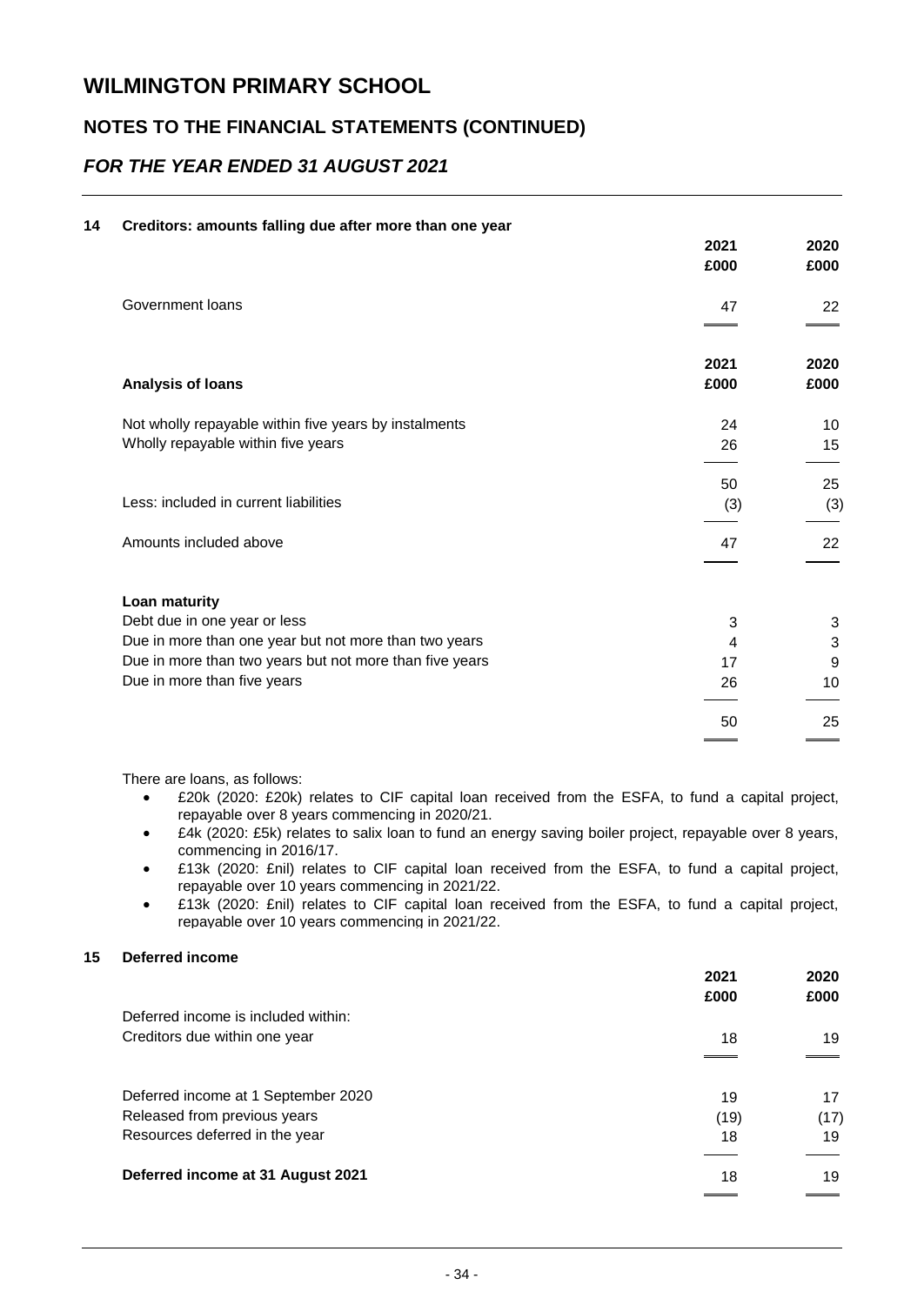# **NOTES TO THE FINANCIAL STATEMENTS (CONTINUED)**

# *FOR THE YEAR ENDED 31 AUGUST 2021*

### **15 Deferred income**

Deferred income of £18k (2020: £19k) relates to ESFA income in advance in respect of Universal Infant Free School Meals Grant.

### **16 Funds**

|                                           | <b>Balance at</b> |               |                    | Gains,     | <b>Balance at</b> |
|-------------------------------------------|-------------------|---------------|--------------------|------------|-------------------|
|                                           | 1 September       |               |                    | losses and | 31 August         |
|                                           | 2020              | <b>Income</b> | <b>Expenditure</b> | transfers  | 2021              |
|                                           | £000              | £000          | £000               | £000       | £000              |
| <b>Restricted general funds</b>           |                   |               |                    |            |                   |
| General Annual Grant (GAG)                |                   | 807           | (736)              | (40)       | 31                |
| <b>UIFSM</b>                              |                   | 33            | (33)               |            |                   |
| Pupil premium                             | 3                 | 24            | (27)               |            |                   |
| Other DfE / ESFA grants                   | 15                | 65            | (80)               |            |                   |
| COVID-19 Catch-up Premium                 |                   | 17            | (17)               |            |                   |
| Other government grants                   |                   | 4             | (4)                |            |                   |
| Other restricted funds                    | 1                 | 8             | (9)                |            |                   |
| Pension reserve                           | (389)             |               | (69)               | (25)       | (483)             |
|                                           | (370)             | 958           | (975)              | (65)       | (452)             |
| <b>Restricted fixed asset funds</b>       |                   |               |                    |            |                   |
| Inherited on conversion                   | 2,537             |               | (28)               |            | 2,509             |
| DfE group capital grants                  | 630               |               | (21)               | 25         | 634               |
| Capital expenditure from GAG              |                   |               |                    |            |                   |
| and other funds<br>Private sector capital | 39                |               | (10)               | 15         | 44                |
| sponsorship                               | 4                 |               | (2)                |            | $\overline{2}$    |
|                                           | 3,210             |               | (61)               | 40         | 3,189             |
|                                           |                   |               |                    |            |                   |
| <b>Total restricted funds</b>             | 2,840             | 958           | (1,036)            | (25)       | 2,737             |
| <b>Unrestricted funds</b>                 |                   |               |                    |            |                   |
| General funds                             |                   |               |                    |            |                   |
|                                           | 35                | 11            |                    |            | 46                |
| <b>Total funds</b>                        | 2,875             | 969           | (1,036)            | (25)       | 2,783             |
|                                           |                   |               |                    |            |                   |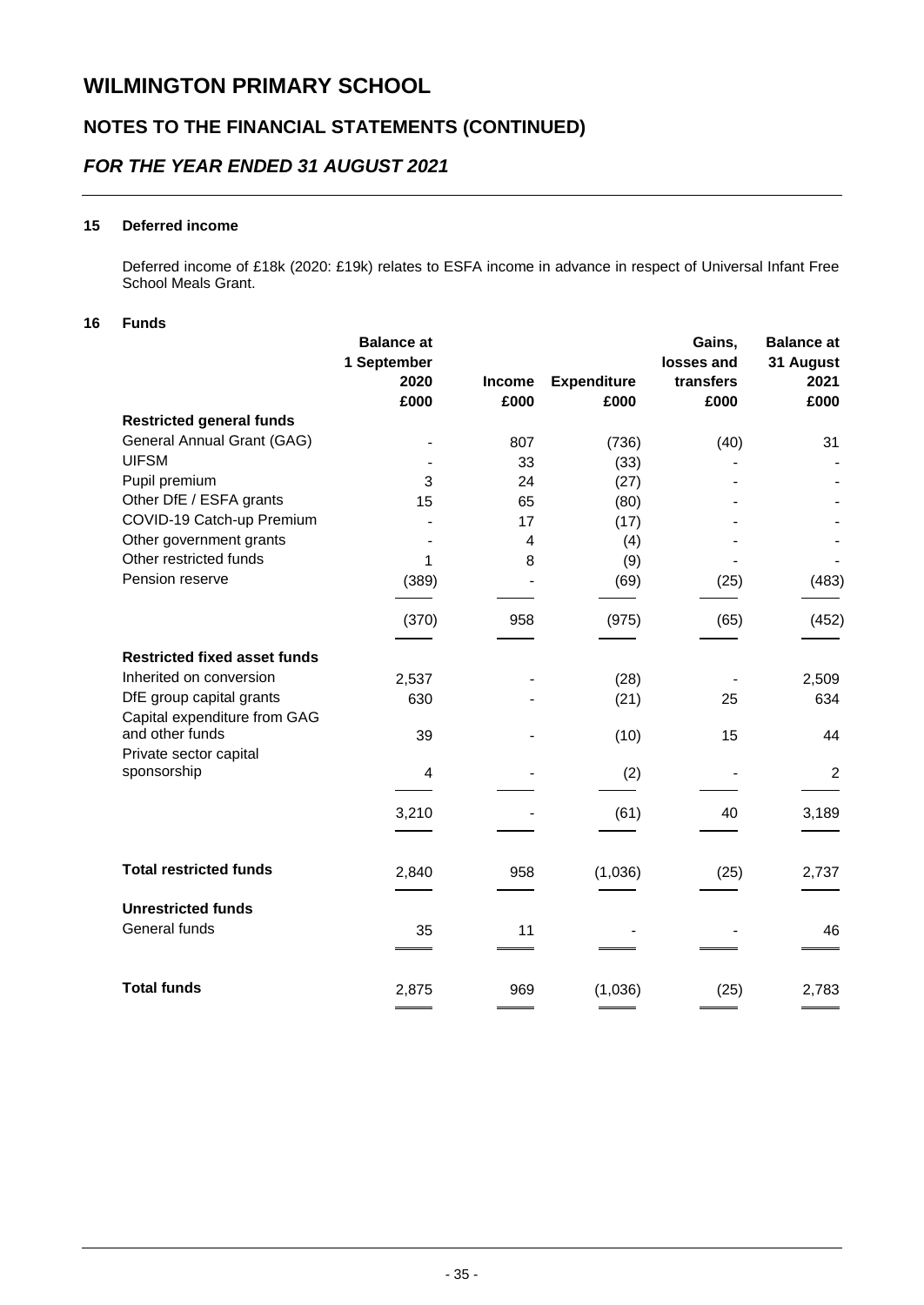# **NOTES TO THE FINANCIAL STATEMENTS (CONTINUED)**

# *FOR THE YEAR ENDED 31 AUGUST 2021*

### **16 Funds**

The specific purposes for which the funds are to be applied are as follows:

The Restricted General funds are used to fund the general operating costs of the Academy.

The General Annual Grant is provided by the Education and Skills Funding Agency (ESFA) to enable the Academy to fulfil its general educational objectives.

Under the funding agreement with the Secretary of State, the academy was not subject to a limit on the amount of GAG that it could carry forward at 31 August 2021.

The Pension Reserve represents the Academy Trust's share of the LGPS Pension Fund Deficit.

The Restricted Fixed Asset Fund represents the net book value of fixed assets. When fixed assets are purchased the fund is increased and depreciation charges reduce the fund.

### **Comparative information in respect of the preceding period is as follows:**

|                                                          | <b>Balance</b> at<br>1 September |                |                    | Gains,<br>losses and | <b>Balance</b> at<br>31 August |
|----------------------------------------------------------|----------------------------------|----------------|--------------------|----------------------|--------------------------------|
|                                                          | 2019                             | <b>Income</b>  | <b>Expenditure</b> | transfers            | 2020                           |
|                                                          | £000                             | £000           | £000               | £000                 | £000                           |
| <b>Restricted general funds</b>                          |                                  |                |                    |                      |                                |
| General Annual Grant (GAG)                               |                                  | 780            | (740)              | (40)                 |                                |
| Pupil premium                                            |                                  | 20             | (17)               |                      | 3                              |
| Other DfE / ESFA grants                                  |                                  | 92             | (77)               |                      | 15                             |
| Other government grants                                  |                                  | 1              | (1)                |                      |                                |
| Other restricted funds                                   |                                  | 16             | (10)               | (5)                  | 1                              |
| Pension reserve                                          | (199)                            |                | (45)               | (145)                | (389)                          |
|                                                          | (199)                            | 909            | (890)              | (190)                | (370)                          |
| <b>Restricted fixed asset funds</b>                      |                                  |                |                    |                      |                                |
| Transfer on conversion                                   | 2,565                            |                | (28)               |                      | 2,537                          |
| DfE group capital grants<br>Capital expenditure from GAG | 478                              | 171            | (19)               |                      | 630                            |
| and other funds                                          |                                  |                | (1)                | 40                   | 39                             |
| Private sector capital<br>sponsorship                    |                                  |                | (1)                | 5                    | 4                              |
|                                                          | 3,043                            | 171            | (49)               | 45                   | 3,210                          |
| <b>Total restricted funds</b>                            | 2,844                            | 1,080          | (939)              | (145)                | 2,840                          |
| <b>Unrestricted funds</b>                                |                                  |                |                    |                      |                                |
| General funds                                            | 64                               | $\overline{7}$ | (36)               |                      | 35                             |
| <b>Total funds</b>                                       | 2,908                            | 1,087          | (975)              | (145)                | 2,875                          |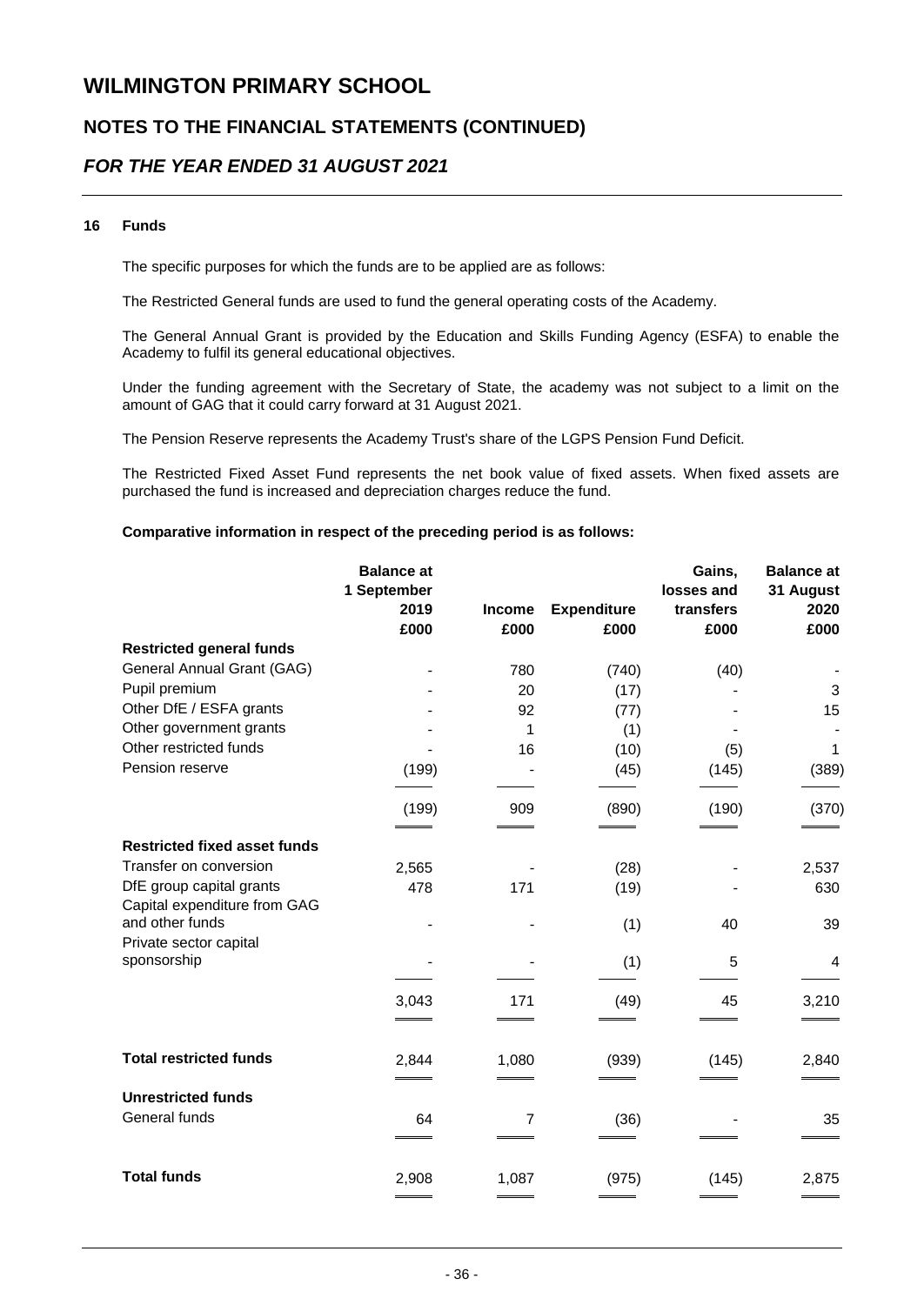# **NOTES TO THE FINANCIAL STATEMENTS (CONTINUED)**

# *FOR THE YEAR ENDED 31 AUGUST 2021*

### **17 Analysis of net assets between funds**

|                                                        | <b>Unrestricted</b> | <b>Restricted funds:</b> |                    | Total        |
|--------------------------------------------------------|---------------------|--------------------------|--------------------|--------------|
|                                                        | <b>Funds</b>        | General                  | <b>Fixed asset</b> | <b>Funds</b> |
|                                                        | £000                | £000                     | £000               | £000         |
| Fund balances at 31 August 2021 are<br>represented by: |                     |                          |                    |              |
| Tangible fixed assets                                  |                     |                          | 3.189              | 3,189        |
| Current assets                                         | 46                  | 146                      |                    | 192          |
| Creditors falling due within one year                  |                     | (68)                     |                    | (68)         |
| Creditors falling due after one year                   |                     | (47)                     |                    | (47)         |
| Defined benefit pension liability                      |                     | (483)                    |                    | (483)        |
| <b>Total net assets</b>                                | 46                  | (452)                    | 3.189              | 2,783        |

|                                                        | <b>Unrestricted</b> | <b>Restricted funds:</b> |                    | Total        |
|--------------------------------------------------------|---------------------|--------------------------|--------------------|--------------|
|                                                        | <b>Funds</b>        | General                  | <b>Fixed asset</b> | <b>Funds</b> |
|                                                        | £000                | £000                     | £000               | £000         |
| Fund balances at 31 August 2020 are<br>represented by: |                     |                          |                    |              |
| Tangible fixed assets                                  | $\blacksquare$      |                          | 3.169              | 3,169        |
| Current assets                                         | 35                  | 196                      | 41                 | 272          |
| Creditors falling due within one year                  | $\blacksquare$      | (155)                    | $\blacksquare$     | (155)        |
| Creditors falling due after one year                   | $\blacksquare$      | (22)                     |                    | (22)         |
| Defined benefit pension liability                      | $\blacksquare$      | (389)                    | $\blacksquare$     | (389)        |
| <b>Total net assets</b>                                | 35                  | (370)                    | 3.210              | 2,875        |

### **18 Pension and similar obligations**

The academy trust's employees belong to two principal pension schemes: the Teachers' Pension Scheme England and Wales (TPS) for academic and related staff; and the Local Government Pension Scheme (LGPS) for non-teaching staff, which is managed by Kent County Council. Both are multi-employer defined benefit schemes.

The latest actuarial valuation of the TPS related to the period ended 31 March 2016, and that of the LGPS related to the period ended 31 March 2019.

There were no outstanding or prepaid contributions at either the beginning or the end of the financial year.

### **Teachers' Pension Scheme**

### **Introduction**

The Teachers' Pension Scheme (TPS) is a statutory, contributory, defined benefit scheme, governed by the Teachers' Pension Scheme Regulations 2014. Membership is automatic for teachers in academies. All teachers have the option to opt out of the TPS following enrolment.

The TPS is an unfunded scheme to which both the member and employer makes contributions, as a percentage of salary. These contributions are credited to the Exchequer. Retirement and other pension benefits are paid by public funds provided by Parliament.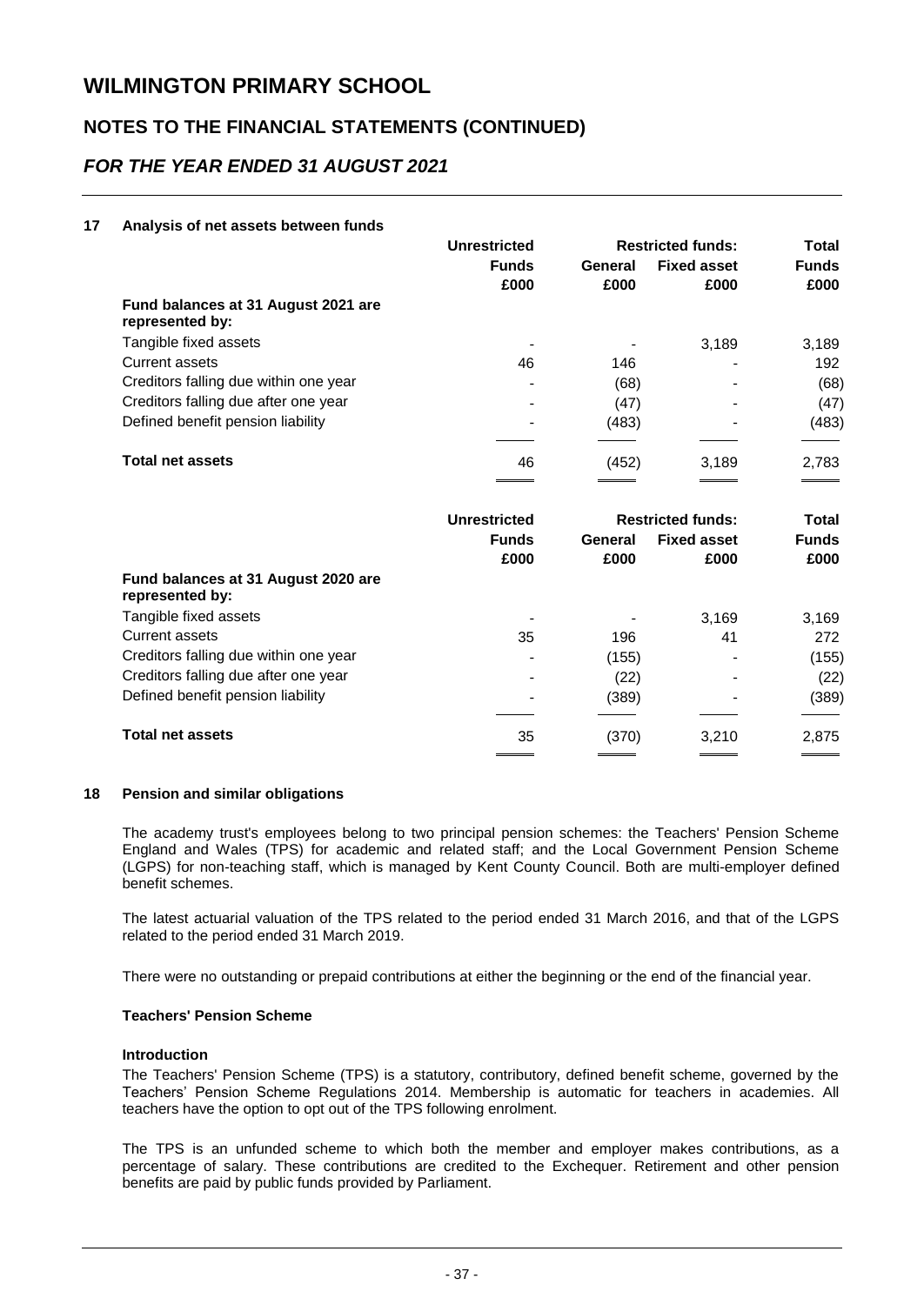# **NOTES TO THE FINANCIAL STATEMENTS (CONTINUED)**

# *FOR THE YEAR ENDED 31 AUGUST 2021*

### **18 Pension and similar obligations**

### **Valuation of the Teachers' Pension Scheme**

The Government Actuary, using normal actuarial principles, conducts a formal actuarial review of the TPS in accordance with the Public Service Pensions (Valuations and Employer Cost Cap) Directions 2014 published by HM Treasury every 4 years. The aim of the review is to specify the level of future contributions. Actuarial scheme valuations are dependent on assumptions about the value of future costs, design of benefits and many other factors. The latest actuarial valuation of the TPS was carried out as at 31 March 2016. The valuation report was published by the Department for Education on 5 March 2019.

The key elements of the valuation and subsequent consultation are:

- employer contribution rates set at 23.68% of pensionable pay (including a 0.08% employer administration levy)
- total scheme liabilities (pensions currently in payment and the estimated cost of future benefits) for service to the effective date of £218,100 million, and notional assets (estimated future contributions together with the notional investments held at the valuation date) of £196,100 million giving a notional past service deficit of £22,000 million
- the SCAPE rate, set by HMT, is used to determine the notional investment return. The current SCAPE rate is 2.4% above the rate of CPI. The assumed real rate of return is 2.4% in excess of prices and 2% in excess of earnings. The rate of real earnings growth is assumed to be 2.2%. The assumed nominal rate of return including earnings growth is 4.45%.

The next valuation result is due to be implemented from 1 April 2023.

The employer's pension costs paid to the TPS in the period amounted to £77k (2020: £81k).

A copy of the valuation report and supporting documentation is on the Teachers' Pensions website.

Under the definitions set out in FRS 102, the TPS is an unfunded multi-employer pension scheme. The academy trust has accounted for its contributions to the scheme as if it were a defined contribution scheme. The academy trust has set out above the information available on the scheme.

### **Local Government Pension Scheme**

The LGPS is a funded defined benefit pension scheme, with the assets held in separate trustee-administered funds. The total contributions are as noted below. The agreed contribution rates for future years are 21% to 22.5% for employers and 5.5% to 6.5% for employees.

Parliament has agreed, at the request of the Secretary of State for Education, to a guarantee that, in the event of Academy Trust closure, outstanding Local Government Pension Scheme liabilities would be met by the Department for Education. The guarantee came into force on 18 July 2013.

| <b>Total contributions made</b> | 2021<br>£000 | 2020<br>£000 |
|---------------------------------|--------------|--------------|
| Employer's contributions        | 44           | 33           |
| Employees' contributions        | 12           | 10           |
|                                 |              |              |
| Total contributions             | 56           | 43           |
|                                 |              | ______       |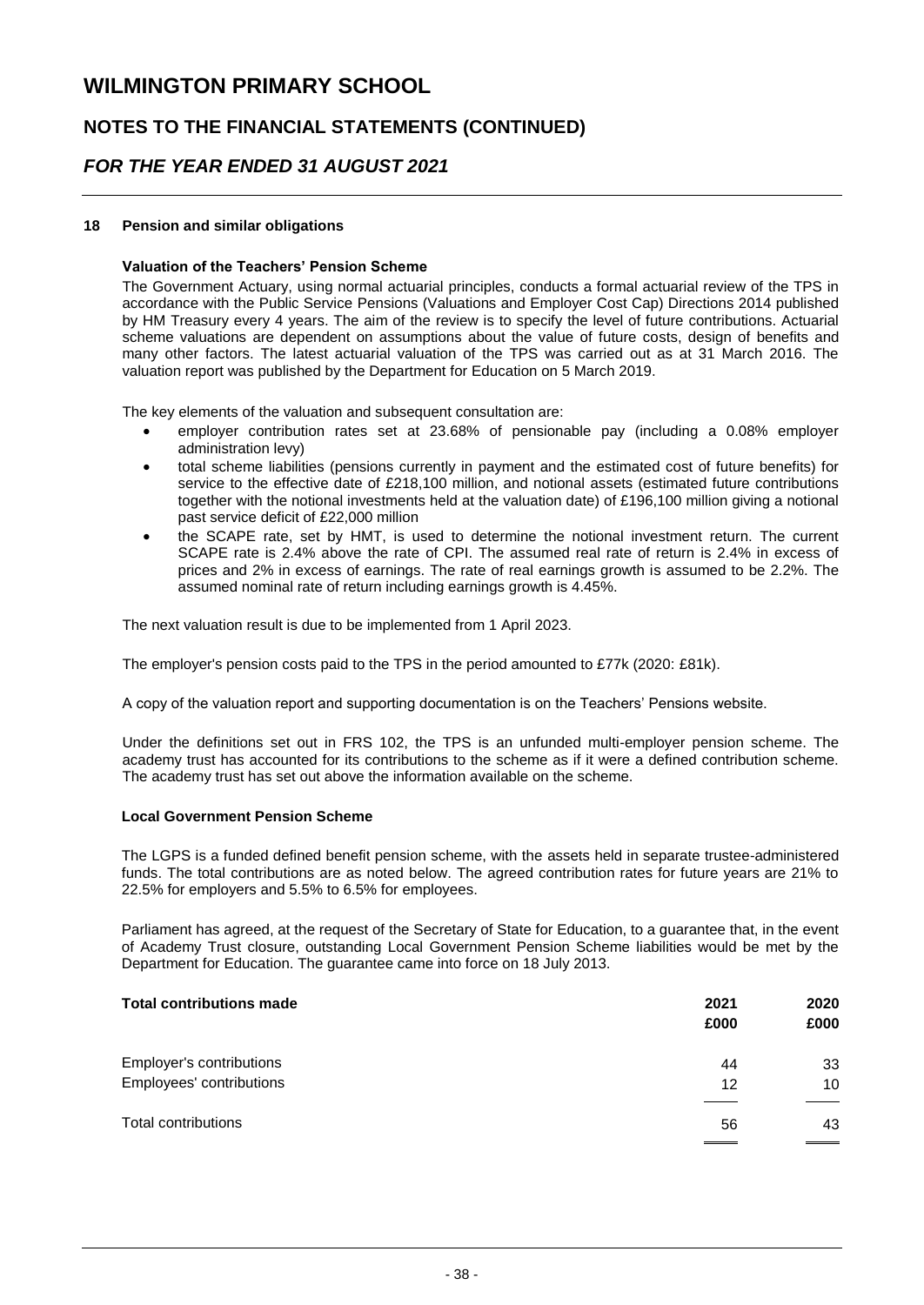# **NOTES TO THE FINANCIAL STATEMENTS (CONTINUED)**

# *FOR THE YEAR ENDED 31 AUGUST 2021*

### **18 Pension and similar obligations**

| <b>Principal actuarial assumptions</b>             | 2021<br>% | 2020<br>$\%$ |
|----------------------------------------------------|-----------|--------------|
| Rate of increase in salaries                       | 3.90      | 3.30         |
| Rate of increase for pensions in payment/inflation | 2.90      | 2.30         |
| Discount rate for scheme liabilities               | 1.65      | 1.60         |
| CPI inflation (%)                                  | 2.90      | 2.30         |
| RPI inflation (%)                                  | 3.25      | 3.10         |

The current mortality assumptions include sufficient allowance for future improvements in mortality rates. The assumed life expectations on retirement age 65 are:

|                      | 2021  | 2020  |
|----------------------|-------|-------|
|                      | Years | Years |
| Retiring today       |       |       |
| - Males              | 21.6  | 21.8  |
| - Females            | 23.6  | 23.8  |
| Retiring in 20 years |       |       |
| - Males              | 22.9  | 23.2  |
| - Females            | 25.1  | 25.2  |
|                      |       |       |

Scheme liabilities would have been affected by changes in assumptions as follows:

|                                              | 2021<br>£'000 | 2020<br>£'000 |
|----------------------------------------------|---------------|---------------|
| Discount rate $+0.1\%$                       | 1,044         | 842           |
| Discount rate - 0.1%                         | 1,088         | 878           |
| Mortality assumption + 1 year                | 1,110         | 894           |
| Mortality assumption - 1 year                | 1,024         | 828           |
| Salary rate $+0.1\%$                         | 1,069         | 863           |
| Salary rate - 0.1%                           | 1,063         | 857           |
| Pensions rate $+0.1\%$                       | 1,085         | 875           |
| Pensions rate - 0.1%                         | 1,047         | 845           |
|                                              |               |               |
| Defined benefit pension scheme net liability | 2021          | 2020          |
|                                              | £000          | £000          |
| Scheme assets                                | 583           | 471           |
| Scheme obligations                           | (1,066)       | (860)         |
| Net liability                                | (483)         | (389)         |
|                                              |               |               |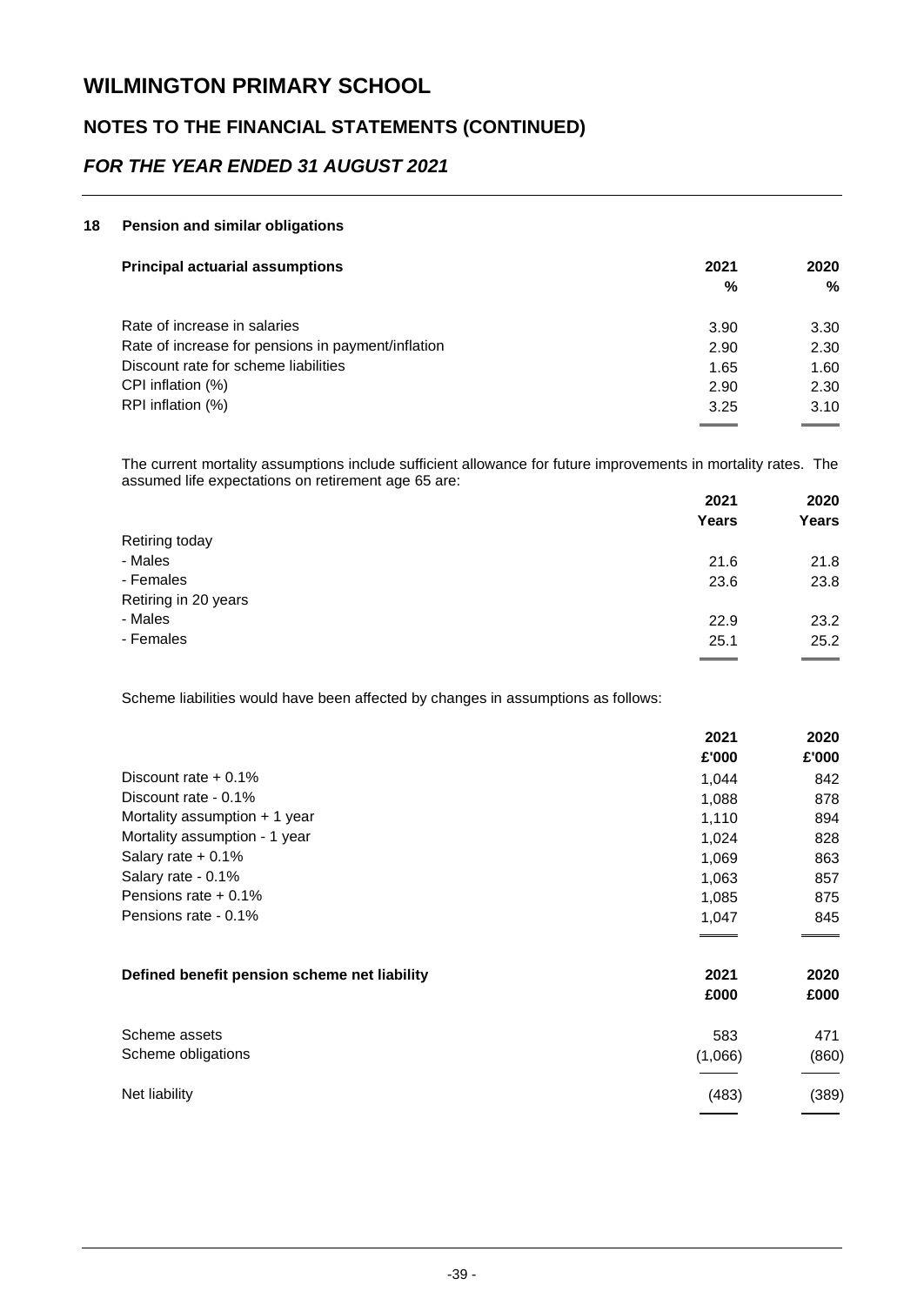# **NOTES TO THE FINANCIAL STATEMENTS (CONTINUED)**

# *FOR THE YEAR ENDED 31 AUGUST 2021*

### **18 Pension and similar obligations**

| The academy trust's share of the assets in the scheme           | 2021<br><b>Fair value</b><br>£000 | 2020<br><b>Fair value</b><br>£000 |
|-----------------------------------------------------------------|-----------------------------------|-----------------------------------|
| Equities                                                        | 381                               | 305                               |
| Other bonds                                                     | 81                                | 61                                |
| <b>Gilts</b>                                                    | 3                                 | $\mathfrak{3}$                    |
| Cash                                                            | 17                                | 14                                |
| Property                                                        | 60                                | 52                                |
| Other assets                                                    | 41                                | 36                                |
| Total market value of assets                                    | 583                               | 471                               |
| The actual return on scheme assets was £70,000 (2020: £26,000). |                                   |                                   |
| Amount recognised in the statement of financial activities      | 2021<br>£000                      | 2020<br>£000                      |
| Current service cost                                            | 107                               | 75                                |
| Interest income                                                 | (8)                               | (6)                               |
| Interest cost                                                   | 14                                | 9                                 |
| Total operating charge                                          | 113                               | 78                                |
| Changes in the present value of defined benefit obligations     |                                   | 2021<br>£000                      |
| At 1 September 2020                                             |                                   | 860                               |
| Current service cost                                            |                                   | 107                               |
| Interest cost                                                   |                                   | 14                                |
| Employee contributions                                          |                                   | 12                                |
| <b>Actuarial loss</b>                                           |                                   | 87                                |
| Benefits paid                                                   |                                   | (14)                              |
| At 31 August 2021                                               |                                   | 1,066                             |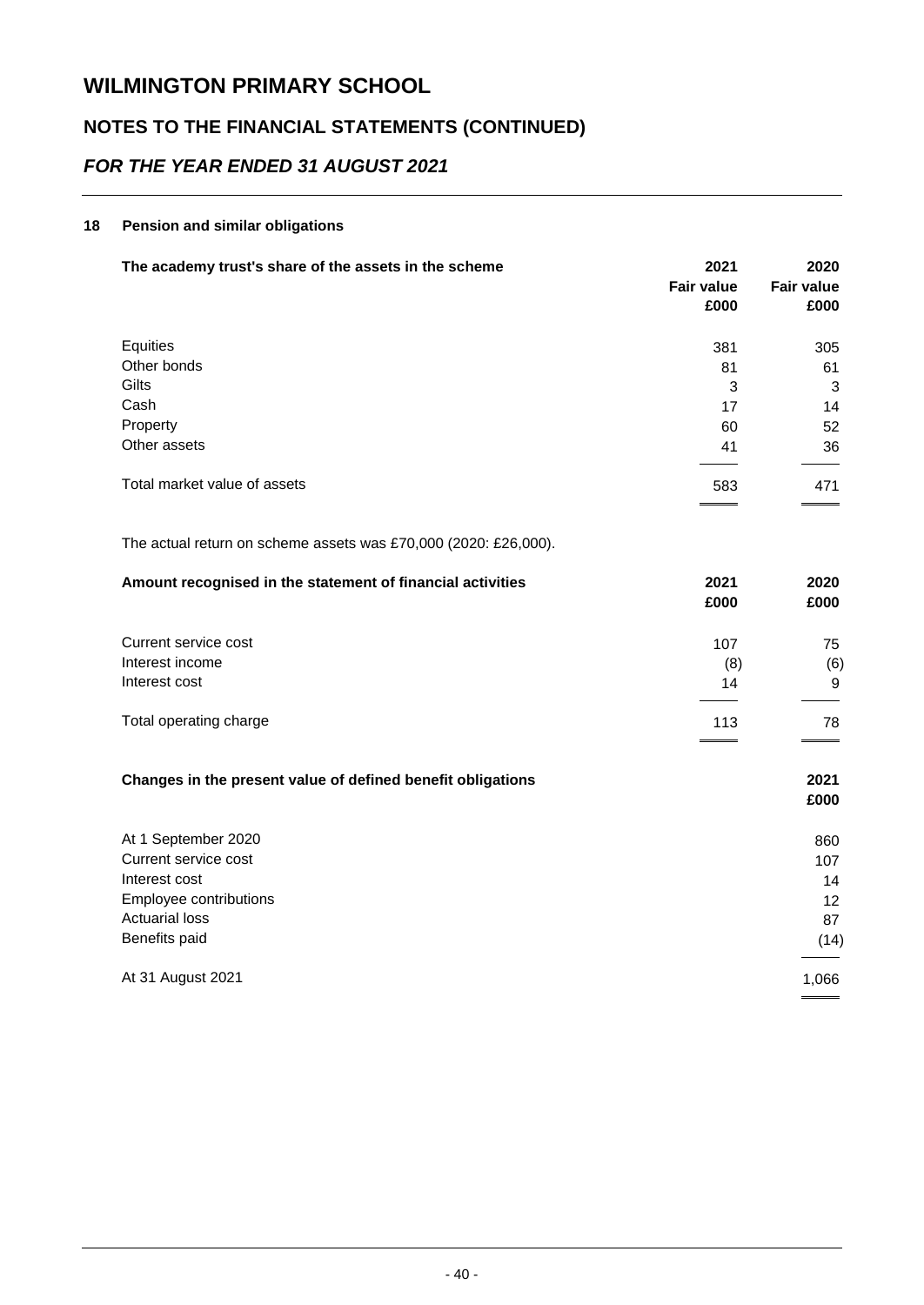# **NOTES TO THE FINANCIAL STATEMENTS (CONTINUED)**

# *FOR THE YEAR ENDED 31 AUGUST 2021*

### **18 Pension and similar obligations**

### **Changes in the fair value of the academy trust's share of scheme assets**

|                        | 2021              |
|------------------------|-------------------|
|                        | £000              |
| At 1 September 2020    | 471               |
| Interest income        | 8                 |
| Actuarial gain         | 62                |
| Employer contributions | 44                |
| Employee contributions | $12 \overline{ }$ |
| Benefits paid          | (14)              |
| At 31 August 2021      | 583               |

**2021 2020**

### **19 Reconciliation of net (expenditure)/income to net cash flow from operating activities**

|                                                                            | ZUZ I<br>£000 | ZUZU<br>£000 |
|----------------------------------------------------------------------------|---------------|--------------|
| Net (expenditure)/income for the reporting period (as per the statement of |               |              |
| financial activities)                                                      | (67)          | 112          |
| Adjusted for:                                                              |               |              |
| Capital grants from DfE and other capital income                           |               | (171)        |
| Defined benefit pension costs less contributions payable                   | 63            | 42           |
| Defined benefit pension scheme finance cost                                | 6             | 3            |
| Depreciation of tangible fixed assets                                      | 61            | 49           |
| Decrease/(increase) in debtors                                             | 126           | (79)         |
| (Decrease)/increase in creditors                                           | (87)          | 63           |
| Net cash provided by operating activities                                  | 102           | 19           |
|                                                                            |               |              |

### **20 Analysis of changes in net funds**

|                                            | 1 September<br>2020<br>£000 | <b>Cash flows</b><br>£000 | 31 August<br>2021<br>£000 |
|--------------------------------------------|-----------------------------|---------------------------|---------------------------|
|                                            |                             |                           |                           |
| Cash                                       | 122                         | 46                        | 168                       |
| Loans falling due within one year          | (3)                         | $\overline{\phantom{a}}$  | (3)                       |
| Loans falling due after more than one year | (22)                        | (25)                      | (47)                      |
|                                            | 97                          | 21                        | 118                       |

### **21 Related party transactions**

No related party transactions took place in the period of account other than certain trustees' remuneration and expenses already disclosed in note 9.